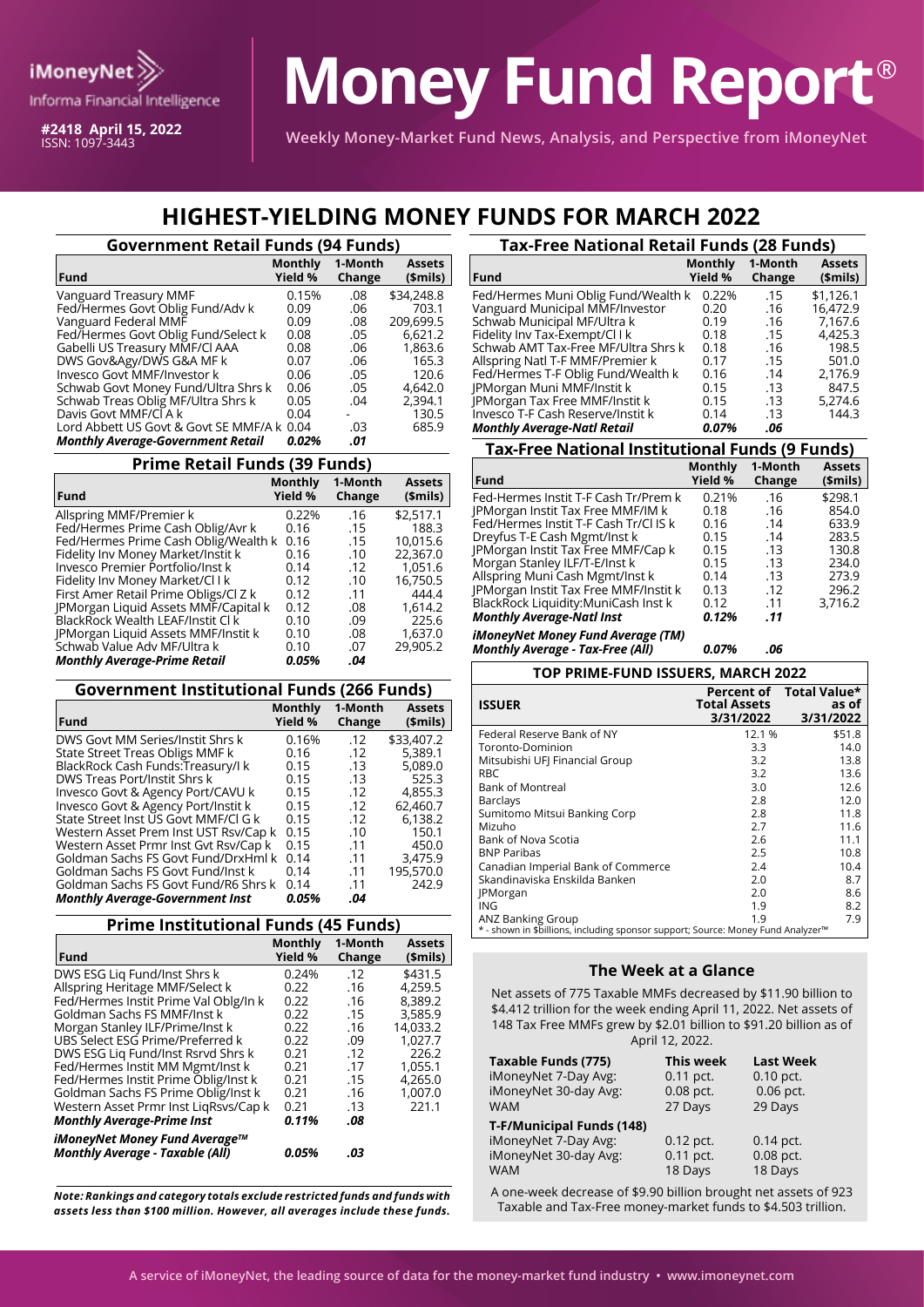# **Money Fund Report**

| <b>SUMMARY OF MONEY FUND ACTIVITY</b><br>Period Ending: 4/12/22 - Taxable Funds • 4/11/22 - Tax-Free |                                      |                      |                                                                |                    |                                                       |              |                     |                              |          |  |  |  |
|------------------------------------------------------------------------------------------------------|--------------------------------------|----------------------|----------------------------------------------------------------|--------------------|-------------------------------------------------------|--------------|---------------------|------------------------------|----------|--|--|--|
| # of                                                                                                 | <b>Net</b>                           |                      |                                                                |                    | Compound Compound 12-Month Average                    |              |                     |                              |          |  |  |  |
| Money<br><b>Funds</b>                                                                                | Assets<br>(\$Mils)                   | 1-Week<br>Change     |                                                                | 7-Day<br>Yield (%) | 30-Day<br>Yield $(\mathcal{N})$ Yield $(\mathcal{N})$ | 7-Day        | 30-Day<br>Yield (%) | Yield (%) Maturity<br>(3/22) | (Days)   |  |  |  |
|                                                                                                      |                                      |                      |                                                                |                    |                                                       |              |                     |                              |          |  |  |  |
|                                                                                                      |                                      |                      | <b>Taxable Money Funds</b>                                     |                    |                                                       |              |                     |                              |          |  |  |  |
| 14<br>14                                                                                             | 60,459.4<br>61,535.8                 | $-1,076.4$           | <b>Treasury Retail</b>                                         | 0.09<br>0.08       | 0.05<br>0.04                                          | 0.09<br>0.08 | 0.05<br>0.04        | 0.01                         | 36<br>35 |  |  |  |
| 23<br>23                                                                                             | 148,331.7<br>148,890.5               | $-558.8$             | Treas & Repo Retail                                            | 0.03<br>0.03       | 0.02<br>0.02                                          | 0.03<br>0.03 | 0.02<br>0.02        | 0.01                         | 24<br>26 |  |  |  |
| 171<br>170                                                                                           | 900,331.9<br>902,131.9               | $-1,800.0$           | Govt & Agency Retail                                           | 0.04<br>0.03       | 0.03<br>0.02                                          | 0.04<br>0.03 | 0.03<br>0.02        | 0.01                         | 24<br>26 |  |  |  |
| 208<br>207                                                                                           | 1,109,123.0<br>1,112,558.2           | $-3,435.2$           | <b>Government Retail</b>                                       | 0.04<br>0.04       | 0.03<br>0.02                                          | 0.04<br>0.04 | 0.03<br>0.02        | 0.01                         | 25<br>26 |  |  |  |
| 78<br>78                                                                                             | 192,840.5<br>194.076.8               | $-1,236.3$           | <b>First Tier Retail</b>                                       | 0.10<br>0.09       | 0.08<br>0.06                                          | 0.10<br>0.09 | 0.08<br>0.06        | 0.01                         | 21<br>22 |  |  |  |
| 78<br>78                                                                                             | 192,840.5<br>194,076.8               | $-1,236.3$           | <b>Prime Retail</b>                                            | 0.10<br>0.09       | 0.08<br>0.06                                          | 0.10<br>0.09 | 0.08<br>0.06        | 0.01                         | 21<br>22 |  |  |  |
| 286<br>285                                                                                           | 1,301,963.5<br>1,306,635.0           | $-4,671.5$           | <b>Taxable Retail</b>                                          | 0.06<br>0.05       | 0.04<br>0.03                                          | 0.06<br>0.05 | 0.04<br>0.03        | 0.01                         | 24<br>26 |  |  |  |
| 375<br>375                                                                                           | 2,885,741.9<br>2,889,613.3           | $-3,871.4$           | <b>Government Institutional</b>                                | 0.12<br>0.10       | 0.09<br>0.07                                          | 0.12<br>0.10 | 0.09<br>0.07        | 0.02                         | 30<br>31 |  |  |  |
| 114<br>114                                                                                           | 223,826.7<br>227,188.7               | $-3,362.0$           | First Tier Inst                                                | 0.21<br>0.20       | 0.17<br>0.13                                          | 0.21<br>0.20 | 0.17<br>0.13        | 0.03                         | 18<br>20 |  |  |  |
| 114<br>114                                                                                           | 223,826.7<br>227,188.7               | $-3,362.0$           | <b>Prime Institutional</b>                                     | 0.21<br>0.20       | 0.17<br>0.13                                          | 0.21<br>0.20 | 0.17<br>0.13        | 0.03                         | 18<br>20 |  |  |  |
| 489<br>489                                                                                           | 3,109,568.6<br>3,116,802.0           | $-7,233.4$           | <b>Taxable Institutional</b>                                   | 0.14<br>0.13       | 0.11<br>0.08                                          | 0.14<br>0.13 | 0.11<br>0.08        | 0.02                         | 29<br>30 |  |  |  |
| 775<br>774                                                                                           | 4,411,532.1 -11,904.9<br>4,423,437.0 |                      | <b>Taxable (All)</b>                                           |                    |                                                       |              |                     |                              |          |  |  |  |
|                                                                                                      |                                      | PriorWeek's Averages | iMoneyNet MONEY FUND AVERAGE™/Taxable (All)                    | 0.11<br>0.10       | 0.08<br>0.06                                          | 0.11<br>0.10 | 0.08<br>0.06        | 0.02                         | 27<br>29 |  |  |  |
| 77<br>77                                                                                             | 61,536.0<br>59,407.3                 | 2,128.7              | <b>Tax-Free Money Funds</b><br><b>Tax-Free National Retail</b> | 0.12<br>0.14       | 0.11<br>0.08                                          | 0.12<br>0.14 | 0.11<br>0.08        | 0.02                         | 18<br>19 |  |  |  |
| 15<br>15                                                                                             | 7,018.7<br>7,798.3                   | $-779.6$             | Tax-Free National Inst                                         | 0.20<br>0.24       | 0.18<br>0.15                                          | 0.20<br>0.24 | 0.18<br>0.15        | 0.02                         | 16<br>15 |  |  |  |
| 52<br>52                                                                                             | 21.598.3<br>21,001.9                 | 596.4                | Tax-Free State Retail                                          | 0.09<br>0.11       | 0.08<br>0.06                                          | 0.09<br>0.11 | 0.08<br>0.06        | 0.01                         | 19<br>19 |  |  |  |
| 4<br>4                                                                                               | 1,050.7<br>986.9                     | 63.8                 | Tax-Free State Inst                                            | 0.19<br>0.25       | 0.19<br>0.16                                          | 0.19<br>0.25 | 0.19<br>0.16        | 0.02                         | 12<br>14 |  |  |  |
| 148<br>148                                                                                           | 91,203.7<br>89,194.4                 | 2,009.3              | Tax-Free (All)                                                 |                    |                                                       |              |                     |                              |          |  |  |  |
|                                                                                                      |                                      | PriorWeek's Averages | iMoneyNet MONEY FUND AVERAGE™/Tax-Free (All)                   | 0.12<br>0.14       | 0.11<br>0.08                                          | 0.12<br>0.14 | 0.11<br>0.08        | 0.02                         | 18<br>18 |  |  |  |
|                                                                                                      |                                      |                      |                                                                |                    |                                                       |              |                     |                              |          |  |  |  |

 *923 4,502,735.8 -9,895.6 Grand Total - MMFs (All)* 4,512,631.4

Reprinted in condensed form with permission from MONEY FUND REPORT®, a service of iMoneyNet, Westborough, Mass. 01581,(508)616-6600. On the Web at http://www.imoneynet.com.

> *Reproduction in any form without written permission is strictly forbidden.*

7- and 30-day yields represent annualized results for the periods, net of management fees and expenses. 12-month yields assume reinvestment of dividends for up to one year. Money Fund Report® Compound Averages follow the calculation method approved by the SEC:  $\overline{7}$ 

$$
compound average = \left(\begin{array}{c} 7\text{-day average yield} \\ 1 + \frac{11}{1100 \times 52.142857} \end{array}\right)^{52.142857} - 1\right) * 100
$$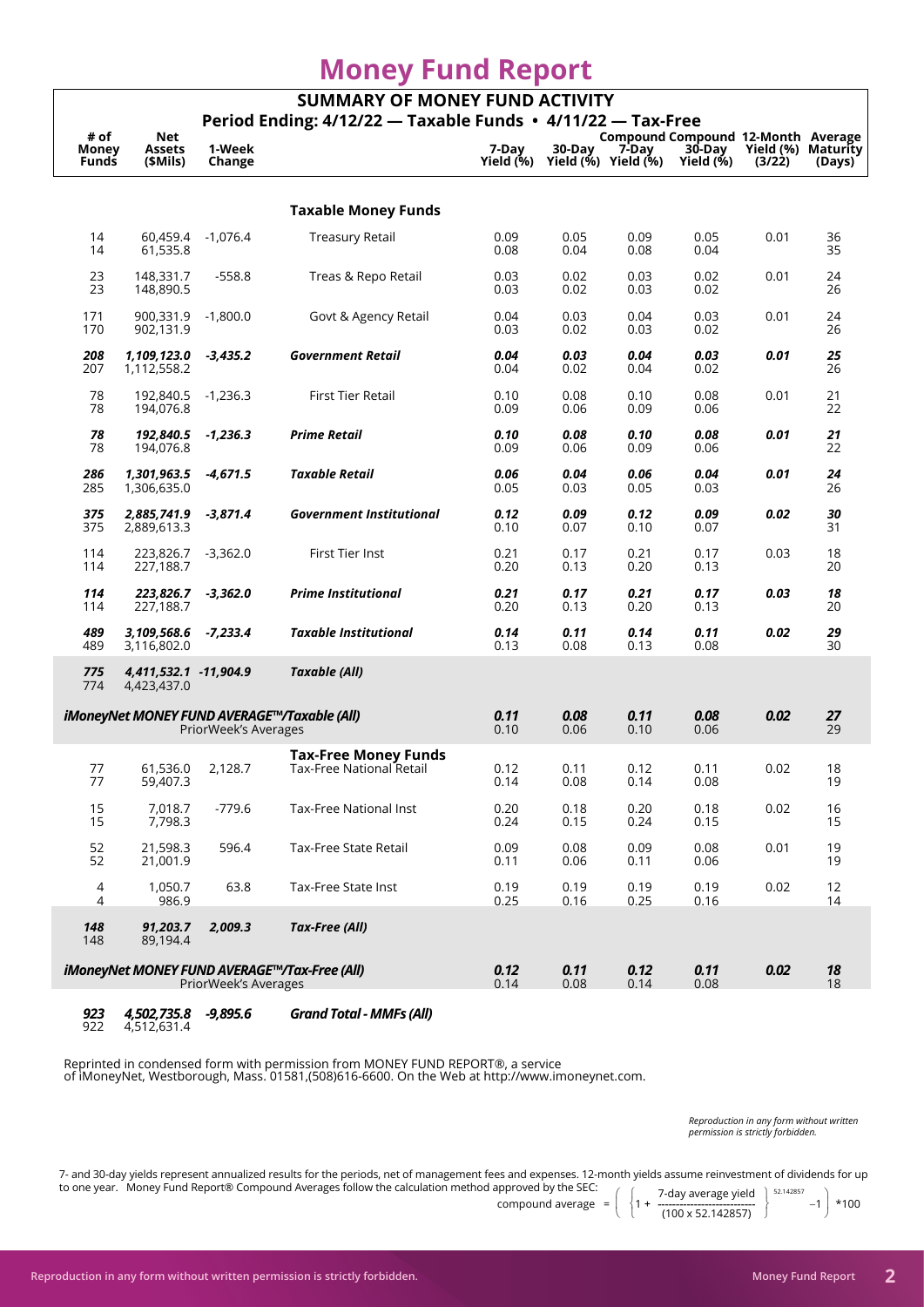|                     |                                                                              |              | Annualized Yields<br>For Period Ended |                            |                       |             |                                                      |                          |                  |                        |                          |                          |                      |              |                                                      |                          |
|---------------------|------------------------------------------------------------------------------|--------------|---------------------------------------|----------------------------|-----------------------|-------------|------------------------------------------------------|--------------------------|------------------|------------------------|--------------------------|--------------------------|----------------------|--------------|------------------------------------------------------|--------------------------|
| Net                 |                                                                              | $7-$         | 4/12/22                               | Com-                       | Avg.                  | S. Treasury | Other<br>vi                                          |                          | Time<br>Deposits | Domestic<br>Bank Oblig | Foreign<br>Bank Oblig    | Ist Tier CP              | 2nd Tier CP          |              |                                                      | Total<br>2nd Tier        |
| Assets<br>$$$ mils) | <b>TAXABLE FUNDS</b>                                                         | Day          | $30-$<br>Day                          | pound Mat.<br>7-Day (days) |                       | ゔ           | Б                                                    | <b>Repos</b>             |                  |                        |                          |                          |                      | FRNs         | <b>ABCP</b>                                          |                          |
|                     | <b>TREASURY RETAIL</b>                                                       |              |                                       |                            |                       |             |                                                      |                          |                  |                        |                          |                          |                      |              |                                                      |                          |
| 49.0                | Allspring 100% Treas MMF/Cl A                                                | 0.01         | 0.01                                  | 0.01                       |                       | 38 100      |                                                      |                          |                  |                        |                          |                          |                      |              |                                                      |                          |
| 4,681.6             | Allspring 100% Treas MMF/Svc<br>2,175.5 Amer Century Capital Presv Fund/Inv  | 0.01<br>0.08 | 0.01<br>0.03                          | 0.01<br>0.08               | 38<br>50 <sup>°</sup> | 100<br>100  |                                                      |                          |                  |                        |                          |                          |                      |              |                                                      |                          |
| 684.4               | <b>BlackRock Liquidity: Treas Tr Select</b>                                  | 0.01         | 0.01                                  | 0.01                       | 50                    | 100         |                                                      |                          |                  |                        |                          |                          |                      |              |                                                      |                          |
| 3.464.0             | Fidelity Treasury Only MMF                                                   | 0.01         | 0.01                                  | 0.01                       | 37                    | 100         |                                                      |                          |                  |                        |                          |                          |                      |              |                                                      |                          |
| 7.2                 | Gabelli US Treasury MMF/Cl A                                                 | 0.20         | 0.14                                  | 0.20                       | 41                    | 100         |                                                      |                          |                  |                        |                          |                          |                      |              |                                                      |                          |
| 1,923.0             | Gabelli US Treasury MMF/Cl AAA                                               | 0.20         | 0.14                                  | 0.20                       | 41                    | 100         |                                                      |                          |                  |                        |                          |                          |                      |              |                                                      |                          |
| $1.3\,$             | Gabelli US Treasury MMF/Cl C                                                 | 0.20         | 0.14                                  | 0.20                       | 41                    | 100         |                                                      |                          |                  |                        |                          |                          |                      |              |                                                      |                          |
|                     | 29.5 JPMorgan 100% US Treas Secs MMF/Emp                                     | 0.20         | 0.14                                  | 0.20                       | 52                    | 100         |                                                      |                          |                  |                        |                          |                          |                      |              |                                                      |                          |
| 2,108.4<br>7,539.9  | JPMorgan 100% US Treas Secs MMF/Mrg<br>Schwab US Treas MF/Investor           | 0.00<br>0.01 | 0.00<br>0.01                          | 0.00<br>0.01               | 52<br>37              | 100<br>100  |                                                      |                          |                  |                        |                          |                          |                      |              |                                                      |                          |
| 3,695.7             | Schwab US Treas MF/Ultra Shrs                                                | 0.11         | 0.06                                  | 0.11                       | 37 <sup>2</sup>       | 100         |                                                      |                          |                  |                        |                          |                          |                      |              |                                                      |                          |
| 32.6                | The US Treasury Trust/Cl S                                                   | 0.00         | 0.00                                  | 0.00                       |                       | 42 100      |                                                      |                          |                  |                        |                          |                          |                      |              |                                                      |                          |
| 34,067.3            | Vanguard Treasury MMF                                                        | 0.26         | n/a                                   | 0.26                       |                       | 33 100      |                                                      |                          |                  |                        |                          |                          |                      |              |                                                      |                          |
|                     | \$60,459.4 SUBTOTAL & AVERAGES                                               | 0.09         | 0.05                                  | 0.09                       |                       | 36 100      |                                                      |                          |                  |                        |                          |                          |                      |              |                                                      |                          |
|                     | <b>TREAS &amp; REPO RETAIL</b>                                               |              |                                       |                            |                       |             |                                                      |                          |                  |                        |                          |                          |                      |              |                                                      |                          |
| 923.0               | Alight MMF/Admin Shares                                                      | 0.01         | 0.01                                  | 0.01                       | 33                    | 37          |                                                      | 63 m                     |                  |                        |                          |                          |                      |              |                                                      |                          |
|                     | 2,278.4 Allspring Treas Plus MMF/Cl A                                        | 0.01         | 0.01                                  | 0.01                       | 27                    | 56          | $\overline{a}$                                       | 44 m                     |                  |                        |                          |                          |                      |              |                                                      |                          |
| 44.1                | 1,452.5 Allspring Treas Plus MMF/Svc<br>BlackRock Liquidity: T-Fund Select k | 0.01<br>0.01 | 0.01<br>0.01                          | 0.01<br>0.01               | 27<br>32              | 56<br>34    |                                                      | 44 m<br>66 m             |                  |                        |                          |                          |                      |              |                                                      |                          |
| 597.0               | Cavanal Hill US Treas Fund/Adm                                               | 0.00         | 0.00                                  | 0.00                       | 31                    | 21          |                                                      | 79 m                     |                  |                        |                          |                          |                      |              |                                                      |                          |
| 231.0               | DWS Treas Port/Investment Cls                                                | 0.01         | 0.01                                  | 0.01                       | 21                    | 100         |                                                      |                          |                  |                        |                          |                          |                      |              |                                                      |                          |
|                     | 95.0 DWS US Treasury MF/Cl S                                                 | 0.15         | 0.14                                  | 0.15                       | 21                    | 100         | $\overline{\phantom{a}}$                             | $\overline{\phantom{a}}$ |                  |                        |                          |                          |                      |              |                                                      |                          |
|                     | 725.8 Fed/Hermes Tr for UST Oblig/Cash II                                    | 0.00         | 0.00                                  | 0.00                       | 29                    | 40          |                                                      | 60 m                     |                  |                        |                          |                          |                      |              |                                                      |                          |
| 818.5               | Fed/Hermes Tr for UST Oblig/Cash Se                                          | 0.00         | 0.00                                  | 0.00                       | 29                    | 40          | $\blacksquare$                                       | 60 m                     |                  |                        |                          |                          |                      |              |                                                      |                          |
| 109.3               | Fidelity Treas MMF/Adv C                                                     | 0.01         | 0.01                                  | 0.01                       | 22                    | 38          | $\overline{\phantom{a}}$                             | 62 m                     |                  |                        |                          |                          |                      |              |                                                      |                          |
| 1,992.1             | 1,647.2 Fidelity Treas MMF/Cap Reserves<br>Fidelity Treas MMF/Daily Money    | 0.01<br>0.01 | 0.01<br>0.01                          | 0.01<br>0.01               | 22<br>22              | 38<br>38    |                                                      | 62 m<br>62 m             |                  |                        |                          |                          |                      |              |                                                      |                          |
| 34,149.1            | <b>Fidelity Treasury MMF</b>                                                 | 0.01         | 0.01                                  | 0.01                       | 22                    | 38          |                                                      | 62 m                     |                  |                        |                          |                          |                      |              |                                                      |                          |
| 461.1               | JPMorgan US Treas Plus MMF/Cl C                                              | 0.00         | 0.00                                  | 0.00                       | 35                    | 32          | $\overline{\phantom{a}}$                             | 68 m                     |                  |                        |                          |                          |                      |              |                                                      |                          |
| 15.1                | JPMorgan US Treas Plus MMF/Inv                                               | 0.00         | 0.00                                  | 0.00                       | 35                    | 32          |                                                      | 68 m                     |                  |                        |                          |                          |                      |              |                                                      |                          |
|                     | 480.2 JPMorgan US Treas Plus MMF/Morgan                                      | 0.00         | 0.00                                  | 0.00                       | 35                    | 32          |                                                      | 68 m                     |                  |                        |                          |                          |                      |              |                                                      |                          |
|                     | 2,304.7 Schwab Treas Oblig MF/Ultra Shrs                                     | 0.13         | 0.10                                  | 0.13                       | 25                    | 38          | $\overline{a}$                                       | 62 m                     |                  |                        |                          |                          |                      |              |                                                      |                          |
| 5,335.2             | Schwab Treas Obligs MF/Investor<br>4,833.4 T Rowe Price US Treas MF/Inv      | 0.01<br>0.01 | 0.01<br>0.01                          | 0.01<br>0.01               | 25<br>26              | 38<br>51    | $\overline{\phantom{a}}$                             | 62 m<br>49 m             |                  |                        |                          |                          |                      |              |                                                      |                          |
| 499.8               | USAA Treasury MM Trust k                                                     | 0.01         | 0.01                                  | 0.01                       | 11                    | 67          | $\overline{\phantom{a}}$                             | 33 m                     |                  |                        |                          |                          |                      |              |                                                      |                          |
| 89,011.3            | Vanguard Cash Rsvs Fed MMF/Admiral r                                         | 0.20         | n/a                                   | 0.20                       | 24                    | 63          | 32                                                   | 4                        |                  |                        |                          | 1                        |                      |              |                                                      |                          |
| 327.6               | Wilmington US Treasury MMF/Admin                                             | 0.11         | 0.07                                  | 0.11                       | 26                    | 55          | $\blacksquare$                                       | 45 m                     |                  |                        |                          |                          |                      |              |                                                      |                          |
| 0.3                 | Wilmington US Treasury MMF/Service                                           | 0.03         | 0.02                                  | 0.03                       | 26                    | 55          |                                                      | 45 m                     |                  |                        |                          |                          |                      |              |                                                      |                          |
|                     | \$148,331.7 SUBTOTAL & AVERAGES                                              | 0.03         | 0.02                                  | 0.03                       | 24                    | 48          | 1                                                    | 51                       |                  |                        |                          | +                        |                      |              |                                                      |                          |
|                     | <b>GOVT &amp; AGENCY RETAIL</b>                                              |              |                                       |                            |                       |             |                                                      |                          |                  |                        |                          |                          |                      |              |                                                      |                          |
| 57.5<br>3,340.3     | AB Govt MMP/Advisor<br>AB Govt MMP/Class 1                                   | 0.18<br>0.21 | 0.14<br>0.18                          | 0.18<br>0.21               | 30<br>30              | 15<br>15    | 8<br>8                                               | 37<br>37                 |                  |                        |                          |                          |                      | 40 g<br>40 g |                                                      |                          |
| 575.9               | AB Govt MMP/Class A                                                          | 0.18         | 0.14                                  | 0.18                       | 30                    | 15          | 8                                                    | 37                       |                  |                        |                          |                          | ÷,                   | 40 g         | $\overline{\phantom{a}}$<br>$\overline{\phantom{a}}$ | ÷,                       |
| 7.8                 | AB Govt MMP/Class C                                                          | 0.17         | 0.14                                  | 0.17                       | 30                    | 15          | 8                                                    | 37                       |                  |                        |                          |                          | L,                   | 40 g         | $\overline{\phantom{a}}$                             | $\overline{\phantom{a}}$ |
| 26.7                | AB Govt MMP/Class I                                                          | 0.19         | 0.16                                  | 0.19                       | 30                    | 15          | 8                                                    | 37                       |                  |                        |                          |                          | $\ddot{\phantom{1}}$ | 40 g         | $\sim$                                               | $\overline{a}$           |
| 47.7                | AB Govt MMP/Class K                                                          | 0.16         | 0.13                                  | 0.16                       | 30                    | 15          | 8                                                    | 37                       |                  |                        |                          |                          | L,                   | 40 g         | $\overline{\phantom{a}}$                             |                          |
| 316.6               | Allspring Govt MMF/Cl A                                                      | 0.01         | 0.01                                  | 0.01                       | 29                    | 44          | $\blacksquare$                                       | 41                       |                  |                        | $\overline{\phantom{a}}$ | $\overline{\phantom{a}}$ | $\overline{a}$       | 15 g         | $\overline{\phantom{a}}$                             | $\ddot{\phantom{0}}$     |
| 2.020.8<br>1,194.8  | Allspring Govt MMF/Svc<br>Allspring Govt MMF/Sweep                           | 0.01<br>0.01 | 0.01<br>0.01                          | 0.01<br>0.01               | 29<br>29              | 44<br>44    | $\overline{\phantom{a}}$<br>$\overline{\phantom{a}}$ | 41<br>41                 |                  |                        |                          |                          | ÷,<br>÷,             | 15g<br>15g   | $\overline{\phantom{a}}$                             | $\overline{\phantom{a}}$ |
| 81.6                | Amer Century US Govt MMF/Class A k r                                         | 0.01         | 0.01                                  | 0.01                       | 35                    | 19          | 21                                                   | ÷,                       |                  |                        |                          |                          | $\overline{a}$       | 60 g         | $\sim$<br>$\overline{\phantom{a}}$                   | $\overline{\phantom{a}}$ |
| 18.9                | Amer Century US Govt MMF/Class G k r                                         | 0.47         | 0.40                                  | 0.47                       | 35                    | 19          | 21                                                   | $\blacksquare$           |                  |                        |                          |                          |                      | 60 g         | $\sim$                                               |                          |
| 588.9               | Amer Century US Govt MMF/Inv k r                                             | 0.02         | 0.02                                  | 0.02                       | 35                    | 19          | 21                                                   | $\overline{\phantom{a}}$ |                  |                        | $\blacksquare$           | $\overline{\phantom{a}}$ | $\blacksquare$       | 60 g         | $\overline{\phantom{a}}$                             | ÷,                       |
| 2,301.1             | American Funds US Govt MMF/529-A Sh                                          | 0.00         | 0.00                                  | 0.00                       | 30                    | 53          | 18                                                   | 29                       |                  |                        |                          |                          |                      |              |                                                      | ÷                        |
| 49.8                | American Funds US Govt MMF/529-C Sh                                          | 0.00         | 0.00                                  | 0.00                       | 30                    | 53          | 18                                                   | 29                       |                  |                        |                          |                          |                      |              |                                                      |                          |
| 99.5                | American Funds US Govt MMF/529-E Sh                                          | 0.00         | 0.00                                  | 0.00                       | 30                    | 53          | 18                                                   | 29                       |                  |                        |                          |                          |                      |              |                                                      |                          |
| 0.1                 | American Funds US Govt MMF/529-F-1                                           | 0.00         | 0.00                                  | 0.00                       | 30                    | 53          | 18                                                   | 29                       |                  |                        |                          |                          |                      |              |                                                      |                          |
| 15,190.9<br>247.9   | American Funds US Govt MMF/CI A<br>American Funds US Govt MMF/CI C           | 0.00<br>0.00 | 0.00<br>0.00                          | 0.00<br>0.00               | 30<br>30 <sup>2</sup> | 53<br>53    | 18<br>18                                             | 29<br>29                 |                  |                        |                          |                          |                      |              |                                                      |                          |
| 234.1               | American Funds US Govt MMF/CI F-1                                            | 0.00         | 0.00                                  | 0.00                       | 30                    | 53          | 18                                                   | 29                       |                  |                        |                          |                          |                      |              |                                                      | $\sim$                   |
| 1,621.3             | American Funds US Govt MMF/CI F-2                                            | 0.00         | 0.00                                  | 0.00                       | 30                    | 53          | 18                                                   | 29                       |                  |                        |                          |                          |                      |              |                                                      |                          |
| 65.4                | American Funds US Govt MMF/CI F-3                                            | 0.00         | 0.00                                  | 0.00                       | 30                    | 53          | 18                                                   | 29                       |                  |                        |                          |                          |                      |              |                                                      |                          |
| 39.6                | American Funds US Govt MMF/Cl R-1                                            | 0.00         | 0.00                                  | 0.00                       | 30                    | 53          | 18                                                   | 29                       |                  |                        |                          |                          |                      |              |                                                      |                          |
| 841.0               | American Funds US Govt MMF/CI R-2                                            | 0.00         | 0.00                                  | 0.00                       | 30 <sup>2</sup>       | 53          | 18                                                   | 29                       |                  |                        |                          |                          |                      |              |                                                      |                          |
| 91.9<br>1,056.0     | American Funds US Govt MMF/CI R-2E<br>American Funds US Govt MMF/CI R-3      | 0.00<br>0.00 | 0.00<br>0.00                          | 0.00<br>0.00               | 30<br>30              | 53<br>53    | 18<br>18                                             | 29<br>29                 |                  |                        |                          |                          |                      |              |                                                      |                          |
| 898.9               | American Funds US Govt MMF/Cl R-4                                            | 0.00         | 0.00                                  | 0.00                       | 30                    | 53          | 18                                                   | 29                       |                  |                        |                          |                          |                      |              |                                                      |                          |
| 203.0               | American Funds US Govt MMF/CI R-5                                            | 0.00         | 0.00                                  | 0.00                       | 30                    | 53          | 18                                                   | 29                       |                  |                        |                          |                          |                      |              |                                                      |                          |

7- and 30-day yields represent annualized results for the periods, net of management fees and expenses. Yields do not include any realized capital gains or losses.<br>TAXABLE NOTES: a — includes letters of credit; b — include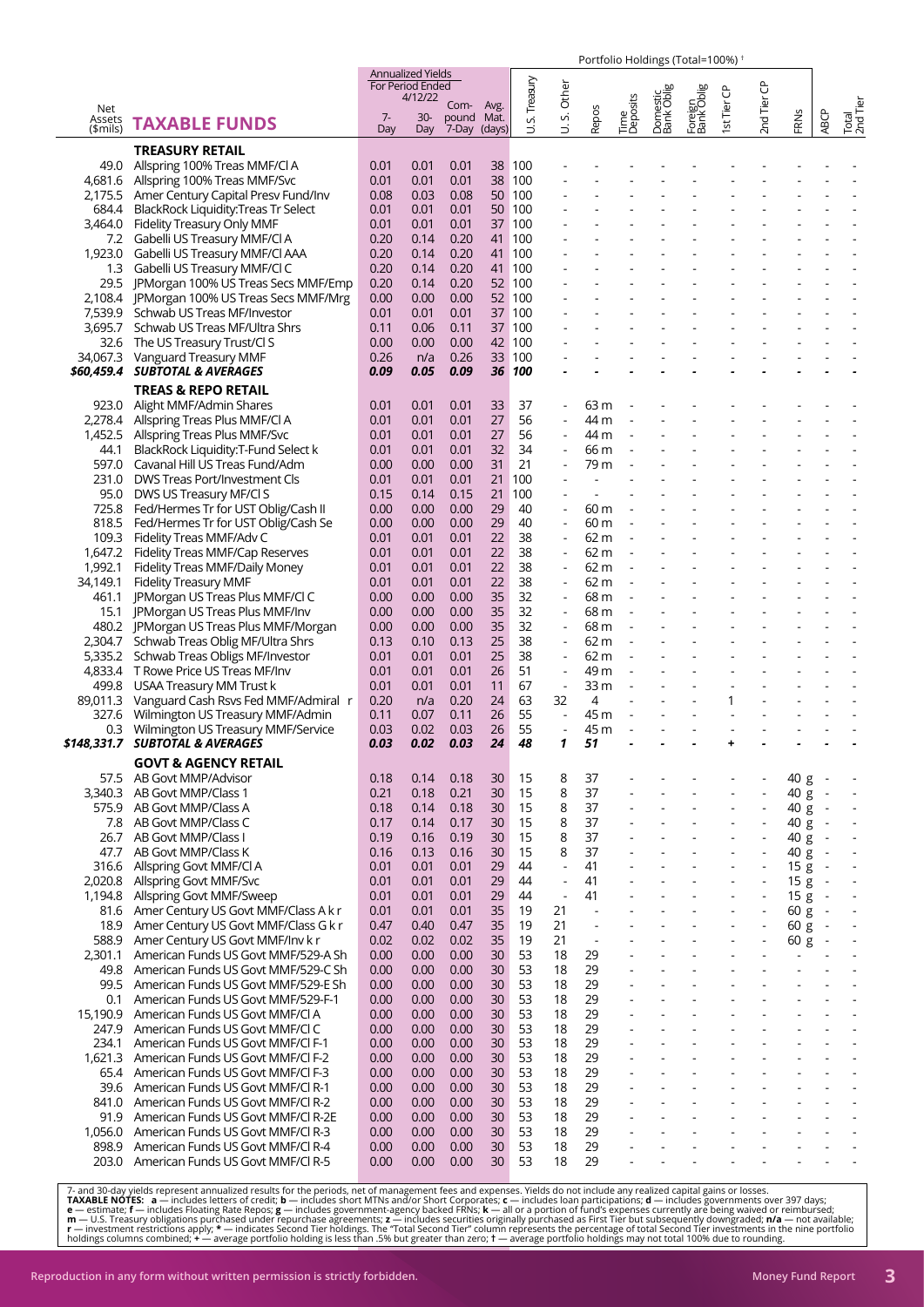|                        |                                                                           |              | <b>Annualized Yields</b><br><b>For Period Ended</b> |                |                |                          |                                                      |                                |                          |                          |                          |                              |                                  |                                 |                                    |                                           |
|------------------------|---------------------------------------------------------------------------|--------------|-----------------------------------------------------|----------------|----------------|--------------------------|------------------------------------------------------|--------------------------------|--------------------------|--------------------------|--------------------------|------------------------------|----------------------------------|---------------------------------|------------------------------------|-------------------------------------------|
| Net                    |                                                                           |              | 4/12/22                                             | Com-           | Avg.           | Treasury                 | Other                                                |                                |                          |                          |                          | ზ                            | 2nd Tier CP                      |                                 |                                    |                                           |
| Assets<br>(\$mils)     | <b>TAXABLE FUNDS</b>                                                      | $7-$<br>Day  | $30-$<br>Day                                        | pound<br>7-Day | Mat.<br>(days) | vi<br>ゴ                  | vi<br>ゔ                                              | Repos                          | Time<br>Deposits         | Domestic<br>Bank Oblig   | Foreign<br>Bank Oblig    | 1st Tier                     |                                  | FRNS                            | <b>ABCP</b>                        | Total<br>2nd Tier                         |
| 157.6                  | American Funds US Govt MMF/CI R-5E                                        | 0.00         | 0.00                                                | 0.00           | 30             | 53                       | 18                                                   | 29                             |                          |                          |                          |                              |                                  |                                 |                                    |                                           |
| 1,066.2                | American Funds US Govt MMF/CI R-6<br>473.2 AZL Government MMF             | 0.00<br>0.00 | 0.00<br>0.00                                        | 0.00<br>0.00   | 30<br>34       | 53<br>23                 | 18<br>14                                             | 29<br>40                       |                          |                          |                          |                              |                                  | 23g                             |                                    |                                           |
| 0.3                    | BlackRock Liquidity:FedFund Pr Cl                                         | 0.02         | 0.02                                                | 0.02           | 35             | 29                       | $\blacksquare$                                       | 59                             |                          |                          |                          |                              |                                  | 12 g                            |                                    |                                           |
| 916.7                  | BlackRock Liquidity:FedFund Select                                        | 0.01         | 0.02                                                | 0.01           | 35             | 29                       | $\Box$                                               | 59                             |                          |                          |                          |                              | $\overline{a}$                   | 12 g                            |                                    |                                           |
| 350.8                  | BlackRock Summit Cash Reserves/Cl A                                       | 0.00         | 0.00                                                | 0.00           | 31             | 18                       | 12                                                   | 45                             |                          |                          |                          |                              |                                  | 25g                             |                                    |                                           |
| 1.0<br>11.5            | BlackRock Summit Cash Reserves/Cl C<br><b>BNY Mellon Govt MMF/Inv</b>     | 0.00<br>0.01 | 0.00<br>0.01                                        | 0.00<br>0.01   | 31<br>23       | 18<br>33                 | 12<br>7                                              | 45<br>54                       |                          |                          |                          |                              | $\overline{a}$                   | 25g                             |                                    |                                           |
| 661.6                  | Cavanal Hill Govt Secs MMF/Adm                                            | 0.01         | 0.01                                                | 0.01           | 11             | 8                        | 1                                                    | 60                             |                          |                          |                          |                              |                                  | 6<br>g<br>31 g                  |                                    |                                           |
| 504.1                  | City Natl Rochdale Govt MMF/Cl N                                          | 0.01         | 0.01                                                | 0.01           | 30             | 7                        | 71                                                   | 22                             |                          |                          |                          |                              |                                  |                                 |                                    |                                           |
| 640.9                  | City Natl Rochdale Govt MMF/Cl S                                          | 0.01         | 0.01                                                | 0.01           | 30             | 7                        | 71                                                   | 22                             |                          |                          |                          |                              |                                  |                                 |                                    |                                           |
| 354.3                  | Columbia Govt MMF/CI A                                                    | 0.01         | 0.01                                                | 0.01<br>0.01   | 25<br>25       | 24<br>24                 | 66                                                   | 10<br>10                       |                          |                          |                          |                              |                                  |                                 |                                    |                                           |
| 12.0<br>86.6           | Columbia Govt MMF/CI C<br>Columbia Govt MMF/Cl Inst                       | 0.01<br>0.01 | 0.01<br>0.01                                        | 0.01           | 25             | 24                       | 66<br>66                                             | 10                             |                          |                          |                          |                              |                                  |                                 |                                    |                                           |
| 68.3                   | Columbia Govt MMF/Cl Inst2                                                | 0.01         | 0.01                                                | 0.01           | 25             | 24                       | 66                                                   | 10                             |                          |                          |                          |                              |                                  |                                 |                                    |                                           |
| 59.3                   | Columbia Govt MMF/Cl Inst3                                                | 0.01         | 0.01                                                | 0.01           | 25             | 24                       | 66                                                   | 10                             |                          |                          |                          |                              |                                  |                                 |                                    |                                           |
| 4.1                    | Columbia Govt MMF/Cl R                                                    | 0.01         | 0.01                                                | 0.01           | 25             | 24                       | 66                                                   | 10<br>10                       |                          |                          |                          |                              |                                  |                                 |                                    |                                           |
| 87.4<br>123.0          | Columbia VP Govt MMF/Cl 1<br>Columbia VP Govt MMF/Cl 2                    | 0.01<br>0.01 | 0.01<br>0.01                                        | 0.01<br>0.01   | 25<br>25       | 20<br>20                 | 70<br>70                                             | 10                             |                          |                          |                          |                              |                                  |                                 |                                    |                                           |
| 203.8                  | Columbia VP Govt MMF/Cl 3                                                 | 0.01         | 0.01                                                | 0.01           | 25             | 20                       | 70                                                   | 10                             |                          |                          |                          |                              |                                  |                                 |                                    |                                           |
| 127.5                  | Davis Govt MMF/CI A                                                       | 0.04         | 0.04                                                | 0.04           | 42             | $\overline{\phantom{a}}$ | 34                                                   | 42                             |                          |                          |                          |                              |                                  | 24 g                            |                                    |                                           |
| 1.8                    | Davis Govt MMF/CI C                                                       | 0.04         | 0.04                                                | 0.04           | 42             | $\overline{\phantom{a}}$ | 34                                                   | 42                             | $\blacksquare$           | $\blacksquare$           | $\blacksquare$           | $\overline{\phantom{a}}$     | $\blacksquare$                   | 24 g                            |                                    |                                           |
| 131.6<br>2.8           | Delaware Ivy Govt MMF/CI A k<br>Delaware Ivy Govt MMF/Cl C k              | 0.00<br>0.00 | 0.00<br>0.00                                        | 0.00<br>0.00   | n/a<br>n/a     | 33<br>33                 | 65<br>65                                             |                                |                          |                          |                          |                              |                                  | 2g<br>2g                        |                                    |                                           |
| 9.6                    | Delaware Ivy Govt MMF/Cl E k                                              | 0.00         | 0.00                                                | 0.00           | n/a            | 33                       | 65                                                   |                                |                          |                          |                          |                              |                                  | 2g                              |                                    |                                           |
| 0.3                    | Delaware Ivy Govt MMF/Cl N k                                              | 0.00         | 0.00                                                | 0.00           | n/a            | 33                       | 65                                                   |                                |                          |                          |                          |                              |                                  | 2g                              |                                    |                                           |
| 163.8                  | DWS Gov&Agy/DWS G&A MF                                                    | 0.17         | 0.14                                                | 0.17           | 23             | 24                       | $\Box$                                               | 57                             |                          |                          |                          |                              | $\overline{a}$                   | 19g                             |                                    |                                           |
| 8.6<br>188.5           | DWS Gov&Agy/Service Shrs<br>DWS Govt Money Market VIP                     | 0.01<br>0.01 | 0.01<br>0.01                                        | 0.01<br>0.01   | 23<br>30       | 24<br>32                 | $\blacksquare$<br>12                                 | 57<br>31                       |                          |                          |                          |                              | ÷,                               | 19g<br>25g                      |                                    |                                           |
| 25,406.9               | Edward Jones MMF/Inv Class                                                | 0.01         | 0.01                                                | 0.01           | 25             | 24                       | 14                                                   | 62                             |                          |                          |                          |                              |                                  |                                 |                                    |                                           |
| 9.648.8                | Edward Jones MMF/RS Class                                                 | 0.01         | 0.01                                                | 0.01           | 25             | 24                       | 14                                                   | 62                             |                          |                          |                          |                              |                                  |                                 |                                    |                                           |
| 146.4                  | Elfun Government MMF                                                      | 0.12         | 0.09                                                | 0.12           | 13             | 17                       | 16                                                   | 67                             |                          |                          |                          |                              |                                  |                                 |                                    |                                           |
| 753.0<br>331.5         | Fed/Hermes Govt Oblig Fund/Adv k<br>Fed/Hermes Govt Oblig Fund/Cash Ser k | 0.22<br>0.01 | 0.17<br>0.02                                        | 0.22<br>0.01   | 12<br>12       | 20<br>20                 | 14<br>14                                             | 66<br>66                       |                          |                          |                          |                              |                                  |                                 |                                    |                                           |
| 0.1                    | Fed/Hermes Govt Oblig Fund/SDG k                                          | 0.22         | 0.00                                                | 0.22           | 12             | 20                       | 14                                                   | 66                             |                          |                          |                          |                              |                                  |                                 |                                    |                                           |
| 6,653.2                | Fed/Hermes Govt Oblig Fund/Select k                                       | 0.20         | 0.15                                                | 0.20           | 12             | 20                       | 14                                                   | 66                             |                          |                          |                          |                              |                                  | $\overline{\phantom{a}}$        |                                    |                                           |
| 142.8                  | Fed/Hermes Govt Reserves Fund/Cl A                                        | 0.01         | 0.01                                                | 0.01           | 24             | 24                       | 1                                                    | 63                             |                          |                          |                          |                              |                                  | 12 g                            | $\overline{\phantom{a}}$           |                                           |
| 0.5<br>7.0             | Fed/Hermes Govt Reserves Fund/Cl B<br>Fed/Hermes Govt Reserves Fund/Cl C  | 0.01<br>0.01 | 0.01<br>0.01                                        | 0.01<br>0.01   | 24<br>24       | 24<br>24                 | 1<br>1                                               | 63<br>63                       |                          |                          |                          | ٠                            | $\blacksquare$                   | 12 g<br>12 g                    | $\overline{\phantom{a}}$           |                                           |
| 1.4                    | Fed/Hermes Govt Reserves Fund/Cl F                                        | 0.01         | 0.01                                                | 0.01           | 24             | 24                       | 1                                                    | 63                             |                          |                          |                          |                              |                                  | 12 g                            |                                    |                                           |
| 11.791.3               | Fed/Hermes Govt Reserves Fund/Cl P                                        | 0.01         | 0.01                                                | 0.01           | 24             | 24                       | 1                                                    | 63                             |                          |                          |                          |                              |                                  | 12 g                            |                                    |                                           |
| 80.3                   | Federated Hermes Govt Money Fund II                                       | 0.00         | 0.00                                                | 0.00           | 24             | 23                       | 15                                                   | 62                             |                          |                          |                          |                              |                                  |                                 |                                    |                                           |
| 237,229.2<br>231,110.0 | <b>Fidelity Government MMF</b><br>Fidelity Govt Cash Reserves k           | 0.01<br>0.01 | 0.01<br>0.01                                        | 0.01<br>0.01   | 23<br>24       | 28<br>27                 | 3<br>3                                               | 65<br>f<br>66                  |                          |                          |                          |                              |                                  | 4 g<br>4 g                      | $\sim$<br>$\overline{\phantom{a}}$ |                                           |
| 151.0                  | Fidelity Govt MMF/Adv M                                                   | 0.01         | 0.01                                                | 0.01           | 23             | 28                       | 3                                                    | 65<br>f                        |                          |                          |                          |                              |                                  | 4g                              | $\overline{\phantom{a}}$           | ÷,                                        |
| 7,805.2                | Fidelity Govt MMF/Cap Reserves                                            | 0.01         | 0.01                                                | 0.01           | 23             | 28                       | 3                                                    | 65<br>$\mathsf{f}$             | $\sim$                   | $\overline{a}$           | $\overline{\phantom{a}}$ | $\overline{\phantom{a}}$     | ÷,                               | 4 g                             | $\sim$                             | $\overline{\phantom{a}}$                  |
| 7,816.6                | Fidelity Govt MMF/Daily Money                                             | 0.01         | 0.01                                                | 0.01           | 23             | 28                       | 3                                                    | 65<br>$\mathsf{f}$             |                          |                          |                          |                              |                                  | 4 g                             | $\sim$                             |                                           |
| 4,387.0<br>4,076.6     | Fidelity Govt MMF/Premium<br>Franklin US Govt Money Fund/Cl A             | 0.01<br>0.01 | 0.01<br>0.01                                        | 0.01<br>0.01   | 23<br>22       | 28<br>19                 | 3<br>43                                              | $\mathsf{f}$<br>65<br>38       | L,                       |                          |                          |                              | L,<br>ä,                         | 4 g<br>$\overline{\phantom{a}}$ | $\sim$                             | ä,                                        |
| 144.7                  | Franklin US Govt Money Fund/Cl C                                          | 0.01         | 0.01                                                | 0.01           | 22             | 19                       | 43                                                   | 38                             |                          |                          |                          |                              |                                  |                                 |                                    |                                           |
| 6.7                    | Franklin US Govt Money Fund/Cl R                                          | 0.01         | 0.01                                                | 0.01           | 22             | 19                       | 43                                                   | 38                             | $\blacksquare$           |                          | $\overline{\phantom{a}}$ |                              | $\blacksquare$                   |                                 |                                    | $\overline{\phantom{a}}$                  |
| 107.0                  | Franklin US Govt Money Fund/Cl R6                                         | 0.01         | 0.01                                                | 0.01           | 22             | 19                       | 43                                                   | 38                             |                          |                          |                          |                              |                                  |                                 |                                    | $\overline{\phantom{a}}$                  |
| 582.3<br>5.1           | Goldman Sachs FS Govt Fund/Cl A<br>Goldman Sachs FS Govt Fund/Cl C        | 0.02<br>0.01 | 0.01<br>0.01                                        | 0.02<br>0.01   | 14<br>14       | 28<br>28                 | $\overline{\phantom{a}}$<br>$\overline{\phantom{a}}$ | 70<br>f<br>70<br>f             | $\overline{\phantom{a}}$ |                          |                          |                              | ÷,<br>$\overline{a}$             | 2g<br>2g                        | $\overline{\phantom{a}}$<br>$\sim$ |                                           |
| 490.9                  | Guidestone MMF/GS4 Class                                                  | 0.00         | 0.00                                                | 0.00           | 28             | 18                       | 14                                                   | 46                             |                          |                          |                          |                              | $\overline{a}$                   | 22 g                            | $\sim$                             |                                           |
| 189.5                  | Homestead Daily Income Fund                                               | 0.01         | 0.01                                                | 0.01           | 35             | 73                       | 27                                                   | $\sim$                         |                          |                          |                          |                              | $\overline{\phantom{a}}$         | $\overline{a}$                  |                                    | ÷,                                        |
| 346.9                  | Invesco Govt MMF/A                                                        | 0.01         | 0.01                                                | 0.01           | 48             | 54                       | 5                                                    | 21                             |                          |                          |                          |                              | $\overline{a}$                   | 20 g                            | $\sim$                             |                                           |
| 2,358.9<br>75.8        | Invesco Govt MMF/Cash Reserve<br>Invesco Govt MMF/Cl Y                    | 0.01<br>0.11 | 0.01<br>0.11                                        | 0.01<br>0.11   | 48<br>48       | 54<br>54                 | 5<br>5                                               | 21<br>21                       | $\overline{a}$           | $\blacksquare$           | $\overline{\phantom{a}}$ | $\overline{a}$               | $\blacksquare$<br>$\overline{a}$ | 20 g<br>20 g                    | $\sim$<br>$\sim$                   | $\overline{\phantom{a}}$                  |
| 68.5                   | Invesco Govt MMF/Class AX                                                 | 0.01         | 0.01                                                | 0.01           | 48             | 54                       | 5                                                    | 21                             |                          |                          |                          |                              | $\overline{a}$                   | 20 g -                          |                                    |                                           |
| 126.3                  | Invesco Govt MMF/Class C                                                  | 0.01         | 0.01                                                | 0.01           | 48             | 54                       | 5                                                    | 21                             |                          |                          |                          |                              | $\blacksquare$                   | 20 g                            | $\sim$                             | $\frac{1}{2}$                             |
| 0.2                    | Invesco Govt MMF/Class CX                                                 | 0.01         | 0.01                                                | 0.01           | 48             | 54                       | 5                                                    | 21                             |                          |                          |                          |                              | $\blacksquare$                   | 20 g -                          |                                    |                                           |
| 162.7<br>120.8         | Invesco Govt MMF/Class R<br>Invesco Govt MMF/Investor                     | 0.01<br>0.11 | 0.01<br>0.11                                        | 0.01<br>0.11   | 48<br>48       | 54<br>54                 | 5<br>5                                               | 21<br>21                       | $\blacksquare$           | $\overline{\phantom{a}}$ | $\overline{\phantom{a}}$ | $\overline{a}$               | $\blacksquare$<br>$\overline{a}$ | 20 g -<br>20 g                  | $\sim$                             | $\overline{\phantom{a}}$                  |
| 0.1                    | Invesco Govt MMF/R6                                                       | 0.18         | 0.13                                                | 0.18           | 48             | 54                       | 5                                                    | 21                             |                          |                          |                          |                              | $\overline{a}$                   | 20 g                            | $\sim$                             | $\overline{\phantom{a}}$                  |
| 1,422.6                | Invesco Oppenheimer VI Govt MMF/SI                                        | 0.01         | 0.01                                                | 0.01           | 43             | 63                       | 3                                                    | 18                             |                          |                          |                          |                              | L,                               | 16g                             | $\sim$                             | $\overline{\phantom{a}}$                  |
| 8.5                    | Invesco US Govt MP/C                                                      | 0.01         | 0.01                                                | 0.01           | 29             | 51                       | $\blacksquare$                                       | 25                             |                          |                          |                          |                              | $\overline{a}$                   | 24 g -                          |                                    |                                           |
| 54.3<br>5.0            | Invesco US Govt MP/Cash Rsv<br>Invesco US Govt MP/Cl R                    | 0.01         | 0.01                                                | 0.01           | 29             | 51<br>51                 | $\overline{\phantom{a}}$<br>$\blacksquare$           | 25<br>25                       |                          | $\overline{\phantom{a}}$ |                          | $\qquad \qquad \blacksquare$ | $\blacksquare$<br>$\blacksquare$ | 24g<br>24g                      | $\sim$<br>$\sim$                   | $\frac{1}{2}$<br>$\overline{\phantom{a}}$ |
| 0.1                    | Invesco US Govt MP/CI R6                                                  | 0.01<br>0.01 | 0.01<br>0.01                                        | 0.01<br>0.01   | 29<br>29       | 51                       | $\blacksquare$                                       | 25                             | $\blacksquare$           | $\overline{\phantom{a}}$ | $\overline{\phantom{a}}$ | $\overline{a}$               | $\blacksquare$                   | 24 g                            | $\sim$                             | $\overline{\phantom{a}}$                  |
| 1,270.8                | Invesco US Govt MP/Cl Y                                                   | 0.01         | 0.01                                                | 0.01           | 29             | 51                       | $\overline{\phantom{a}}$                             | 25                             |                          |                          |                          |                              |                                  | 24g                             | $\sim$                             |                                           |
| 1,084.3                | John Hancock MMF/Cl A                                                     | 0.00         | 0.00                                                | 0.00           | 25             | 12                       | 72                                                   | 16                             |                          |                          |                          |                              |                                  | L.                              |                                    | $\overline{\phantom{a}}$                  |
| 11.8<br>58.5           | John Hancock MMF/Cl C<br>JPMorgan Federal MMF/Morgan k                    | 0.00<br>0.00 | 0.00<br>0.00                                        | 0.00<br>0.00   | 25<br>47       | 12<br>59                 | 72<br>28                                             | 16<br>$\overline{\phantom{a}}$ |                          |                          |                          |                              | ÷.                               | $\blacksquare$<br>13g           | $\sim$ $-$                         | $\overline{\phantom{a}}$                  |
|                        | 371.2 JPMorgan US Govt MMF/E*Trade k                                      | 0.01         | 0.01                                                | 0.01           | 36             | 29                       | $\blacksquare$                                       | 65                             | $\overline{\phantom{a}}$ | $\overline{a}$           | $\overline{a}$           | $\qquad \qquad \blacksquare$ | $\overline{\phantom{a}}$         | 6 g -                           |                                    |                                           |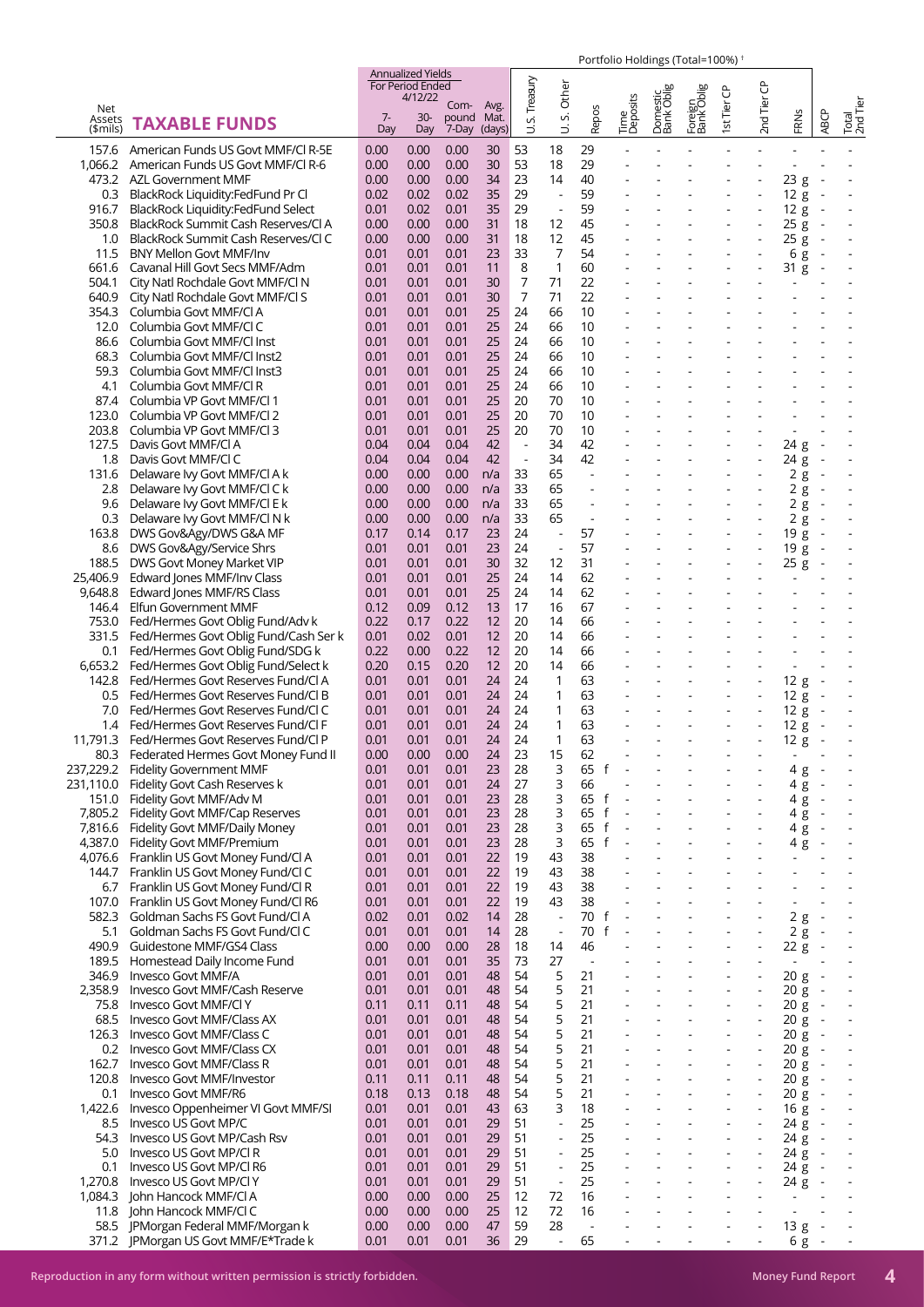|             |                                           |      | <b>Annualized Yields</b>    |       |        |                          |                          |                          |                  |                          |                          |                          |                          |                          |                          |                          |
|-------------|-------------------------------------------|------|-----------------------------|-------|--------|--------------------------|--------------------------|--------------------------|------------------|--------------------------|--------------------------|--------------------------|--------------------------|--------------------------|--------------------------|--------------------------|
|             |                                           |      | For Period Ended<br>4/12/22 |       |        | S. Treasury              | Other                    |                          |                  | Domestic<br>Bank Oblig   | Foreign<br>Bank Oblig    |                          | ზ                        |                          |                          |                          |
| Net         |                                           |      |                             | Com-  | Avg.   |                          |                          |                          | Time<br>Deposits |                          |                          | st Tier CP               | 2nd Tier                 |                          |                          | Total<br>2nd Tier        |
| Assets      | <b>TAXABLE FUNDS</b>                      | $7-$ | $30-$                       | pound | Mat.   |                          | vi                       | Repos                    |                  |                          |                          |                          |                          | FRNS                     | <b>ABCP</b>              |                          |
| (\$mils)    |                                           | Day  | Day                         | 7-Day | (days) | ゴ                        | ₿                        |                          |                  |                          |                          |                          |                          |                          |                          |                          |
|             | 3,824.2   PMorgan US Govt MMF/Emp k       | 0.26 | 0.22                        | 0.26  | 36     | 29                       | $\blacksquare$           | 65                       |                  |                          |                          |                          |                          | 6g                       | $\blacksquare$           |                          |
|             | 1,796.7 JPMorgan US Govt MMF/Investor k   | 0.01 | 0.01                        | 0.01  | 36     | 29                       | $\blacksquare$           | 65                       |                  |                          |                          |                          |                          | 6g                       | $\overline{\phantom{a}}$ |                          |
| 2,131.4     | JPMorgan US Govt MMF/Morgan k             | 0.01 | 0.00                        | 0.01  | 36     | 29                       |                          | 65                       |                  |                          |                          |                          |                          | 6                        |                          |                          |
|             |                                           |      |                             |       |        |                          |                          |                          |                  |                          |                          |                          |                          | g                        |                          |                          |
| 426.6       | JPMorgan US Govt MMF/Service k            | 0.01 | 0.00                        | 0.01  | 36     | 29                       | $\overline{\phantom{a}}$ | 65                       |                  |                          |                          |                          |                          | 6 g                      | $\overline{\phantom{a}}$ |                          |
| 699.0       | Lord Abbett US Govt & Govt SE MMF/A       | 0.14 | 0.08                        | 0.14  | 54     | 45                       | 28                       | 27                       |                  |                          |                          |                          |                          |                          |                          |                          |
| 29.9        | Lord Abbett US Govt & Govt SE MMF/C       | 0.14 | 0.08                        | 0.14  | 54     | 45                       | 28                       | 27                       |                  |                          |                          |                          |                          |                          |                          |                          |
| 5.5         | Lord Abbett US Govt & Govt SE MMF/I       | 0.15 | 0.08                        | 0.15  | 54     | 45                       | 28                       | 27                       |                  |                          |                          |                          |                          |                          |                          |                          |
| 145.2       | MFS US Govt Cash Reserve Fund/Cl A        | 0.00 | 0.00                        | 0.00  | 16     | 54                       | 21                       | 25                       |                  |                          |                          |                          |                          |                          |                          |                          |
| 5.1         | MFS US Govt Cash Reserve Fund/Cl B        | 0.00 | 0.00                        | 0.00  | 16     | 54                       | 21                       | 25                       |                  |                          |                          |                          |                          |                          |                          |                          |
|             |                                           |      |                             |       |        |                          |                          |                          |                  |                          |                          |                          |                          |                          |                          |                          |
| 31.2        | MFS US Govt Cash Reserve Fund/Cl C        | 0.00 | 0.00                        | 0.00  | 16     | 54                       | 21                       | 25                       |                  |                          |                          |                          |                          |                          |                          |                          |
| 33.6        | MFS US Govt Cash Reserve Fund/Cl EA       | 0.00 | 0.00                        | 0.00  | 16     | 54                       | 21                       | 25                       |                  |                          |                          |                          |                          |                          |                          |                          |
| 9.0         | MFS US Govt Cash Reserve Fund/Cl R1       | 0.00 | 0.00                        | 0.00  | 16     | 54                       | 21                       | 25                       |                  |                          |                          |                          |                          |                          |                          |                          |
| 24.4        | MFS US Govt Cash Reserve Fund/Cl R2       | 0.00 | 0.00                        | 0.00  | 16     | 54                       | 21                       | 25                       |                  |                          |                          |                          |                          |                          |                          |                          |
| 15.7        | MFS US Govt Cash Reserve Fund/Cl R3       | 0.00 | 0.00                        | 0.00  | 16     | 54                       | 21                       | 25                       |                  |                          |                          |                          |                          |                          |                          |                          |
| 2.7         | MFS US Govt Cash Reserve Fund/Cl R4       | 0.00 | 0.00                        | 0.00  | 16     | 54                       | 21                       | 25                       |                  |                          |                          |                          |                          |                          |                          |                          |
| 394.7       | <b>MFS US Govt MMF</b>                    | 0.00 | 0.00                        | 0.00  | 15     | 53                       | 22                       | 25                       |                  |                          |                          |                          |                          |                          |                          |                          |
|             |                                           |      |                             |       |        |                          |                          |                          |                  |                          |                          |                          |                          |                          |                          |                          |
| 156.9       | MFS VIT II/MFS US Govt MMP/Initial        | 0.00 | 0.00                        | 0.00  | 16     | 54                       | 21                       | 25                       |                  |                          |                          |                          |                          |                          |                          |                          |
| 100.8       | MFS VIT II/MFS US Govt MMP/Service        | 0.00 | 0.00                        | 0.00  | 16     | 54                       | 21                       | 25                       |                  |                          |                          |                          |                          |                          |                          |                          |
| 574.3       | Morgan Stanley US Govt MMT/Cl R           | 0.01 | 0.01                        | 0.01  | 25     | 20                       | $\overline{\phantom{a}}$ | 72                       |                  |                          |                          |                          |                          | 8 g                      | $\overline{\phantom{a}}$ |                          |
| 106.6       | Morgan Stanley US Govt MMT/Cl S           | 0.01 | 0.01                        | 0.01  | 25     | 20                       | $\overline{\phantom{a}}$ | 72                       |                  |                          |                          |                          |                          | 8 g                      |                          |                          |
| 332.9       | Nationwide Govt MMF/Investor Shrs         | 0.00 | 0.00                        | 0.00  | 25     | $\overline{a}$           | 27                       | 53                       |                  |                          |                          |                          |                          | 20 g                     | $\sim$                   |                          |
| 1.9         | Nationwide Govt MMF/Service Class         | 0.00 | 0.00                        | 0.00  | 25     | $\blacksquare$           | 27                       | 53                       |                  |                          |                          |                          | $\overline{a}$           | 20 g                     |                          |                          |
| 988.6       | Nationwide NVIT Govt MMF/Class I          | 0.00 | 0.00                        | 0.00  | 25     |                          | 29                       | 55                       |                  |                          |                          |                          |                          |                          |                          |                          |
|             |                                           |      |                             |       |        |                          |                          |                          |                  |                          |                          |                          |                          | 16 g                     |                          |                          |
| 190.3       | Nationwide NVIT Govt MMF/Class II         | 0.00 | 0.00                        | 0.00  | 25     | $\overline{a}$           | 29                       | 55                       |                  |                          |                          |                          | $\overline{\phantom{a}}$ | 16g                      | $\overline{\phantom{a}}$ |                          |
| 32.7        | Nationwide NVIT Govt MMF/Class IV         | 0.00 | 0.00                        | 0.00  | 25     | $\overline{\phantom{a}}$ | 29                       | 55                       |                  |                          |                          |                          |                          | 16g                      |                          |                          |
| 681.3       | Nationwide NVIT Govt MMF/Class V          | 0.00 | 0.00                        | 0.00  | 25     | $\overline{\phantom{a}}$ | 29                       | 55                       |                  |                          |                          |                          | ÷,                       | 16 g                     |                          |                          |
| 20,200.0    | Northern US Govt MMF                      | 0.09 | 0.06                        | 0.09  | 43     | 25                       | $\overline{4}$           | 55                       |                  |                          |                          |                          |                          | 16 g                     |                          |                          |
| 3,731.3     | Northern US Govt Select MMF               | 0.10 | 0.07                        | 0.10  | 42     | 27                       | 7                        | 50                       |                  |                          |                          |                          |                          | 16 g                     |                          |                          |
| 321.6       | <b>PACE Govt Money Market Investments</b> | 0.01 | 0.01                        | 0.01  | 21     | 48                       | 21                       | 31                       |                  |                          |                          |                          |                          | $\blacksquare$           |                          |                          |
|             |                                           |      |                             |       |        |                          |                          |                          |                  |                          |                          |                          |                          |                          |                          |                          |
| 547.0       | Payden Cash Reserves MMF                  | 0.01 | 0.01                        | 0.01  | 20     | 61                       | 16                       | 23                       |                  |                          |                          |                          |                          |                          |                          |                          |
| 69.4        | PIMCO Govt MMF/Admin                      | 0.13 | 0.10                        | 0.13  | 18     | 19                       | $\overline{\phantom{a}}$ | 81                       |                  |                          |                          |                          |                          |                          |                          |                          |
| 470.8       | PIMCO Govt MMF/CI A                       | 0.00 | 0.00                        | 0.00  | 18     | 19                       |                          | 81                       |                  |                          |                          |                          |                          |                          |                          |                          |
| 30.7        | PIMCO Govt MMF/CI C                       | 0.00 | 0.00                        | 0.00  | 18     | 19                       | $\overline{\phantom{a}}$ | 81                       |                  |                          |                          |                          |                          |                          |                          |                          |
| 224.8       | Pioneer U.S. Govt MMF/CI A k              | 0.01 | 0.01                        | 0.01  | 6      | 45                       | 21                       | 34                       |                  |                          |                          |                          |                          |                          |                          |                          |
| 1.4         | Pioneer U.S. Govt MMF/CI R k              | 0.01 | 0.01                        | 0.01  | 6      | 45                       | 21                       | 34                       |                  |                          |                          |                          |                          |                          |                          |                          |
|             |                                           | 0.01 |                             |       | 16     | 15                       | 32                       | 41                       |                  |                          |                          |                          |                          |                          |                          |                          |
| 457.7       | Prudential Govt MMF/CI A k r              |      | 0.01                        | 0.01  |        |                          |                          |                          |                  |                          |                          |                          | $\overline{\phantom{a}}$ | 12 g                     | $\overline{\phantom{a}}$ |                          |
| 9.8         | Prudential Govt MMF/CLC k r               | 0.01 | 0.01                        | 0.01  | 16     | 15                       | 32                       | 41                       |                  |                          |                          |                          |                          | 12g                      |                          |                          |
| 78.8        | Prudential Govt MMF/CI Z k r              | 0.01 | 0.01                        | 0.01  | 16     | 15                       | 32                       | 41                       |                  |                          |                          |                          |                          | 12g                      | $\overline{\phantom{a}}$ |                          |
| 149.1       | Putnam Govt MMF/CI A                      | 0.01 | 0.01                        | 0.01  | 19     | 11                       | 11                       | 78                       |                  |                          |                          |                          |                          |                          |                          |                          |
| 0.1         | Putnam Govt MMF/CLB                       | 0.01 | 0.01                        | 0.01  | 19     | 11                       | 11                       | 78                       |                  |                          |                          |                          |                          |                          |                          |                          |
| 1.1         | Putnam Govt MMF/Cl C                      | 0.01 | 0.01                        | 0.01  | 19     | 11                       | 11                       | 78                       |                  |                          |                          |                          |                          |                          |                          |                          |
| 57.3        | Putnam Govt MMF/Cl G                      | 0.01 | 0.01                        | 0.01  | 19     | 11                       | 11                       | 78                       |                  |                          |                          |                          |                          |                          |                          |                          |
|             |                                           |      |                             |       |        |                          |                          |                          |                  |                          |                          |                          |                          |                          |                          |                          |
| 0.1         | Putnam Govt MMF/Cl P                      | 0.01 | 0.01                        | 0.01  | 19     | 11                       | 11                       | 78                       |                  |                          |                          |                          |                          |                          |                          |                          |
| 0.6         | Putnam Govt MMF/Cl R                      | 0.01 | 0.01                        | 0.01  | 19     | 11                       | 11                       | 78                       |                  |                          |                          |                          |                          |                          |                          |                          |
| 39.7        | Putnam VT Govt MMF IA                     | 0.01 | 0.01                        | 0.01  | 20     | 37                       | 12                       | 51                       |                  |                          |                          |                          |                          |                          |                          |                          |
| 33.6        | Putnam VT Govt MMF IB                     | 0.01 | 0.01                        | 0.01  | 20     | 37                       | 12                       | 51                       |                  |                          |                          |                          |                          | $\overline{\phantom{a}}$ |                          |                          |
| 5,958.3     | RBC US Govt MMF/Investor                  | 0.01 | 0.01                        | 0.01  | 26     | 13                       | $\overline{2}$           | 38                       |                  |                          |                          |                          |                          | 47 g                     | $\overline{\phantom{a}}$ |                          |
|             | 6,359.2 Schwab Govt Money Fund/Investor   | 0.01 | 0.01                        | 0.01  | 27     | 20                       | 5                        | 60                       |                  |                          | $\overline{\phantom{a}}$ |                          | $\blacksquare$           | 15g                      | $\sim$                   | $\overline{\phantom{a}}$ |
|             | Schwab Govt Money Fund/Sweep              |      |                             |       |        |                          |                          | 60                       |                  |                          |                          |                          |                          | 15g                      |                          |                          |
| 24,578.6    |                                           | 0.01 | 0.01                        | 0.01  | 27     | 20                       | 5                        |                          |                  |                          |                          |                          |                          |                          | $\sim$                   | $\overline{\phantom{a}}$ |
| 4,641.2     | Schwab Govt Money Fund/Ultra Shrs         | 0.14 | 0.11                        | 0.14  | 27     | 20                       | 5                        | 60                       |                  |                          |                          |                          | $\overline{a}$           | 15g                      | $\sim$                   | $\overline{a}$           |
| 206.7       | Schwab Govt Money Market Portfolio        | 0.07 | 0.05                        | 0.07  | 28     | 19                       | 7                        | 59                       |                  |                          |                          |                          | $\overline{a}$           | $15 g -$                 |                          |                          |
| 1,603.1     | Schwab Retirement Govt Money Fund         | 0.13 | 0.11                        | 0.13  | 28     | 36                       | 6                        | 58                       |                  |                          |                          |                          |                          | $\overline{\phantom{a}}$ |                          |                          |
| 7,725.2     | T Rowe Price Govt MF/Inv                  | 0.01 | 0.01                        | 0.01  | 30     | 34                       | 5                        | 51                       |                  |                          |                          | $\overline{\phantom{a}}$ | $\overline{\phantom{a}}$ | 10g                      | $\overline{\phantom{a}}$ |                          |
| 365.0       | Thrivent MMF/CI A                         | 0.00 | 0.00                        | 0.00  | 13     | 14                       | 76                       | $\overline{\phantom{a}}$ |                  |                          |                          | 10                       |                          |                          |                          |                          |
| 339.2       | Thrivent MMF/CI S                         | 0.00 | 0.00                        | 0.00  | 13     | 14                       | 76                       | $\sim$                   | ٠                | ÷,                       | $\sim$                   | 10                       | $\sim$                   | ÷.                       |                          | ÷.                       |
| 250.4       |                                           | 0.00 | 0.00                        | 0.00  | 13     | 14                       | 77                       |                          |                  |                          |                          | 9                        |                          |                          |                          |                          |
|             | Thrivent Money Market Portfolio           |      |                             |       |        |                          |                          |                          |                  |                          |                          |                          |                          |                          |                          |                          |
| 0.9         | TIAA-CREF MMF/Advisor                     | 0.13 | 0.05                        | 0.13  | 21     | 20                       | 80                       | ÷,                       |                  |                          |                          |                          |                          |                          |                          |                          |
| 288.4       | <b>TIAA-CREF MMF/Retail</b>               | 0.00 | 0.00                        | 0.00  | 21     | 20                       | 80                       | $\overline{\phantom{a}}$ |                  |                          |                          |                          |                          |                          |                          |                          |
| 253.4       | Transamerica Govt MMF/Cl A                | 0.01 | 0.00                        | 0.01  | 34     | 16                       | 35                       | 48                       |                  | 1                        |                          |                          |                          |                          |                          |                          |
| 10.0        | Transamerica Govt MMF/Cl C                | 0.00 | 0.00                        | 0.00  | 34     | 16                       | 35                       | 48                       | $\frac{1}{2}$    | $\mathbf{1}$             |                          |                          |                          | $\overline{\phantom{a}}$ |                          |                          |
| 3.3         | Transamerica Govt MMF/CII-2               | 0.08 | 0.05                        | 0.08  | 34     | 16                       | 35                       | 48                       | $\overline{a}$   | $\mathbf{1}$             |                          |                          |                          |                          |                          |                          |
| 127.4       | Transamerica Govt MMF/Cl R2               | 0.00 | 0.00                        | 0.00  | 34     | 16                       | 35                       | 48                       | ÷,               | 1                        |                          |                          |                          |                          |                          |                          |
| 76.7        |                                           |      |                             | 0.13  | 34     | 16                       | 35                       | 48                       | $\overline{a}$   | $\mathbf{1}$             |                          |                          |                          |                          |                          |                          |
|             | Transamerica Govt MMF/Cl R4               | 0.13 | 0.10                        |       |        |                          |                          |                          |                  |                          |                          |                          |                          |                          |                          |                          |
| 1,098.9     | UBS Liquid Assets Govt Fund               | 0.21 | 0.19                        | 0.21  | 23     | 56                       | 21                       | 23                       | ÷,               |                          |                          |                          |                          |                          |                          |                          |
| 1,028.7     | <b>UBS RMA Government MMF</b>             | 0.01 | 0.01                        | 0.01  | 22     | 67                       | $\overline{4}$           | 28                       | ÷,               | $\overline{\phantom{a}}$ |                          |                          |                          | 1 <sub>g</sub>           | $\overline{\phantom{a}}$ |                          |
| 209,182.6   | Vanguard Federal MMF                      | 0.20 | n/a                         | 0.20  | 20     | 79                       | 15                       | 6                        |                  |                          |                          |                          |                          |                          |                          |                          |
| 1,253.7     | Western Asset Govt Reserves/Cl A          | 0.01 | 0.01                        | 0.01  | 18     | 14                       | 22                       | 64                       | ä,               | L.                       |                          |                          |                          | ÷.                       |                          | $\sim$                   |
| 1,076.2     | Wilmington US Govt MMF/Admin              | 0.11 | 0.07                        | 0.11  | 26     | 46                       | 6                        | 40                       |                  |                          |                          |                          |                          | 8 g                      | $\sim$                   |                          |
| 491.2       | Wilmington US Govt MMF/Service            | 0.03 | 0.02                        | 0.03  | 26     | 46                       | 6                        | 40                       |                  |                          |                          |                          |                          | 8g -                     |                          | $\overline{\phantom{a}}$ |
|             |                                           |      |                             |       | 24     | 31                       | 21                       | 39                       |                  | ÷                        |                          |                          |                          | 9                        |                          |                          |
| \$900,331.9 | <b>SUBTOTAL &amp; AVERAGES</b>            | 0.04 | 0.03                        | 0.04  |        |                          |                          |                          |                  |                          |                          | ٠                        |                          |                          |                          |                          |
|             | <b>PRIME RETAIL</b>                       |      |                             |       |        |                          |                          |                          |                  |                          |                          |                          |                          |                          |                          |                          |
| 426.6       | Allspring MMF/Cl A                        | 0.01 | 0.01                        | 0.01  | 11     |                          |                          |                          | 12               |                          | 7                        | 51 b                     | $\overline{\phantom{a}}$ | 30                       | 21                       |                          |
| 2.5         | Allspring MMF/Cl C                        | 0.01 | 0.01                        | 0.01  | 11     | $\overline{a}$           | $\overline{\phantom{a}}$ | $\sim$                   | 12               | $\blacksquare$           | $\overline{7}$           | 51 b                     | $\Box$                   | 30                       | 21                       | $\overline{\phantom{a}}$ |
|             |                                           |      |                             |       |        |                          |                          |                          |                  |                          |                          |                          |                          |                          |                          |                          |
| 2,521.4     | Allspring MMF/Premier                     | 0.39 | 0.34                        | 0.39  | 11     |                          |                          |                          | 12               | $\overline{\phantom{a}}$ | 7                        | 51 b                     | $\overline{\phantom{a}}$ | 30                       | 21                       | ÷,                       |
| 10.9        | Allspring MMF/Svc                         | 0.02 | 0.02                        | 0.02  | 11     |                          |                          |                          | 12               | $\overline{\phantom{a}}$ | 7                        | 51 b                     | $\blacksquare$           | 30                       | 21                       | $\blacksquare$           |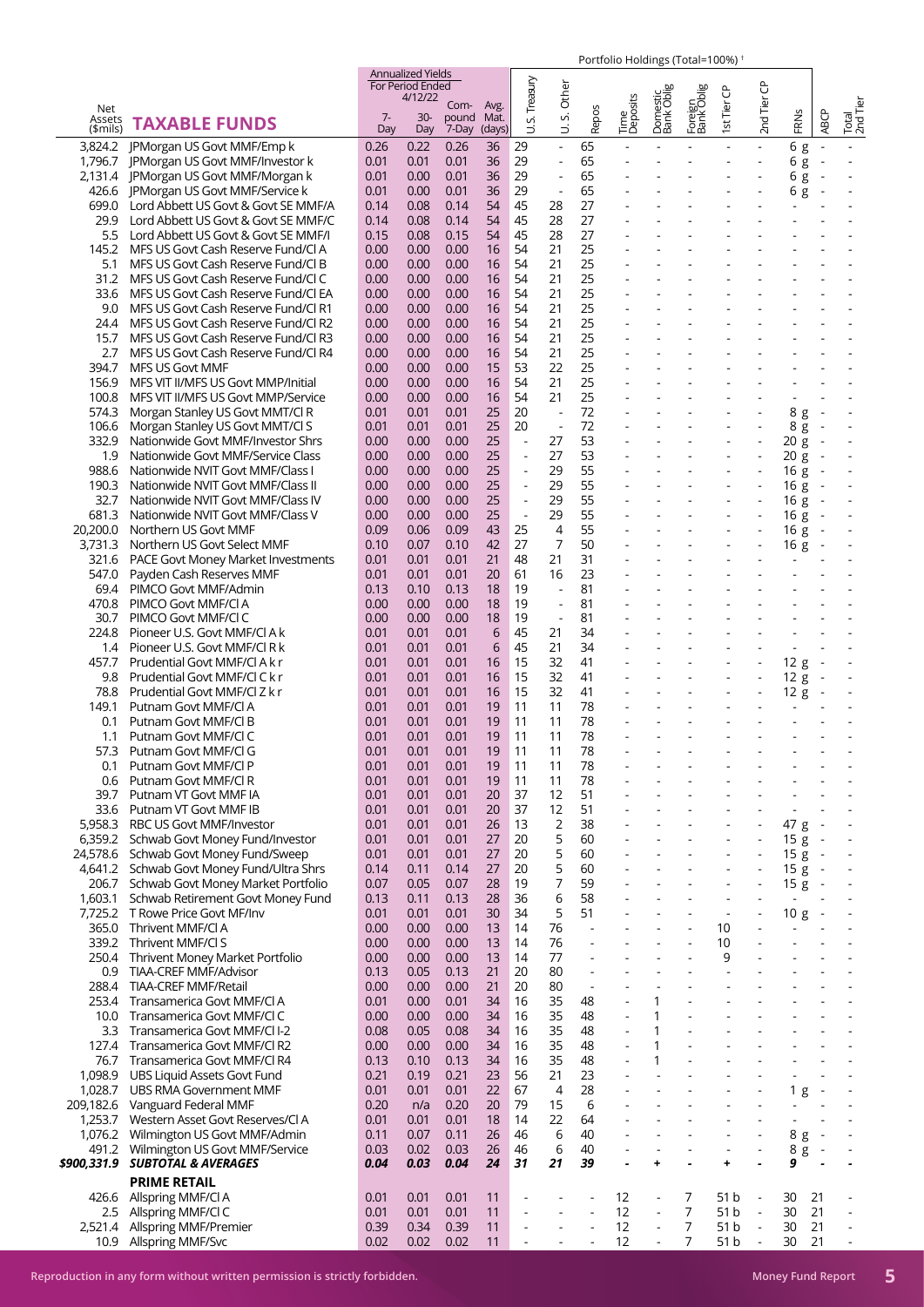|               |                                           |      | <b>Annualized Yields</b><br>For Period Ended |               |              |                                  |                          |                          |                               |                          |                          |                 |                              |                |                          |                          |
|---------------|-------------------------------------------|------|----------------------------------------------|---------------|--------------|----------------------------------|--------------------------|--------------------------|-------------------------------|--------------------------|--------------------------|-----------------|------------------------------|----------------|--------------------------|--------------------------|
|               |                                           |      | 4/12/22                                      |               |              |                                  | Other                    |                          |                               |                          |                          |                 |                              |                |                          |                          |
| Net<br>Assets |                                           | $7-$ | $30-$                                        | Com-<br>pound | Avg.<br>Mat. | S. Treasury                      | vi                       | Repos                    | Time<br>Deposits              | Domestic<br>Bank Oblig   | Foreign<br>Bank Oblig    | 1st Tier CP     | 2nd Tier CP                  |                |                          | Total<br>2nd Tier        |
| (\$mils)      | <b>TAXABLE FUNDS</b>                      | Day  | Day                                          | 7-Day         | (days)       | ⊃                                | ₿                        |                          |                               |                          |                          |                 |                              | FRNS           | <b>ABCP</b>              |                          |
| 21.4          | Amer Century Prime MMF/A Class k          | 0.01 | 0.01                                         | 0.01          | 37           | 6                                |                          | ä,                       |                               | 25                       | $\blacksquare$           | 48              | ÷.                           | 21             | <b>16e</b>               |                          |
| 6.8           | Amer Century Prime MMF/C Class k          | 0.01 | 0.01                                         | 0.01          | 37           | 6                                | -                        |                          |                               | 25                       | $\overline{\phantom{a}}$ | 48              | $\blacksquare$               | 21             | 16e                      |                          |
| 1,702.3       | Amer Century Prime MMF/Inv Class k        | 0.01 | 0.01                                         | 0.01          | 37           | 6                                |                          | ÷,                       |                               | 25                       | $\overline{\phantom{a}}$ | 48              | ÷,                           | 21             | 16e                      |                          |
| 25.7          | BlackRock MMP/Inv C                       | 0.06 | 0.09                                         | 0.06          | 25           | 1                                |                          | 22                       | 8                             |                          | 7                        | 32              | ÷,                           | 30             | 9                        |                          |
| 337.1         | BlackRock Wealth LEAF/Instit Cl           | 0.22 | 0.18                                         | 0.22          | 25           | 1                                | ÷,                       | 22                       | 8                             |                          | 7                        | 32              | ÷,                           | 30             | 9                        |                          |
| 1,007.5       | BlackRock Wealth LEAF/Inv A               | 0.06 | 0.09                                         | 0.06          | 25           | 1                                |                          | 22                       | 8                             |                          | 7                        | 32              | $\blacksquare$               | 30             | 9                        |                          |
| 0.1           | BlackRock Wealth LEAF/Premier             | 0.22 | 0.18                                         | 0.22          | 25           | 1                                | $\overline{\phantom{a}}$ | 22                       | 8                             | $\overline{\phantom{a}}$ | 7                        | 32              | $\blacksquare$               | 30             | 9                        | $\overline{\phantom{a}}$ |
| 23.1          |                                           |      |                                              |               | 25           | 1                                | $\sim$                   | 22                       | 8                             | $\sim$                   | 7                        | 32              | $\overline{\phantom{a}}$     |                | 9                        | ÷,                       |
|               | BlackRock Wealth LEAF/Svc Cl              | 0.08 | 0.10                                         | 0.08          |              |                                  |                          |                          |                               |                          |                          |                 |                              | 30             |                          |                          |
| 271.7         | Delaware Ivy Cash Mgmt Fund/Cl A k        | 0.00 | 0.00                                         | 0.00          | n/a          | 5                                | 28                       | $\overline{\phantom{a}}$ | ÷,                            | 27                       | $\blacksquare$           | 31ab            | $\overline{\phantom{a}}$     | 9 g            | $\overline{\phantom{a}}$ |                          |
| 0.6           | Delaware Ivy Cash Mgmt Fund/Cl C k        | 0.00 | 0.00                                         | 0.00          | n/a          | 5                                | 28                       | $\sim$                   | $\overline{\phantom{a}}$      | 27                       | ÷,                       | 31ab            | $\overline{\phantom{a}}$     | 9<br>g         | $\overline{\phantom{a}}$ |                          |
| 208.7         | Dreyfus MMF MMF/Dreyfus Class             | 0.16 | 0.12                                         | 0.16          | 8            | $\blacksquare$                   |                          | 15                       | 40                            | 6                        |                          | 24              | ÷,                           | 15             |                          |                          |
| 546.6         | Dreyfus MMF/Cl A                          | 0.01 | 0.01                                         | 0.01          | 8            | $\blacksquare$                   | $\overline{\phantom{a}}$ | 15                       | 40                            | 6                        | $\overline{\phantom{a}}$ | 24              | $\overline{\phantom{a}}$     | 15             |                          |                          |
| 2,104.6       | Dreyfus MMF/Cl B                          | 0.01 | 0.01                                         | 0.01          | 8            | L,                               | $\overline{\phantom{a}}$ | 15                       | 40                            | 6                        | $\overline{\phantom{a}}$ | 24              | $\overline{a}$               | 15             |                          |                          |
| 34.6          | DWS MM Prime Ser/Cash Inv Tr/A            | 0.01 | 0.01                                         | 0.01          | 32           | $\overline{\phantom{a}}$         | 3                        | 1                        | 7                             |                          | 9                        | 59a             | $\overline{\phantom{a}}$     | 21             | 26                       | $\overline{\phantom{a}}$ |
| 3.8           | DWS MM Prime Ser/Cash Inv Tr/C            | 0.01 | 0.01                                         | 0.01          | 32           | $\overline{a}$                   | 3                        | $\mathbf{1}$             | 7                             |                          | 9                        | 59a             | $\overline{a}$               | 21             | 26                       | $\overline{a}$           |
| 160.3         | DWS MM Prime Ser/Cash Inv Tr/S            | 0.01 | 0.01                                         | 0.01          | 32           | $\blacksquare$                   | 3                        | 1                        | 7                             |                          | 9                        | 59a             | $\overline{\phantom{a}}$     | 21             | 26                       | $\overline{a}$           |
| 408.6         | DWS MM Prime Ser/DWS MMF                  | 0.01 | 0.01                                         | 0.01          | 32           | $\overline{\phantom{a}}$         | 3                        | 1                        | 7                             |                          | 9                        | 59a             | $\overline{\phantom{a}}$     | 21             | 26                       | $\overline{\phantom{a}}$ |
| 4,536.9       | Fed/Hermes Capital Reserves Fund k        | 0.01 | 0.01                                         | 0.01          | 28           | $\overline{a}$                   | $\blacksquare$           | 18                       | f<br>$\overline{\phantom{a}}$ |                          | 14                       | 49 b            | $\overline{\phantom{a}}$     | 19             | 12                       |                          |
| 1,713.1       | Fed/Hermes Prime Cash Oblig/Auto          | 0.01 | 0.01                                         | 0.01          | 24           | 2                                | 9                        | $\overline{2}$           | 13                            | 17                       | $\overline{\phantom{a}}$ | 55              | $\blacksquare$               | $\overline{2}$ | 14                       | $\overline{a}$           |
| 224.2         | Fed/Hermes Prime Cash Oblig/Avr           | 0.34 | 0.28                                         | 0.34          | 24           | 2                                | 9                        | $\overline{2}$           | 13                            | 17                       | $\blacksquare$           | 55              |                              | 2              | 14                       |                          |
| 306.8         | Fed/Hermes Prime Cash Oblig/Capital       | 0.24 | 0.18                                         | 0.24          | 24           | 2                                | 9                        | $\overline{2}$           | 13                            | 17                       | $\overline{\phantom{a}}$ | 55              | ÷,                           | 2              | 14                       | $\overline{a}$           |
| 1,286.2       | Fed/Hermes Prime Cash Oblig/Cash II       | 0.01 | 0.01                                         | 0.01          | 24           | 2                                | 9                        | $\overline{c}$           | 13                            | 17                       | $\blacksquare$           | 55              |                              | 2              | 14                       | $\overline{a}$           |
| 36.9          | Fed/Hermes Prime Cash Oblig/Cash Se       | 0.01 | 0.01                                         | 0.01          | 24           | 2                                | 9                        | $\overline{c}$           | 13                            | 17                       | ÷,                       | 55              |                              | 2              | 14                       | ÷,                       |
| 39.4          | Fed/Hermes Prime Cash Oblig/Cl R          | 0.01 | 0.01                                         | 0.01          | 24           | 2                                | 9                        | $\overline{2}$           | 13                            | 17                       | $\overline{\phantom{a}}$ | 55              |                              | 2              | 14                       | ÷,                       |
| 1,387.1       | Fed/Hermes Prime Cash Oblig/Service       | 0.09 | 0.05                                         | 0.09          | 24           | 2                                | 9                        | $\overline{c}$           | 13                            | 17                       | $\overline{\phantom{a}}$ | 55              |                              | 2              | 14                       |                          |
| 2,678.1       | Fed/Hermes Prime Cash Oblig/Trust         | 0.01 | 0.01                                         | 0.01          | 24           | 2                                | 9                        | 2                        | 13                            | 17                       | $\overline{\phantom{a}}$ | 55              | $\overline{\phantom{a}}$     | 2              | 14                       | $\overline{\phantom{a}}$ |
| 10,097.8      | Fed/Hermes Prime Cash Oblig/Wealth        | 0.34 | 0.28                                         | 0.34          | 24           | 2                                | 9                        | 2                        | 13                            | 17                       |                          | 55              |                              | 2              | 14                       |                          |
| 88.5          | Fidelity Inv Money Market/Cl II           | 0.10 | 0.07                                         | 0.10          | 17           | $\overline{a}$                   |                          | 11                       | f<br>-40                      |                          | 14                       | 31 b            | ÷,                           | 4              | 1                        | L,                       |
| 16,895.0      | Fidelity Inv Money Market/Cl I            | 0.25 | 0.20                                         | 0.25          | 17           | $\overline{\phantom{a}}$         |                          | 11                       | f 40                          |                          | 14                       | 31 <sub>b</sub> |                              | 4              | 1                        |                          |
| 7.7           | Fidelity Inv Money Market/Cl III          | 0.01 | 0.01                                         | 0.01          | 17           |                                  |                          | 11                       | $f$ 40                        |                          | 14                       | 31b             |                              | 4              | 1                        |                          |
| 21,989.2      | Fidelity Inv Money Market/Instit          | 0.29 | 0.24                                         | 0.29          | 17           | $\overline{\phantom{a}}$         |                          | 11                       | f 40                          |                          | 14                       | 31 <sub>b</sub> | $\overline{\phantom{a}}$     | 4              | 1                        |                          |
| 14.4          | Fidelity Inv Money Market/Select          | 0.20 | 0.16                                         | 0.20          | 17           |                                  |                          | 11                       | f 40                          |                          | 14                       | 31 b            |                              | 4              | 1                        |                          |
| 27,706.0      | Fidelity MMF/Premium                      | 0.13 | 0.09                                         | 0.13          | 16           |                                  |                          | 14                       | f 38                          | $\overline{\phantom{a}}$ | 13                       | 30 <sub>b</sub> | $\overline{\phantom{a}}$     | 5              | 1                        |                          |
| 3,733.0       | Fidelity Money Market Fund                | 0.01 | 0.01                                         | 0.01          | 16           |                                  |                          | 14                       | f 38                          |                          | 13                       | 30 <sub>b</sub> |                              | 5              | $\mathbf{1}$             |                          |
| 309.9         | First Amer Retail Prime Obligs/Cl A       | 0.01 | 0.01                                         | 0.01          | 18           | $\overline{\phantom{a}}$         |                          | 24                       | 17                            | 1                        | 10                       | 41 b            | $\sim$                       | 7              | 14                       | L,                       |
| 1,605.1       | First Amer Retail Prime Obligs/Cl T       | 0.08 | 0.05                                         | 0.08          | 18           |                                  |                          | 24                       | 17                            | $\mathbf 1$              | 10                       | 41 b            |                              | 7              | 14                       | $\overline{a}$           |
|               |                                           |      |                                              |               |              | $\overline{\phantom{m}}$         |                          | 24                       | 17                            | $\mathbf{1}$             | 10                       |                 | $\qquad \qquad \blacksquare$ | 7              | 14                       | $\overline{\phantom{a}}$ |
| 21.9          | First Amer Retail Prime Obligs/Cl V       | 0.18 | 0.14                                         | 0.18          | 18           |                                  |                          |                          |                               |                          |                          | 41 b            | $\overline{\phantom{a}}$     |                |                          |                          |
| 9.0           | First Amer Retail Prime Obligs/Cl X       | 0.34 | 0.29                                         | 0.34          | 18           | $\overline{\phantom{a}}$         | $\overline{\phantom{a}}$ | 24                       | 17                            | $\mathbf{1}$             | 10                       | 41 b            | $\overline{\phantom{a}}$     | 7              | 14                       | $\overline{\phantom{a}}$ |
| 4.2           | First Amer Retail Prime Obligs/Cl Y       | 0.03 | 0.01                                         | 0.03          | 18           |                                  |                          | 24                       | 17                            | $\mathbf 1$              | 10                       | 41 b            |                              | 7              | 14                       |                          |
| 459.9         | First Amer Retail Prime Obligs/Cl Z       | 0.28 | 0.23                                         | 0.28          | 18           | $\overline{\phantom{a}}$         |                          | 24                       | 17                            | $\mathbf{1}$             | 10                       | 41 b            |                              | 7              | 14                       | $\overline{a}$           |
| 59.1          | Goldman Sachs Investor MMF/Admin          | 0.16 | 0.09                                         | 0.16          | 32           | 22                               |                          | 7                        | 3                             |                          | 9                        | 32 b            |                              | 27             | 16                       |                          |
| 129.9         | Goldman Sachs Investor MMF/CI A           | 0.16 | 0.09                                         | 0.16          | 32           | 22                               |                          | 7                        | 3                             |                          | 9                        | 32 <sub>b</sub> |                              | 27             | 16                       |                          |
| 0.1           | Goldman Sachs Investor MMF/CI C           | 0.02 | 0.02                                         | 0.02          | 32           | 22                               |                          | 7                        | 3                             |                          | 9                        | 32 b            |                              | 27             | 16                       |                          |
| 27.5          | <b>Goldman Sachs Investor MMF/CMS</b>     | 0.02 | 0.02                                         | 0.02          | 32           | 22                               |                          | 7                        | 3                             |                          | 9                        | 32 <sub>b</sub> | L,                           | 27             | 16                       | $\blacksquare$           |
| 1,757.6       | Goldman Sachs Investor MMF/Instit         | 0.41 | 0.29                                         | 0.41          | 32           | 22                               |                          | 7                        | 3                             |                          | 9                        | 32 <sub>b</sub> | $\overline{\phantom{a}}$     | 27             | 16                       | $\overline{\phantom{a}}$ |
| 0.1           | Goldman Sachs Investor MMF/Resource       | 0.02 | 0.02                                         | 0.02          | 32           | 22                               | L,                       | 7                        | 3                             |                          | 9                        | 32 b            | $\overline{a}$               | 27             | 16                       | $\overline{a}$           |
| 42.4          | Goldman Sachs Investor MMF/Service        | 0.02 | 0.02                                         | 0.02          | 32           | 22                               | $\overline{a}$           | 7                        | 3                             |                          | 9                        | 32 <sub>b</sub> | $\blacksquare$               | 27             | 16                       | $\overline{\phantom{a}}$ |
| 1,110.9       | Invesco Premier Portfolio/Inst            | 0.28 | 0.24                                         | 0.28          | 23           | $\blacksquare$                   | $\overline{\phantom{a}}$ | 35                       | 6                             |                          | 12                       | 41              | $\overline{\phantom{a}}$     | 6              | g 12                     | $\overline{a}$           |
| 39.8          | Invesco Premier Portfolio/Inv             | 0.28 | 0.24                                         | 0.28          | 23           | $\sim$                           |                          | 35                       | 6                             |                          | 12                       | 41              | ÷,                           | 6              | g 12                     | $\overline{\phantom{a}}$ |
| 640.1         | JPMorgan Liquid Assets MMF/Agency         | 0.21 | 0.15                                         | 0.21          | 24           | $\blacksquare$                   | $\overline{a}$           | 13                       | 26                            |                          | 17                       | 20              | ÷,                           | 24             | 3                        | $\overline{\phantom{a}}$ |
| 1,666.2       | <b>IPMorgan Liquid Assets MMF/Capital</b> | 0.29 | 0.22                                         | 0.29          | 24           |                                  |                          | 13                       | 26                            |                          | 17                       | 20              | ÷,                           | 24             | 3                        | $\overline{\phantom{a}}$ |
| 22.2          | <b>IPMorgan Liquid Assets MMF/CI C</b>    | 0.01 | 0.01                                         | 0.01          | 24           | $\overline{a}$                   |                          | 13                       | 26                            |                          | 17                       | 20              | $\overline{a}$               | 24             | 3                        | $\overline{\phantom{a}}$ |
| 1,626.4       | JPMorgan Liquid Assets MMF/Instit         | 0.26 | 0.19                                         | 0.26          | 24           | $\blacksquare$                   |                          | 13                       | 26                            |                          | 17                       | 20              | ÷,                           | 24             | 3                        | $\overline{\phantom{a}}$ |
| 1.8           | JPMorgan Liquid Assets MMF/Inv            | 0.01 | 0.01                                         | 0.01          | 24           |                                  |                          | 13                       | 26                            |                          | 17                       | 20              | $\overline{a}$               | 24             | 3                        |                          |
| 440.3         | JPMorgan Liquid Assets MMF/Morgan         | 0.01 | 0.01                                         | 0.01          | 24           | $\blacksquare$                   | $\overline{\phantom{a}}$ | 13                       | 26                            | $\overline{\phantom{a}}$ | 17                       | 20              | ÷,                           | 24             | 3                        | $\blacksquare$           |
| 1,506.7       | JPMorgan Liquid Assets MMF/Premier        | 0.02 | 0.01                                         | 0.02          | 24           | $\overline{\phantom{a}}$         |                          | 13                       | 26                            |                          | 17                       | 20              | $\overline{a}$               | 24             | 3                        | $\blacksquare$           |
| 4.3           | JPMorgan Liquid Assets MMF/Reserve        | 0.01 | 0.01                                         | 0.01          | 24           | $\overline{\phantom{a}}$         |                          | 13                       | 26                            | $\blacksquare$           | 17                       | 20              | ÷,                           | 24             | 3                        | $\blacksquare$           |
| 380.2         | MainStay MMF/Class A                      | 0.01 | 0.01                                         | 0.01          | 25           | 35                               |                          | 7                        |                               |                          | $\mathbf{1}$             | 32              | ÷,                           | 25             | ÷,                       |                          |
| 24.5          | MainStay MMF/Class B                      | 0.01 | 0.01                                         | 0.01          | 25           | 35                               |                          | 7                        | L,                            |                          | 1                        | 32              | ÷,                           | 25             |                          |                          |
| 19.1          | MainStay MMF/Class C                      | 0.01 | 0.01                                         | 0.01          | 25           | 35                               | $\overline{a}$           | 7                        |                               | ÷,                       | 1                        | 32              | $\overline{a}$               | 25             | $\overline{a}$           |                          |
| 20.2          | MainStay MMF/Inv Class                    | 0.01 | 0.01                                         | 0.01          | 25           | 35                               |                          | 7                        |                               |                          | 1                        | 32              | $\blacksquare$               | 25             |                          |                          |
| 306.7         | Principal MMF/Class A k                   | 0.00 | 0.00                                         | 0.00          | 25           | $\overline{\phantom{a}}$         | $\overline{a}$           | 4                        |                               | $\blacksquare$           | ÷,                       | 90ab            | $\Box$                       | 6              | 22                       | $\blacksquare$           |
| 468.2         | Principal MMF/Class J k                   | 0.00 | 0.00                                         | 0.00          | 25           |                                  |                          | 4                        |                               |                          |                          | 90ab            | $\blacksquare$               | 6              | 22                       |                          |
| 728.1         | Putnam MMF/Cl A                           | 0.01 | 0.01                                         | 0.01          | 25           | $\blacksquare$                   |                          | 46                       |                               | 6                        | ÷,                       | 28ab            | $\blacksquare$               | 20             | 13                       | $\blacksquare$           |
| 2.0           | Putnam MMF/Cl B                           | 0.01 | 0.01                                         | 0.01          | 25           | $\overline{\phantom{a}}$         |                          | 46                       | $\overline{a}$                | 6                        | ÷,                       | 28ab            | $\overline{\phantom{a}}$     | 20             | 13                       | $\blacksquare$           |
| 17.3          | Putnam MMF/Cl C                           | 0.01 | 0.01                                         | 0.01          | 25           |                                  |                          | 46                       | ÷,                            | 6                        | ÷,                       | 28ab            | $\ddot{\phantom{1}}$         | 20             | 13                       | $\overline{\phantom{a}}$ |
| 5.5           | Putnam MMF/Cl R                           | 0.01 | 0.01                                         | 0.01          | 25           | $\overline{\phantom{a}}$         |                          | 46                       | $\overline{\phantom{a}}$      | 6                        | $\overline{\phantom{a}}$ | 28ab            | $\Box$                       | 20             | 13                       | $\blacksquare$           |
| 40,179.0      | Schwab Value Adv MF/Investor k            | 0.09 | 0.05                                         | 0.09          | 22           | $\overline{\phantom{a}}$         |                          | 23                       | 13                            | $\blacksquare$           | 16                       | 29ab            | $\overline{\phantom{a}}$     | 19             | 10                       | $\blacksquare$           |
| 29,052.3      | Schwab Value Adv MF/Ultra k               | 0.24 | 0.19                                         | 0.24          | 22           | $\ddot{\phantom{1}}$             | ÷,                       | 23                       | 13                            | $\overline{\phantom{a}}$ | 16                       | 29ab            | $\overline{\phantom{a}}$     | 19             | 10                       | $\overline{\phantom{a}}$ |
| 3,849.0       | T Rowe Price Cash Reserves Fund           | 0.21 | 0.12                                         | 0.21          | 40           | 7                                |                          | 2                        | $\overline{\phantom{a}}$      |                          | $\overline{2}$           | 43 b            | $\overline{\phantom{a}}$     | 46             | 9                        | $\overline{\phantom{a}}$ |
| 548.2         | UBS Prime Investor Fund                   | 0.01 | 0.01                                         | 0.01          | 21           | ÷,                               |                          | 16                       | 9                             | 23                       | 2                        | 50              | ÷,                           | $\overline{a}$ | 15                       | $\overline{\phantom{a}}$ |
| 300.7         | <b>UBS Prime Preferred Fund</b>           | 0.27 | 0.21                                         | 0.27          | 21           |                                  |                          | 16                       | 9                             | 23                       | 2                        | 50              |                              | $\overline{a}$ | 15                       |                          |
| 1,023.3       | UBS Prime Reserves Fund                   | 0.23 | 0.17                                         | 0.23          | 21           | $\overline{a}$<br>$\blacksquare$ |                          | 16                       | 9                             | 23                       | 2                        | 50              |                              | $\overline{a}$ | 15                       | $\overline{\phantom{a}}$ |
| 1,865.6       | <b>USAA Money Market Fund</b>             | 0.14 | 0.06                                         | 0.14          | 17           | 3                                |                          | $\overline{\phantom{a}}$ |                               |                          | $\overline{\phantom{a}}$ | 60ab            | $\overline{\phantom{a}}$     | 37             | 5                        | $\blacksquare$           |
| \$192,840.5   | <b>SUBTOTAL &amp; AVERAGES</b>            | 0.10 | 0.08                                         | 0.10          | 21           | 5                                | $\overline{2}$           | 12                       | 13                            | 5                        | $\overline{z}$           | 39              | $\blacksquare$               | 17             | 11                       |                          |
|               |                                           |      |                                              |               |              |                                  |                          |                          |                               |                          |                          |                 |                              |                |                          |                          |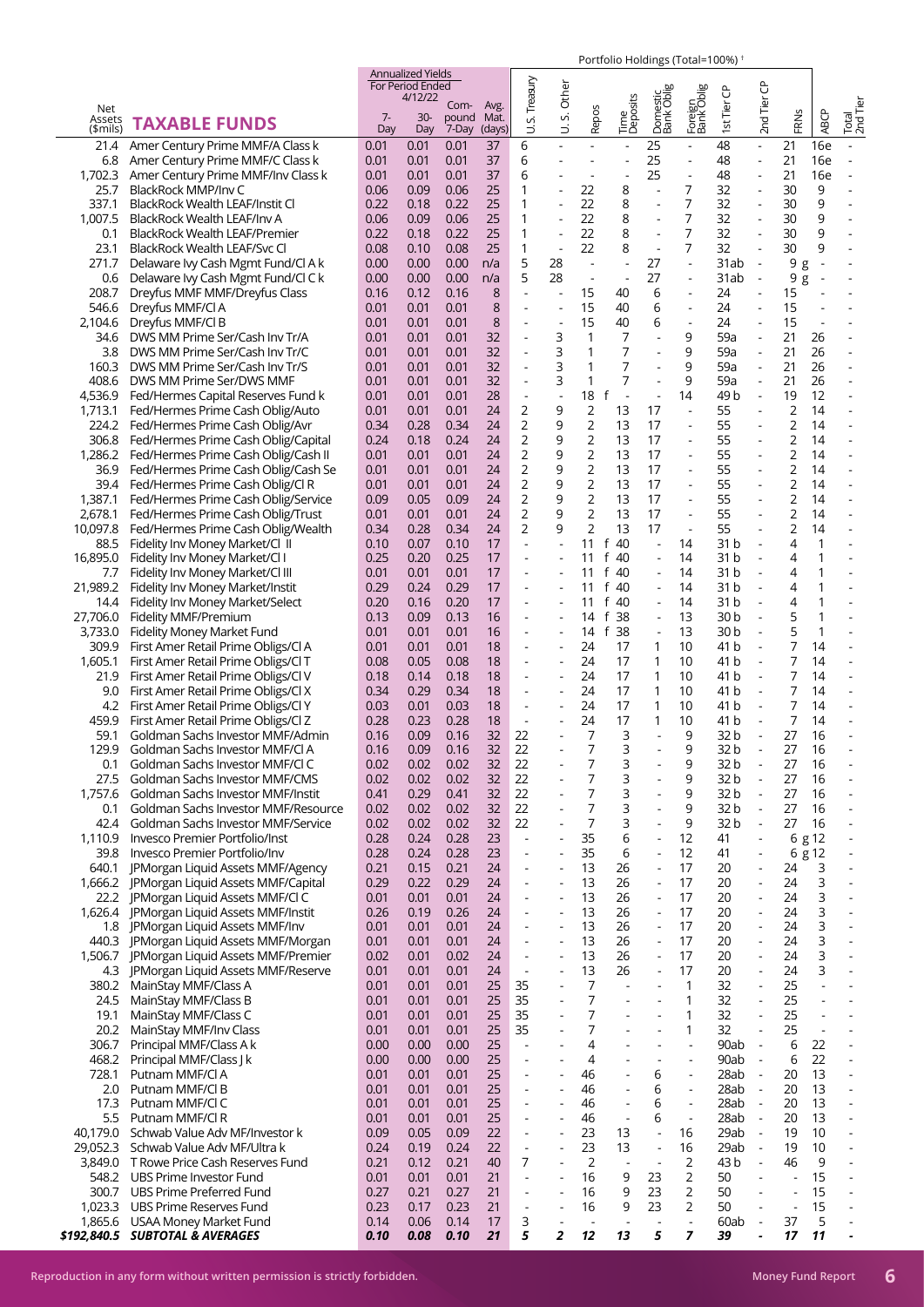|                    |                                                                              |              | <b>Annualized Yields</b> |                            |          |                          |                              |                          |                          |                          |                          |                          |                          |                          |                                                      |                          |
|--------------------|------------------------------------------------------------------------------|--------------|--------------------------|----------------------------|----------|--------------------------|------------------------------|--------------------------|--------------------------|--------------------------|--------------------------|--------------------------|--------------------------|--------------------------|------------------------------------------------------|--------------------------|
|                    |                                                                              |              | For Period Ended         |                            |          | Treasury                 |                              |                          |                          |                          |                          |                          |                          |                          |                                                      |                          |
| Net                |                                                                              |              | 4/12/22                  | Com-                       | Avg.     |                          | Other                        |                          |                          |                          |                          |                          |                          |                          |                                                      |                          |
| Assets             | <b>TAXABLE FUNDS</b>                                                         | $7 -$<br>Day | $30-$<br>Day             | pound Mat.<br>7-Day (days) |          | vi                       | vi<br>$\overline{a}$         | Repos                    | Time<br>Deposits         | Domestic<br>Bank Oblig   | Foreign<br> Bank Oblig   | st Tier CP               | 2nd Tier CP              | FRNS                     | <b>ABCP</b>                                          | Total<br>2nd Tier        |
| \$mils)            | <b>GOVERNMENT INSTITUTIONAL</b>                                              |              |                          |                            |          | ゴ                        |                              |                          |                          |                          |                          |                          |                          |                          |                                                      |                          |
| 6,680.3            | AB Govt MMP/Class AB                                                         | 0.21         | 0.18                     | 0.21                       | 30       | 15                       | 8                            | 37                       |                          |                          |                          |                          |                          | 40 g                     |                                                      |                          |
| 1,602.1            | AB Govt MMP/Instit                                                           | 0.21         | 0.18                     | 0.21                       | 30       | 15                       | 8                            | 37                       |                          |                          |                          |                          |                          | 40 g                     | $\overline{\phantom{a}}$                             |                          |
| 384.0              | Allspring 100% Treas MMF/Adm                                                 | 0.08         | 0.03                     | 0.08                       | 38       | 100                      |                              |                          |                          |                          |                          |                          |                          |                          |                                                      |                          |
| 9,982.9            | Allspring 100% Treas MMF/Cl I                                                | 0.18         | 0.11                     | 0.18                       | 38       | 100                      | $\overline{a}$               |                          |                          |                          |                          |                          |                          |                          |                                                      |                          |
| 38,172.3           | Allspring Govt MMF/Inst                                                      | 0.16         | 0.12                     | 0.16                       | 29       | 44                       | ٠                            | 41                       |                          |                          |                          |                          |                          | 15g                      |                                                      |                          |
| 85.798.3           | Allspring Govt MMF/Select                                                    | 0.22         | 0.18                     | 0.22                       | 29       | 44                       | $\overline{\phantom{a}}$     | 41                       |                          |                          |                          |                          | $\blacksquare$           | 15g                      | $\overline{a}$                                       |                          |
| 54.4               | Allspring Treas Plus MMF/Adm                                                 | 0.05         | 0.02                     | 0.05                       | 27       | 56                       | $\overline{a}$               | 44 m                     |                          |                          |                          |                          |                          |                          |                                                      |                          |
| 13,125.0           | Allspring Treas Plus MMF/Inst                                                | 0.19         | 0.14                     | 0.19                       | 27       | 56                       | $\blacksquare$               | 44 m                     |                          |                          |                          |                          |                          |                          |                                                      |                          |
| 4,857.1            | Allspring Treas Plus MMF/Select                                              | 0.25         | 0.19                     | 0.25                       | 27       | 56                       | $\blacksquare$               | 44 m                     |                          |                          |                          |                          |                          |                          |                                                      |                          |
| 3,191.5            | AllspringWells Fargo Govt MMF/Adm                                            | 0.03         | 0.02                     | 0.03                       | 29       | 44                       | $\blacksquare$               | 41                       |                          |                          |                          |                          |                          | 15 g                     | $\overline{\phantom{a}}$                             |                          |
| 790.3              | Amer Beacon US Govt MM Select                                                | 0.14         | 0.10                     | 0.14                       | 26       | 26                       | 41                           | 19                       | $\overline{a}$           |                          | $\overline{\phantom{a}}$ |                          | $\overline{\phantom{a}}$ | 14 g                     | $\overline{\phantom{a}}$                             |                          |
| 5,198.9            | <b>BBH US Govt MMF/Instit</b>                                                | 0.02         | 0.01                     | 0.02                       | 26       | 82                       | 16                           | $\overline{2}$           |                          |                          |                          |                          |                          | $\overline{\phantom{a}}$ |                                                      |                          |
| 6,178.4            | BlackRock Cash Funds: Treasury/I                                             | 0.29         | 0.24                     | 0.29                       | 33       | 37                       | $\blacksquare$               | 63 m                     |                          |                          |                          |                          |                          |                          |                                                      |                          |
| 10,803.2           | BlackRock Cash Funds: Treasury/SL                                            | 0.32         | 0.27                     | 0.32                       | 33       | 37                       | $\overline{\phantom{a}}$     | 63 m                     |                          |                          |                          |                          |                          |                          |                                                      |                          |
| 456.0              | BlackRock Govt Money Market V.I.                                             | 0.07         | 0.04                     | 0.07                       | 28       | 19                       | 11                           | 48                       |                          |                          |                          |                          |                          | 22 g                     | $\overline{\phantom{a}}$                             |                          |
| 44.9               | BlackRock Liquid Fed Trust/ Admin                                            | 0.11         | 0.06                     | 0.11                       | 47       | 49                       | 31                           |                          | $\overline{\phantom{a}}$ |                          | $\blacksquare$           | $\overline{\phantom{a}}$ | $\overline{\phantom{a}}$ | 20 g                     | $\overline{\phantom{a}}$                             |                          |
| 0.1                | BlackRock Liquid Fed Trust/BC                                                | 0.21         | 0.15                     | 0.21                       | 47       | 49                       | 31                           |                          |                          |                          |                          |                          |                          | 20 g                     | $\overline{\phantom{a}}$                             |                          |
| 0.1                | BlackRock Liquid Fed Trust/ Cash Rs                                          | 0.22         | 0.15                     | 0.22                       | 47       | 49<br>49                 | 31<br>31                     |                          |                          |                          |                          |                          | $\overline{\phantom{a}}$ | 20 g                     | $\overline{\phantom{a}}$                             |                          |
| 16.3               | BlackRock Liquid Fed Trust/ CashMgt<br>BlackRock Liquid Fed Trust/ CCM       | 0.01<br>0.21 | 0.01<br>0.15             | 0.01<br>0.21               | 47<br>47 | 49                       | 31                           |                          |                          |                          |                          |                          |                          | 20 g                     | $\overline{\phantom{a}}$                             |                          |
| 0.1<br>5.2         | BlackRock Liquid Fed Trust/ Dollar                                           | 0.01         | 0.01                     | 0.01                       | 47       | 49                       | 31                           |                          |                          |                          |                          |                          | $\blacksquare$           | 20 g<br>20 g             | $\overline{\phantom{a}}$<br>$\overline{\phantom{a}}$ |                          |
| 6,727.3            | BlackRock Liquid Fed Trust/ Inst                                             | 0.21         | 0.15                     | 0.21                       | 47       | 49                       | 31                           |                          |                          |                          |                          |                          |                          | 20 g                     |                                                      |                          |
| 91.1               | BlackRock Liquid Fed Trust/ MFG                                              | 0.21         | 0.15                     | 0.21                       | 47       | 49                       | 31                           | $\sim$                   |                          |                          | ÷,                       | ÷,                       | $\blacksquare$           | 20 g                     | $\overline{\phantom{a}}$                             | $\blacksquare$           |
| 29,846.2           | BlackRock Liquidity:FedFund Admin                                            | 0.16         | 0.13                     | 0.16                       | 35       | 29                       | ÷,                           | 59                       |                          |                          |                          |                          |                          | 12 g                     |                                                      |                          |
| 823.3              | BlackRock Liquidity:FedFund Capital                                          | 0.21         | 0.17                     | 0.21                       | 35       | 29                       | ÷,                           | 59                       |                          |                          |                          |                          |                          | 12 g                     | $\overline{\phantom{a}}$                             |                          |
| 699.2              | BlackRock Liquidity:FedFund CashMgt                                          | 0.02         | 0.02                     | 0.02                       | 35       | 29                       | $\overline{a}$               | 59                       |                          |                          |                          |                          | $\overline{\phantom{a}}$ | 12 g                     | $\overline{\phantom{a}}$                             |                          |
| 5,630.0            | BlackRock Liquidity:FedFund CashRes                                          | 0.02         | 0.02                     | 0.02                       | 35       | 29                       | ÷,                           | 59                       |                          |                          |                          |                          |                          | 12 g                     |                                                      |                          |
| 3,258.3            | BlackRock Liquidity:FedFund Dollar                                           | 0.02         | 0.02                     | 0.02                       | 35       | 29                       | ÷,                           | 59                       |                          |                          | $\blacksquare$           | $\overline{\phantom{a}}$ | $\overline{\phantom{a}}$ | 12 g                     | $\overline{\phantom{a}}$                             |                          |
| 133,009.1          | BlackRock Liquidity:FedFund Inst                                             | 0.26         | 0.22                     | 0.26                       | 35       | 29                       | ÷,                           | 59                       |                          |                          |                          |                          |                          | 12 g                     |                                                      |                          |
| 77.5               | BlackRock Liquidity:FedFund Prmr                                             | 0.26         | 0.22                     | 0.26                       | 35       | 29                       | $\overline{a}$               | 59                       |                          |                          |                          |                          |                          | 12 g                     |                                                      |                          |
| 22,561.0           | BlackRock Liquidity: T-Fund Admin k                                          | 0.15         | 0.11                     | 0.15                       | 32       | 34                       |                              | 66 m                     |                          |                          |                          |                          |                          |                          |                                                      |                          |
| 482.6              | BlackRock Liquidity: T-Fund Capital k                                        | 0.20         | 0.16                     | 0.20                       | 32       | 34                       | $\blacksquare$               | 66 m                     |                          |                          |                          |                          |                          |                          |                                                      |                          |
| 98.3               | BlackRock Liquidity:T-Fund Cash Res k                                        | 0.01         | 0.01                     | 0.01                       | 32       | 34                       | $\overline{\phantom{a}}$     | 66 m                     |                          |                          |                          |                          |                          |                          |                                                      |                          |
| 1,027.7            | BlackRock Liquidity: T-Fund CashMgt k                                        | 0.01         | 0.01                     | 0.01                       | 32       | 34                       |                              | 66 m                     |                          |                          |                          |                          |                          |                          |                                                      |                          |
| 1,484.3            | BlackRock Liquidity: T-Fund Dollar k                                         | 0.01         | 0.01                     | 0.01                       | 32       | 34                       | $\overline{\phantom{a}}$     | 66 m                     |                          |                          |                          |                          |                          |                          |                                                      |                          |
| 97,744.8           | BlackRock Liquidity:T-Fund Inst k                                            | 0.25         | 0.20                     | 0.25                       | 32       | 34                       | $\overline{\phantom{a}}$     | 66 m                     |                          |                          |                          |                          |                          |                          |                                                      |                          |
| 46.9               | BlackRock Liquidity:T-Fund/ Premier k                                        | 0.25         | 0.20                     | 0.25                       | 32       | 34                       |                              | 66 m                     |                          |                          |                          |                          |                          |                          |                                                      |                          |
| 650.2              | BlackRock Liquidity: Treas Tr Admin                                          | 0.14         | 0.08                     | 0.14                       |          | 50 100                   |                              |                          |                          |                          |                          |                          |                          |                          |                                                      |                          |
| 31.7<br>103.6      | BlackRock Liquidity: Treas Tr CashMg                                         | 0.01<br>0.01 | 0.01<br>0.01             | 0.01<br>0.01               |          | 50 100<br>50 100         |                              |                          |                          |                          |                          |                          |                          |                          |                                                      |                          |
| 926.9              | BlackRock Liquidity: Treas Tr CashRs<br>BlackRock Liquidity: Treas Tr Dollar | 0.01         | 0.01                     | 0.01                       |          | 50 100                   |                              |                          |                          |                          |                          |                          |                          |                          |                                                      |                          |
| 111,163.5          | BlackRock Liquidity: Treas Tr Inst                                           | 0.24         | 0.18                     | 0.24                       | 50       | 100                      |                              |                          |                          |                          |                          |                          |                          |                          |                                                      |                          |
| 2.8                | <b>BlackRock Liquidity:TreasTr Cap</b>                                       | 0.19         | 0.13                     | 0.19                       |          | 50 100                   | $\overline{a}$               |                          |                          |                          |                          |                          |                          |                          |                                                      |                          |
| 96.7               | BlackRock Series/BlackRock Govt MMP                                          | 0.00         | 0.00                     | 0.00                       | 30       | 26                       | 11                           | 33                       |                          |                          |                          |                          |                          | 30 g                     | $\overline{\phantom{a}}$                             | $\blacksquare$           |
| 1,530.6            | BlackRockLiquidity:FedFund MFG Shrs                                          | 0.26         | 0.22                     | 0.26                       | 35       | 29                       | $\overline{\phantom{a}}$     | 59                       |                          |                          | $\overline{\phantom{0}}$ | $\overline{\phantom{0}}$ | $\overline{\phantom{a}}$ | 12 g                     | $\overline{\phantom{a}}$                             | $\blacksquare$           |
| 361.2              | BNY Mellon Govt MMF/Cl M                                                     | 0.02         | 0.01                     | 0.02                       | 23       | 33                       | 7                            | 54                       |                          |                          |                          |                          |                          | 6 g                      | $\overline{\phantom{a}}$                             |                          |
|                    | 292.2 BNY Mellon Var Inv Fund/Govt MMP                                       | 0.01         | 0.01                     | 0.01                       | 17       | 21                       | 2                            | 68                       |                          |                          | ÷,                       | ÷                        | $\overline{a}$           | 9 g                      | $\overline{\phantom{a}}$                             | $\blacksquare$           |
| 176.6              | Cavanal Hill Govt Secs MMF/Instit                                            | 0.02         | 0.02                     | 0.02                       | 11       | 8                        | 1                            | 60                       |                          |                          |                          |                          |                          | 31 g                     | $\overline{\phantom{a}}$                             |                          |
| 322.4              | Cavanal Hill Govt Secs MMF/Premier                                           | 0.05         | 0.04                     | 0.05                       | 11       | 8                        | $\mathbf{1}$                 | 60                       |                          |                          | $\overline{a}$           | ÷,                       | $\overline{a}$           | 31 g                     | $\overline{\phantom{a}}$                             |                          |
| 1,019.9            | Cavanal Hill Govt Secs MMF/Select                                            | 0.10         | 0.08                     | 0.10                       | 11       | 8                        | 1                            | 60                       |                          |                          | $\overline{\phantom{0}}$ | $\overline{a}$           | $\overline{\phantom{a}}$ | 31 g                     | $\overline{\phantom{a}}$                             |                          |
| 58.4               | Cavanal Hill US Treas Fund/Inst                                              | 0.00         | 0.00                     | 0.00                       | 31       | 21                       | ÷,                           | 79 m                     | $\overline{a}$           |                          |                          |                          | $\overline{a}$           | $\blacksquare$           |                                                      |                          |
| 10.8               | Cavanal Hill US Treas Fund/Select                                            | 0.04         | 0.04                     | 0.04                       | 31       | 21                       | $\blacksquare$               | 79 m                     | $\overline{a}$           |                          | $\frac{1}{2}$            | ÷                        |                          | $\overline{a}$           |                                                      |                          |
| 54.2               | Cavanal Hill US Treas Fund/Svc                                               | 0.00         | 0.00                     | 0.00                       | 31       | 21                       | $\blacksquare$               | 79 m                     |                          |                          |                          |                          |                          |                          |                                                      |                          |
| 3,959.1            | City Natl Rochdale Govt MMF/Svcg                                             | 0.01         | 0.01                     | 0.01                       | 30       | 7                        | 71                           | 22                       |                          |                          | ÷,                       |                          |                          | $\overline{a}$           |                                                      |                          |
| 4.5                | Davis Govt MMF/Cl Y                                                          | 0.04         | 0.04                     | 0.04                       | 42       | $\overline{\phantom{a}}$ | 34                           | 42                       |                          |                          |                          |                          |                          | 24 g                     | $\sim$                                               |                          |
| 44.1               | Delaware Ivy VIP Govt Money Market k r                                       | 0.00         | 0.00                     | 0.00                       | n/a      | $\overline{\phantom{a}}$ | 99                           | $\overline{\phantom{a}}$ |                          |                          | ÷,                       | $\overline{a}$           |                          | 1 <sub>g</sub>           | $\overline{\phantom{a}}$                             | $\overline{\phantom{a}}$ |
| 4,834.2            | Dreyfus Government Cash Mgmt/Svce k                                          | 0.03         | 0.03                     | 0.03                       | 18<br>18 | 24<br>24                 | $\mathbf{1}$<br>$\mathbf{1}$ | 69                       |                          |                          | $\frac{1}{2}$            | ÷,                       | $\overline{\phantom{a}}$ | $6g$                     | $\overline{\phantom{a}}$                             | $\blacksquare$           |
| 2,759.0<br>5,883.2 | Dreyfus Government Cash Mgmt/Wealth k 0.03<br>Dreyfus Govt Cash Mgmt/Admin k | 0.12         | 0.03<br>0.09             | 0.03<br>0.12               | 18       | 24                       | $\mathbf{1}$                 | 69<br>69                 | $\overline{\phantom{a}}$ | $\overline{\phantom{a}}$ | $\blacksquare$           | $\overline{\phantom{a}}$ | $\overline{a}$           | 6g                       | $\overline{\phantom{a}}$<br>$\overline{\phantom{a}}$ | $\overline{\phantom{a}}$ |
| 815.1              | Dreyfus Govt Cash Mgmt/BOLD k                                                | 0.22         | 0.18                     | 0.22                       | 18       | 24                       | $\mathbf{1}$                 | 69                       |                          |                          |                          |                          |                          | 6 g<br>6g                | $\overline{\phantom{a}}$                             |                          |
| 103,032.9          | Dreyfus Govt Cash Mgmt/Instit k                                              | 0.22         | 0.18                     | 0.22                       | 18       | 24                       | $\mathbf{1}$                 | 69                       |                          |                          | $\overline{a}$           |                          |                          | 6 g                      | $\overline{\phantom{a}}$                             |                          |
| 3,114.3            | Dreyfus Govt Cash Mgmt/Inv k                                                 | 0.03         | 0.03                     | 0.03                       | 18       | 24                       | 1                            | 69                       |                          |                          | $\overline{\phantom{0}}$ |                          | $\overline{a}$           | 6g                       | $\overline{\phantom{a}}$                             | $\blacksquare$           |
| 1,762.9            | Dreyfus Govt Cash Mgmt/Part k                                                | 0.03         | 0.03                     | 0.03                       | 18       | 24                       | $\mathbf{1}$                 | 69                       |                          |                          |                          |                          |                          | 6g                       | $\overline{\phantom{a}}$                             |                          |
| 672.7              | Dreyfus Govt Secs Cash Mgmt/Admin                                            | 0.01         | 0.01                     | 0.01                       | 27       | 63                       | 17                           | $\sim$                   |                          | $\overline{\phantom{a}}$ | $\blacksquare$           | $\overline{\phantom{a}}$ | $\blacksquare$           | 20 g                     | $\overline{\phantom{a}}$                             | $\blacksquare$           |
| 2,450.8            | Dreyfus Govt Secs Cash Mgmt/Inst                                             | 0.11         | 0.06                     | 0.11                       | 27       | 63                       | 17                           |                          |                          |                          |                          |                          |                          | 20 g                     | $\overline{\phantom{a}}$                             |                          |
| 157.1              | Dreyfus Govt Secs Cash Mgmt/Inv                                              | 0.01         | 0.01                     | 0.01                       | 27       | 63                       | 17                           | $\overline{\phantom{a}}$ | $\overline{\phantom{a}}$ |                          | ÷,                       | ÷,                       | $\Box$                   | 20 g                     | $\overline{\phantom{a}}$                             | $\blacksquare$           |
| 312.7              | Dreyfus Govt Secs Cash Mgmt/Part                                             | 0.01         | 0.01                     | 0.01                       | 27       | 63                       | 17                           |                          |                          |                          |                          |                          | $\overline{a}$           | 20 g                     | $\overline{\phantom{a}}$                             |                          |
| 194.6              | Dreyfus Inst Pref TreasOblig/Ham k                                           | 0.22         | 0.18                     | 0.22                       | 15       | 26                       | $\overline{\phantom{a}}$     | 74 m                     | J.                       |                          | ÷,                       | ٠                        | ÷,                       | $\mathbf{r}$             |                                                      | $\sim$                   |
| 137.0              | Dreyfus Inst Pref TreasOblig/Ins k                                           | 0.27         | 0.23                     | 0.27                       | 15       | 26                       | $\overline{\phantom{a}}$     | 74 m                     |                          |                          | $\overline{\phantom{0}}$ |                          |                          | $\overline{\phantom{a}}$ |                                                      |                          |
| 1,859.9            | Dreyfus Inst Preferred Govt MMF/Ham k                                        | 0.21         | 0.17                     | 0.21                       | 18       | 32                       | 5                            | 55 m                     |                          |                          |                          |                          |                          | 8 g                      | $\overline{\phantom{a}}$                             |                          |
| 4,501.6            | Dreyfus Inst Preferred Govt MMF/Ins k                                        | 0.25         | 0.22                     | 0.25                       | 18       | 32                       | 5                            | 55 m                     |                          |                          | $\overline{\phantom{a}}$ |                          | $\overline{a}$           | 8 g                      | $\overline{\phantom{m}}$                             |                          |
| 321.6              | Dreyfus Inst Preferred Treas Sec/Hm                                          | 0.21         | 0.15                     | 0.21                       |          | 39 100                   | ÷,                           |                          |                          |                          |                          |                          |                          | ÷,                       |                                                      |                          |
| 37.3               | Dreyfus Inst Preferred Treas Sec/In                                          | 0.26         | 0.20                     | 0.26                       |          | 39 100                   |                              |                          |                          |                          |                          |                          |                          |                          |                                                      |                          |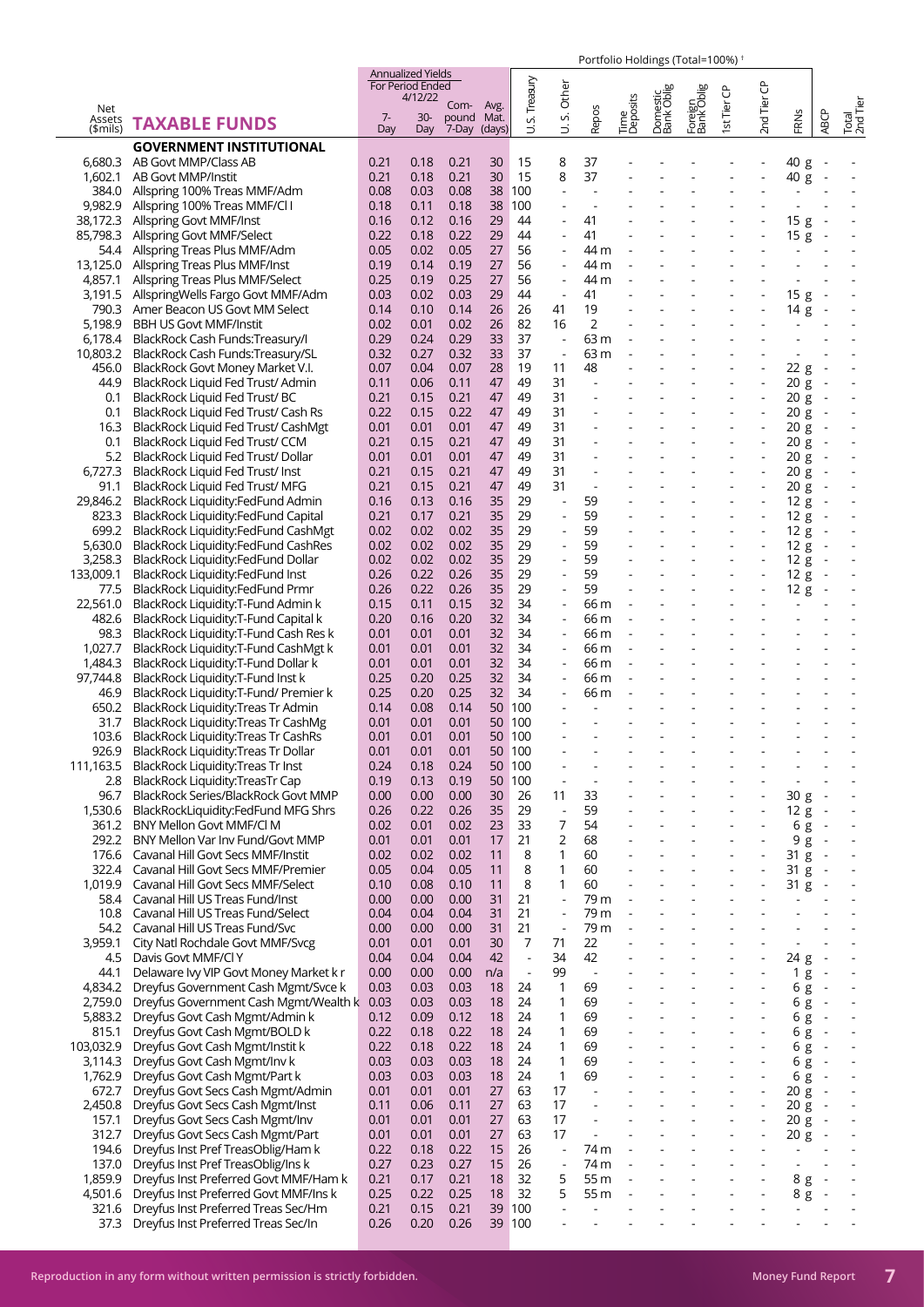|                    |                                      |             | Annualized Yields<br>For Period Ended |                     |        |             |                          |                          |                          |                        |                          |                          |                          |                |                          |                          |
|--------------------|--------------------------------------|-------------|---------------------------------------|---------------------|--------|-------------|--------------------------|--------------------------|--------------------------|------------------------|--------------------------|--------------------------|--------------------------|----------------|--------------------------|--------------------------|
|                    |                                      |             | 4/12/22                               |                     |        |             | Other                    |                          |                          |                        |                          |                          |                          |                |                          |                          |
| Net                |                                      |             |                                       | Com-                | Avg.   | S. Treasury |                          |                          | Time<br>Deposits         | Domestic<br>Bank Oblig | Foreign<br> Bank Oblig   | 1st Tier CP              | 2nd Tier CP              |                |                          | Total<br>2nd Tier        |
| Assets<br>(\$mils) | <b>TAXABLE FUNDS</b>                 | $7-$<br>Day | $30-$<br>Day                          | pound Mat.<br>7-Day | (days) | ゴ           | vi<br>ゴ                  | Repos                    |                          |                        |                          |                          |                          | FRNS           | <b>ABCP</b>              |                          |
|                    |                                      |             |                                       |                     |        |             |                          |                          |                          |                        |                          |                          |                          |                |                          |                          |
| 784.0              | Dreyfus Treas Oblig Cash Mgmt/Admin  | 0.07        | 0.05                                  | 0.07                | 15     | 35          | $\Box$                   | 65 m                     |                          |                        |                          |                          |                          |                |                          |                          |
| 23,426.8           | Dreyfus Treas Oblig Cash Mgmt/Inst   | 0.17        | 0.14                                  | 0.17                | 15     | 35          | $\blacksquare$           | 65 m                     |                          |                        |                          |                          |                          |                |                          |                          |
| 1,485.0            | Dreyfus Treas Oblig Cash Mgmt/Inv    | 0.01        | 0.01                                  | 0.01                | 15     | 35          | $\overline{\phantom{a}}$ | 65 m                     |                          |                        |                          |                          |                          |                |                          |                          |
| 2,833.3            | Dreyfus Treas Oblig Cash Mgmt/Part   | 0.01        | 0.01                                  | 0.01                | 15     | 35          |                          | 65 m                     |                          |                        |                          |                          |                          |                |                          |                          |
| 89.8               | Dreyfus Treas Oblig Cash Mgmt/Svc    | 0.01        | 0.01                                  | 0.01                | 15     | 35          | $\blacksquare$           | 65 m                     |                          |                        |                          |                          |                          |                |                          |                          |
| 265.6              | Dreyfus Treas Oblig Cash Mgmt/Wlth   | 0.01        | 0.01                                  | 0.01                | 15     | 35          |                          | 65 m                     |                          |                        |                          |                          |                          |                |                          |                          |
| 9,751.6            | Dreyfus Treas Secs Cash Mgmt/Adm     | 0.06        | 0.03                                  | 0.06                | 34     | 100         |                          |                          |                          |                        |                          |                          |                          |                |                          |                          |
| 27,844.1           | Dreyfus Treas Secs Cash Mgmt/Inst    | 0.16        | 0.12                                  | 0.16                | 34     | 100         |                          |                          |                          |                        |                          |                          |                          |                |                          |                          |
| 1,515.5            | Dreyfus Treas Secs Cash Mgmt/Inv     | 0.01        | 0.01                                  | 0.01                | 34     | 100         |                          |                          |                          |                        |                          |                          |                          |                |                          |                          |
| 4,727.4            | Dreyfus Treas Secs Cash Mgmt/Part    | 0.01        | 0.01                                  | 0.01                | 34     | 100         |                          |                          |                          |                        |                          |                          |                          |                |                          |                          |
| 2,070.3            | Dreyfus Treas Secs Cash Mgmt/Svce    | 0.01        | 0.01                                  | 0.01                | 34     | 100         |                          |                          |                          |                        |                          |                          |                          |                |                          |                          |
| 533.1              | Dreyfus Treas Secs Cash Mgmt/Wealth  | 0.01        | 0.01                                  | 0.01                | 34     | 100         | $\sim$                   | $\sim$                   |                          |                        |                          |                          |                          | $\overline{a}$ |                          |                          |
| 2,872.4            | DWS Gov&Agy/DWSGovCsh Ins            | 0.26        | 0.22                                  | 0.26                | 23     | 24          |                          | 57                       |                          |                        |                          |                          |                          | 19g            |                          |                          |
| 47.9               | DWS Gov&Agy/Govt Cash Managed        | 0.03        | 0.02                                  | 0.03                | 23     | 24          | $\overline{\phantom{a}}$ | 57                       |                          |                        |                          |                          | ÷,                       | 19g            | $\sim$                   |                          |
| 232.4              | DWS Govt Cash Management Fund        | 0.07        | 0.05                                  | 0.07                | 27     | 37          | 9                        | 29                       |                          |                        |                          |                          | $\overline{\phantom{a}}$ | 25             |                          |                          |
| 35,056.9           | DWS Govt MM Series/Instit Shrs       | 0.29        | 0.26                                  | 0.29                | 27     | 37          | 9                        | 29                       |                          |                        |                          |                          |                          | 25             |                          |                          |
|                    |                                      | 0.22        |                                       |                     |        |             | J.                       |                          |                          |                        |                          |                          |                          |                |                          |                          |
| 0.1                | DWS Treas Port/Capital Shrs          |             | 0.18                                  | 0.22                | 21     | 100         |                          |                          |                          |                        |                          |                          |                          |                |                          |                          |
| 821.1              | <b>DWS Treas Port/Instit Shrs</b>    | 0.27        | 0.25                                  | 0.27                | 21     | 100         | $\overline{\phantom{a}}$ |                          |                          |                        |                          |                          |                          |                |                          |                          |
| 163.2              | Fed/Hermes Govt Oblg Tax Mgd/Auto    | 0.01        | 0.01                                  | 0.01                | 31     | 62          | 10                       |                          |                          |                        |                          |                          |                          | 28 g           | $\overline{\phantom{a}}$ |                          |
| 3,326.9            | Fed/Hermes Govt Oblg Tax Mgd/Instit  | 0.11        | 0.06                                  | 0.11                | 31     | 62          | 10                       |                          |                          |                        |                          |                          |                          | 28 g           | $\overline{\phantom{a}}$ |                          |
| 2,964.0            | Fed/Hermes Govt Oblg Tax Mgd/Servic  | 0.01        | 0.01                                  | 0.01                | 31     | 62          | 10                       | $\overline{\phantom{a}}$ |                          |                        |                          |                          |                          | 28 g           |                          |                          |
| 0.1                | Fed/Hermes Govt Oblig Fund/Adm k     | 0.01        | 0.02                                  | 0.01                | 12     | 20          | 14                       | 66                       |                          |                        |                          |                          |                          |                |                          |                          |
| 3.363.0            | Fed/Hermes Govt Oblig Fund/Capital k | 0.07        | 0.04                                  | 0.07                | 12     | 20          | 14                       | 66                       |                          |                        |                          |                          |                          |                |                          |                          |
| 629.1              | Fed/Hermes Govt Oblig Fund/Cash II k | 0.01        | 0.02                                  | 0.01                | 12     | 20          | 14                       | 66                       |                          |                        |                          |                          |                          |                |                          |                          |
| 26,639.2           | Fed/Hermes Govt Oblig Fund/Instit k  | 0.17        | 0.13                                  | 0.17                | 12     | 20          | 14                       | 66                       |                          |                        |                          |                          |                          |                |                          |                          |
| 69,060.6           | Fed/Hermes Govt Oblig Fund/Premier k | 0.22        | 0.17                                  | 0.22                | 12     | 20          | 14                       | 66                       |                          |                        |                          |                          |                          |                |                          |                          |
| 11,142.0           | Fed/Hermes Govt Oblig Fund/Service k | 0.01        | 0.02                                  | 0.01                | 12     | 20          | 14                       | 66                       |                          |                        |                          |                          |                          |                |                          |                          |
| 2,820.0            | Fed/Hermes Govt Oblig Fund/Trust k   | 0.01        | 0.02                                  | 0.01                | 12     | 20          | 14                       | 66                       |                          |                        |                          |                          |                          |                |                          |                          |
| 1,097.6            | Fed/Hermes Tr for UST Oblig/Inst     | 0.17        | 0.13                                  | 0.17                | 29     | 40          | $\overline{\phantom{a}}$ | 60 m                     |                          |                        |                          |                          |                          |                |                          |                          |
| 2,533.2            | Fed/Hermes Treas Oblig Fund/Auto     | 0.01        | 0.01                                  | 0.01                | 13     | 34          | $\overline{\phantom{a}}$ | 66 m                     |                          |                        |                          |                          |                          |                |                          |                          |
| 2,040.2            | Fed/Hermes Treas Oblig Fund/Capital  | 0.07        | 0.03                                  | 0.07                | 13     | 34          | $\overline{\phantom{a}}$ | 66 m                     |                          |                        |                          |                          |                          |                |                          |                          |
| 34,308.9           | Fed/Hermes Treas Oblig Fund/Instit   | 0.17        | 0.12                                  | 0.17                | 13     | 34          | $\overline{\phantom{a}}$ | 66 m                     |                          |                        |                          |                          |                          |                |                          |                          |
| 5,093.5            |                                      | 0.01        | 0.01                                  | 0.01                | 13     | 34          | $\overline{\phantom{a}}$ |                          |                          |                        |                          |                          |                          |                |                          |                          |
|                    | Fed/Hermes Treas Oblig Fund/Service  |             |                                       |                     |        |             |                          | 66 m                     |                          |                        |                          |                          |                          |                |                          |                          |
| 804.5              | Fed/Hermes Treas Oblig Fund/Trust    | 0.01        | 0.01                                  | 0.01                | 13     | 34          | $\overline{\phantom{a}}$ | 66 m                     |                          |                        |                          |                          |                          |                |                          |                          |
| 29,976.8           | Fed/Hermes US Treas Cash Res/Inst    | 0.18        | 0.11                                  | 0.18                | 38     | 100         |                          |                          |                          |                        |                          |                          |                          |                |                          |                          |
| 3,505.2            | Fed/Hermes US Treas Cash Res/Servic  | 0.01        | 0.01                                  | 0.01                | 38     | 100         | $\overline{\phantom{a}}$ |                          |                          |                        |                          |                          |                          |                |                          |                          |
| 28,787.5           | Fidelity Inv Government/Cl I         | 0.14        | 0.11                                  | 0.14                | 26     | 30          | 4                        | 60 f                     |                          |                        |                          |                          |                          | 6g             | $\overline{a}$           |                          |
| 974.9              | Fidelity Inv Government/Cl II        | 0.01        | 0.01                                  | 0.01                | 26     | 30          | 4                        | 60<br>f                  |                          |                        |                          | $\blacksquare$           | $\overline{\phantom{a}}$ | 6 g            | $\sim$                   |                          |
| 3,634.0            | Fidelity Inv Government/Cl III       | 0.01        | 0.01                                  | 0.01                | 26     | 30          | 4                        | 60 f                     |                          |                        |                          | $\overline{\phantom{a}}$ | ÷,                       | 6g             | $\overline{\phantom{a}}$ |                          |
| 90,100.2           | Fidelity Inv Government/Instit       | 0.18        | 0.15                                  | 0.18                | 26     | 30          | 4                        | 60<br>f                  |                          |                        |                          |                          |                          | 6 g            |                          |                          |
| 306.2              | Fidelity Inv Government/Select       | 0.09        | 0.07                                  | 0.09                | 26     | 30          | 4                        | f<br>60                  |                          |                        |                          |                          |                          | 6g             |                          |                          |
| 12,480.7           | Fidelity Inv Treas Only/Cl I         | 0.19        | 0.14                                  | 0.19                | 39     | 100         |                          |                          |                          |                        |                          |                          |                          |                |                          |                          |
| 1,349.9            | Fidelity Inv Treas Only/Cl II        | 0.04        | 0.02                                  | 0.04                | 39     | 100         |                          |                          |                          |                        |                          |                          |                          |                |                          |                          |
| 1,187.5            | Fidelity Inv Treas Only/Cl III       | 0.01        | 0.01                                  | 0.01                | 39     | 100         |                          |                          |                          |                        |                          |                          |                          |                |                          |                          |
| 225.8              | Fidelity Inv Treas Only/Cl IV        | 0.01        | 0.01                                  | 0.01                | 39     | 100         |                          |                          |                          |                        |                          |                          |                          |                |                          |                          |
| 18,809.7           | Fidelity Inv Treas Only/Instit       | 0.23        | 0.18                                  | 0.23                | 39     | 100         |                          |                          |                          |                        |                          |                          |                          |                |                          |                          |
| 307.8              | Fidelity Inv Treas Only/Select       | 0.14        | 0.09                                  | 0.14                | 39     | 100         |                          |                          |                          |                        |                          |                          |                          |                |                          |                          |
| 9,226.7            | Fidelity Inv Treasury/Cl I           | 0.17        | 0.13                                  | 0.17                | 23     | 41          | $\overline{\phantom{a}}$ | 59 m                     | $\overline{\phantom{a}}$ |                        |                          |                          |                          |                |                          |                          |
| 400.2              | Fidelity Inv Treasury/Cl II          | 0.02        | 0.01                                  | 0.02                | 23     | 41          | $\overline{\phantom{a}}$ | 59 m                     |                          |                        |                          |                          |                          |                |                          |                          |
|                    | Fidelity Inv Treasury/Cl III         |             |                                       |                     | 23     |             |                          | 59 m                     | $\overline{\phantom{a}}$ |                        |                          |                          |                          |                |                          |                          |
| 2,535.7            |                                      | 0.01        | 0.01                                  | 0.01                |        | 41          | $\overline{\phantom{a}}$ |                          |                          |                        |                          |                          |                          |                |                          |                          |
| 1,178.0            | Fidelity Inv Treasury/Cl IV          | 0.01        | 0.01                                  | 0.01                | 23     | 41          | $\blacksquare$           | 59 m                     | $\overline{\phantom{a}}$ |                        |                          |                          |                          |                |                          |                          |
| 12,095.2           | Fidelity Inv Treasury/Instit         | 0.21        | 0.17                                  | 0.21                | 23     | 41          |                          | 59 m                     |                          |                        |                          |                          |                          |                |                          |                          |
| 336.8              | Fidelity Inv Treasury/Select         | 0.12        | 0.09                                  | 0.12                | 23     | 41          | $\overline{\phantom{a}}$ | 59 m                     | $\blacksquare$           |                        |                          |                          | $\blacksquare$           |                |                          | $\overline{a}$           |
| 1,603.1            | Fidelity VIP Govt MMP/IC             | 0.09        | 0.08                                  | 0.09                | 22     | 27          | 3                        | 64<br>$-f$               | ÷.                       |                        |                          |                          |                          | 6 g            | $\overline{\phantom{a}}$ |                          |
| 2,189.0            | Fidelity VIP Govt MMP/IN             | 0.07        | 0.05                                  | 0.07                | 22     | 27          | 3                        | f<br>64                  | $\overline{\phantom{a}}$ |                        |                          |                          | $\blacksquare$           | 6 g            | $\sim$                   | $\blacksquare$           |
| 1,574.5            | Fidelity VIP Govt MMP/SC             | 0.01        | 0.01                                  | 0.01                | 22     | 27          | 3                        | $\mathsf{f}$<br>64       |                          |                        |                          |                          |                          | 6 g            | $\sim$                   | $\overline{\phantom{a}}$ |
| 220.1              | Fidelity VIP Govt MMP/SC 2           | 0.01        | 0.01                                  | 0.01                | 22     | 27          | 3                        | $\mathsf{f}$<br>64       | $\overline{a}$           |                        |                          |                          |                          | 6 g            | $\sim$                   |                          |
| 514.5              | First Amer Govt Oblig/Cl A           | 0.01        | 0.01                                  | 0.01                | 27     | 17          | 2                        | 65                       | $\overline{a}$           | 1                      |                          |                          | $\overline{a}$           | 15g            | $\sim$                   |                          |
| 4,692.8            | First Amer Govt Oblig/Cl D           | 0.01        | 0.01                                  | 0.01                | 27     | 17          | $\overline{2}$           | 65                       | ä,                       | 1                      |                          |                          | ÷,                       | 15g            | $\ddot{\phantom{a}}$     |                          |
| 1,065.1            | First Amer Govt Oblig/Cl P           | 0.20        | 0.17                                  | 0.20                | 27     | 17          | $\overline{2}$           | 65                       | $\overline{\phantom{a}}$ | 1                      | $\overline{\phantom{a}}$ | $\overline{\phantom{a}}$ | $\blacksquare$           | 15g            | $\overline{\phantom{a}}$ | $\Box$                   |
| 1,310.0            | First Amer Govt Oblig/Cl T           | 0.01        | 0.01                                  | 0.01                | 27     | 17          | 2                        | 65                       | $\overline{a}$           | 1                      |                          |                          | $\overline{a}$           | 15g            | $\sim$                   |                          |
| 3,776.0            | First Amer Govt Oblig/Cl U           | 0.23        | 0.19                                  | 0.23                | 27     | 17          | $\overline{2}$           | 65                       | $\overline{a}$           | 1                      |                          |                          | ÷,                       | 15g            | $\sim$                   |                          |
| 2,101.5            | First Amer Govt Oblig/Cl V           | 0.04        | 0.03                                  | 0.04                | 27     | 17          | 2                        | 65                       | $\overline{a}$           | 1                      |                          |                          | $\Box$                   | 15g            | $\sim$                   | $\overline{\phantom{a}}$ |
| 30,564.1           | First Amer Govt Oblig/Cl X           | 0.20        | 0.18                                  | 0.20                | 27     | 17          | 2                        | 65                       |                          | 1                      |                          |                          | ÷,                       | 15g            | $\overline{\phantom{a}}$ |                          |
| 9,979.1            | First Amer Govt Oblig/Cl Y-Instit    | 0.01        | 0.01                                  | 0.01                | 27     | 17          | 2                        | 65                       | $\blacksquare$           | 1                      | $\overline{\phantom{a}}$ | $\overline{\phantom{a}}$ | $\blacksquare$           | 15g            | $\sim$                   | $\Box$                   |
| 35,169.8           | First Amer Govt Oblig/Cl Z           | 0.16        | 0.14                                  | 0.16                | 27     | 17          | 2                        | 65                       | $\overline{\phantom{a}}$ | 1                      |                          |                          |                          | 15g            |                          |                          |
| 162.9              |                                      | 0.01        | 0.01                                  | 0.01                | 21     | 32          | $\Box$                   | 68 m                     |                          |                        |                          |                          |                          |                |                          |                          |
|                    | First Amer Treas Oblig/Cl A          |             |                                       |                     |        |             |                          |                          | $\overline{\phantom{a}}$ |                        |                          |                          |                          |                |                          |                          |
| 1,856.7            | First Amer Treas Oblig/Cl D          | 0.01        | 0.01                                  | 0.01                | 21     | 32          | $\blacksquare$           | 68 m                     |                          |                        |                          |                          |                          |                |                          |                          |
| 916.7              | First Amer Treas Oblig/Cl P          | 0.25        | 0.18                                  | 0.25                | 21     | 32          | $\overline{\phantom{a}}$ | 68 m                     |                          |                        |                          |                          |                          |                |                          |                          |
| 450.9              | First Amer Treas Oblig/Cl T          | 0.01        | 0.01                                  | 0.01                | 21     | 32          | $\overline{\phantom{a}}$ | 68 m                     | $\overline{\phantom{a}}$ |                        |                          |                          |                          |                |                          |                          |
| 1,229.8            | First Amer Treas Oblig/Cl V          | 0.09        | 0.06                                  | 0.09                | 21     | 32          | $\overline{\phantom{a}}$ | 68 m                     |                          |                        |                          |                          |                          |                |                          |                          |
| 8,096.4            | First Amer Treas Oblig/Cl X          | 0.25        | 0.21                                  | 0.25                | 21     | 32          | $\overline{\phantom{a}}$ | 68 m                     | $\overline{\phantom{a}}$ |                        |                          |                          |                          |                |                          |                          |
| 2,969.0            | First Amer Treas Oblig/Cl Y          | 0.01        | 0.01                                  | 0.01                | 21     | 32          | $\blacksquare$           | 68 m                     |                          |                        |                          |                          |                          |                |                          |                          |
| 13,265.2           | First Amer Treas Oblig/Cl Z          | 0.21        | 0.17                                  | 0.21                | 21     | 32          | $\overline{\phantom{a}}$ | 68 m                     |                          |                        |                          |                          |                          |                |                          |                          |
| 35.4               | First Amer US Treas MMF/Cl A         | 0.00        | 0.00                                  | 0.00                | 45     | 100         | $\overline{\phantom{a}}$ | $\overline{\phantom{a}}$ | $\overline{a}$           |                        |                          |                          |                          |                |                          |                          |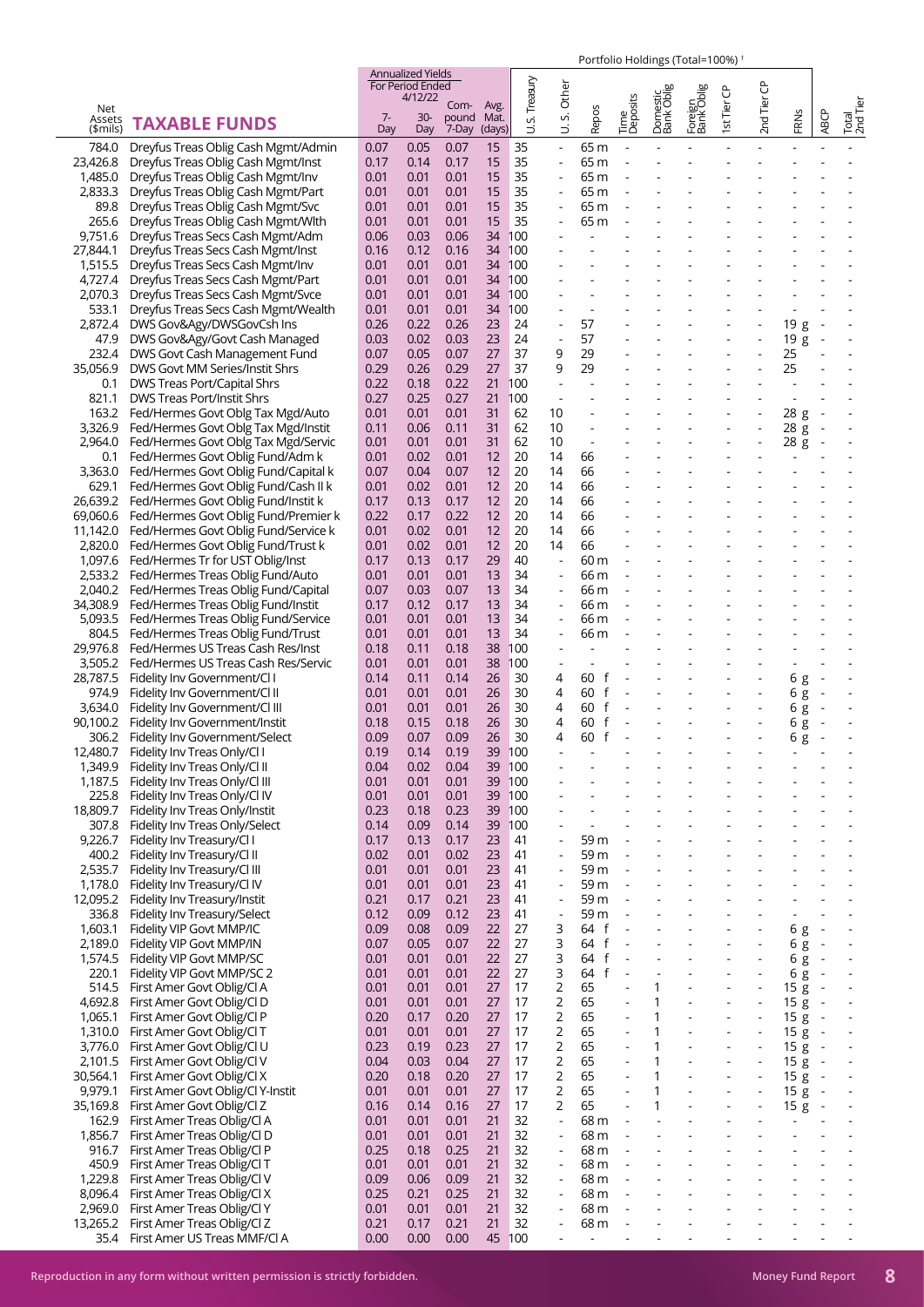|                           |                                                                            |              | <b>Annualized Yields</b><br>For Period Ended |                        |                        | Treasury   | Other                                                |                                          |                          |                          |                          | ჭ                        | ප                                          |                          |                          |                              |
|---------------------------|----------------------------------------------------------------------------|--------------|----------------------------------------------|------------------------|------------------------|------------|------------------------------------------------------|------------------------------------------|--------------------------|--------------------------|--------------------------|--------------------------|--------------------------------------------|--------------------------|--------------------------|------------------------------|
| Net<br>Assets<br>(\$mils) | <b>TAXABLE FUNDS</b>                                                       | $7-$<br>Day  | 4/12/22<br>$30-$<br>Day                      | Com-<br>pound<br>7-Day | Avg.<br>Mat.<br>(days) | vi<br>⊃    | vi<br>$\overline{\phantom{0}}$                       | Repos                                    | Time<br>Deposits         | Domestic<br>Bank Oblig   | Foreign<br>Bank Oblig    | 1st Tier                 | 2nd Tier                                   | FRNS                     | <b>ABCP</b>              | Total<br>2nd Tier            |
| 69.2                      | First Amer US Treas MMF/CID                                                | 0.00         | 0.00                                         | 0.00                   | 45 100                 |            |                                                      |                                          |                          |                          |                          |                          |                                            |                          |                          |                              |
| 109.2                     | First Amer US Treas MMF/Cl T                                               | 0.01         | 0.00                                         | 0.01                   | 45 100                 |            |                                                      |                                          |                          |                          |                          |                          |                                            |                          |                          |                              |
| 139.2                     | First Amer US Treas MMF/Cl V                                               | 0.11         | 0.04                                         | 0.11                   | 45 100                 |            |                                                      |                                          |                          |                          |                          |                          |                                            |                          |                          |                              |
| 489.9                     | First Amer US Treas MMF/Cl Y                                               | 0.00         | 0.00                                         | 0.00                   | 45                     | 100        |                                                      |                                          |                          |                          |                          |                          |                                            |                          |                          |                              |
| 3,060.1<br>7.421.7        | First Amer US Treas MMF/Cl Z<br>Franklin IFT Money Port                    | 0.21<br>0.01 | 0.13<br>0.01                                 | 0.21<br>0.01           | 45<br>22               | 100<br>19  | $\overline{\phantom{a}}$<br>43                       | 38                                       |                          |                          |                          |                          |                                            |                          |                          |                              |
| 49.5                      | Goldman Sachs FS Federal Instr/Adm                                         | 0.02         | 0.01                                         | 0.02                   | 48                     | 49         | 46                                                   |                                          |                          |                          |                          |                          |                                            | 5<br>g                   |                          |                              |
| 0.5                       | Goldman Sachs FS Federal Instr/Cap                                         | 0.12         | 0.05                                         | 0.12                   | 48                     | 49         | 46                                                   |                                          |                          |                          |                          |                          |                                            | 5<br>$\overline{g}$      |                          |                              |
| 111.5                     | Goldman Sachs FS Federal Instr/CMS                                         | 0.00         | 0.00                                         | 0.00                   | 48                     | 49         | 46                                                   |                                          |                          |                          |                          |                          |                                            | 5g                       |                          |                              |
| 2.996.4                   | Goldman Sachs FS Federal Instr/Inst                                        | 0.27         | 0.19                                         | 0.27                   | 48                     | 49         | 46                                                   |                                          |                          |                          |                          |                          |                                            | 5<br>g                   |                          |                              |
| 3.6<br>0.1                | Goldman Sachs FS Federal Instr/Pref<br>Goldman Sachs FS Federal Instr/Prem | 0.17<br>0.00 | 0.09<br>0.00                                 | 0.17<br>0.00           | 48<br>48               | 49<br>49   | 46<br>46                                             |                                          |                          |                          |                          |                          |                                            | 5<br>g<br>5<br>g         |                          |                              |
| 0.1                       | Goldman Sachs FS Federal Instr/Sel                                         | 0.24         | 0.17                                         | 0.24                   | 48                     | 49         | 46                                                   |                                          |                          |                          |                          |                          |                                            | 5<br>g                   |                          |                              |
| 9.3                       | Goldman Sachs FS Federal Instr/Svc                                         | 0.00         | 0.00                                         | 0.00                   | 48                     | 49         | 46                                                   |                                          |                          |                          |                          |                          |                                            | 5g                       |                          |                              |
| 7,888.0                   | Goldman Sachs FS Govt Fund/Adm                                             | 0.02         | 0.01                                         | 0.02                   | 14                     | 28         | $\overline{a}$                                       | 70<br>f                                  |                          |                          |                          |                          |                                            | 2g                       | $\overline{\phantom{a}}$ |                              |
| 2,339.9                   | Goldman Sachs FS Govt Fund/Cap                                             | 0.12         | 0.09                                         | 0.12                   | 14                     | 28         |                                                      | 70<br>f                                  |                          |                          |                          |                          |                                            | 2 g                      |                          |                              |
| 279.8<br>4,124.6          | Goldman Sachs FS Govt Fund/CMS<br>Goldman Sachs FS Govt Fund/DrxHml        | 0.01<br>0.27 | 0.01<br>0.23                                 | 0.01<br>0.27           | 14<br>14               | 28<br>28   |                                                      | 70<br>$\mathsf{f}$<br>70<br>$\mathsf{f}$ |                          |                          |                          |                          |                                            | 2 g<br>2g                |                          |                              |
| 195,178.4                 | Goldman Sachs FS Govt Fund/Inst                                            | 0.27         | 0.23                                         | 0.27                   | 14                     | 28         | ÷,                                                   | $\mathsf{f}$<br>70                       | $\sim$                   |                          |                          |                          | $\overline{\phantom{a}}$                   | 2g                       |                          |                              |
| 2,081.9                   | Goldman Sachs FS Govt Fund/Loop                                            | 0.27         | 0.23                                         | 0.27                   | 14                     | 28         |                                                      | 70                                       |                          |                          |                          |                          |                                            | 2g                       |                          |                              |
| 1,105.0                   | Goldman Sachs FS Govt Fund/Pref                                            | 0.17         | 0.14                                         | 0.17                   | 14                     | 28         |                                                      | $\mathsf{f}$<br>70                       |                          |                          |                          |                          |                                            | 2g                       |                          |                              |
| 15,206.7                  | Goldman Sachs FS Govt Fund/Prem                                            | 0.01         | 0.01                                         | 0.01                   | 14                     | 28         | $\overline{\phantom{a}}$                             | 70<br>$\mathsf{f}$                       |                          |                          |                          |                          |                                            | 2g                       | $\overline{\phantom{a}}$ |                              |
| 243.9<br>9.6              | Goldman Sachs FS Govt Fund/R6 Shrs<br>Goldman Sachs FS Govt Fund/Res       | 0.27<br>0.01 | 0.23<br>0.01                                 | 0.27<br>0.01           | 14<br>14               | 28<br>28   | $\overline{\phantom{a}}$                             | 70<br>f<br>f<br>70                       | $\sim$                   |                          |                          |                          | ÷,                                         | 2g                       | $\overline{\phantom{a}}$ |                              |
| 826.1                     | Goldman Sachs FS Govt Fund/Seelaus                                         | 0.27         | 0.23                                         | 0.27                   | 14                     | 28         |                                                      | 70                                       |                          |                          |                          |                          |                                            | 2 g<br>2g                |                          |                              |
| 690.7                     | Goldman Sachs FS Govt Fund/Sel                                             | 0.24         | 0.20                                         | 0.24                   | 14                     | 28         |                                                      | 70<br>$\mathsf{f}$                       |                          |                          |                          |                          |                                            | 2g                       |                          |                              |
| 1,027.9                   | Goldman Sachs FS Govt Fund/Ser                                             | 0.01         | 0.01                                         | 0.01                   | 14                     | 28         |                                                      | 70<br>$\mathsf{f}$                       |                          |                          |                          |                          |                                            | 2g                       |                          |                              |
| 2.174.3                   | Goldman Sachs FS Treas Instr/Adm                                           | 0.01         | 0.01                                         | 0.01                   | 44                     | 100        |                                                      |                                          |                          |                          |                          |                          |                                            |                          |                          |                              |
| 702.1                     | Goldman Sachs FS Treas Instr/Cap                                           | 0.08         | 0.04                                         | 0.08                   | 44                     | 100        |                                                      |                                          |                          |                          |                          |                          |                                            |                          |                          |                              |
| 13.5<br>92,881.8          | Goldman Sachs FS Treas Instr/CMS<br>Goldman Sachs FS Treas Instr/Inst      | 0.01<br>0.23 | 0.01<br>0.17                                 | 0.01<br>0.23           | 44<br>44               | 100<br>100 |                                                      |                                          |                          |                          |                          |                          |                                            |                          |                          |                              |
| 200.0                     | Goldman Sachs FS Treas Instr/Loop                                          | 0.23         | 0.17                                         | 0.23                   | 44                     | 100        |                                                      |                                          |                          |                          |                          |                          |                                            |                          |                          |                              |
| 47.9                      | Goldman Sachs FS Treas Instr/Pref                                          | 0.13         | 0.07                                         | 0.13                   | 44                     | 100        |                                                      |                                          |                          |                          |                          |                          |                                            |                          |                          |                              |
| 223.0                     | Goldman Sachs FS Treas Instr/Prem                                          | 0.01         | 0.01                                         | 0.01                   | 44                     | 100        |                                                      |                                          |                          |                          |                          |                          |                                            |                          |                          |                              |
| 338.2                     | Goldman Sachs FS Treas Instr/Sel                                           | 0.20         | 0.14                                         | 0.20                   | 44                     | 100        |                                                      |                                          |                          |                          |                          |                          |                                            |                          |                          |                              |
| 1,459.6                   | Goldman Sachs FS Treas Instr/Ser                                           | 0.01         | 0.01                                         | 0.01                   | 44                     | 100        | $\overline{\phantom{a}}$                             |                                          |                          |                          |                          |                          |                                            |                          |                          |                              |
| 2,352.7<br>413.3          | Goldman Sachs FS Treas Oblig/Adm<br>Goldman Sachs FS Treas Oblig/Cap       | 0.01<br>0.08 | 0.01<br>0.05                                 | 0.01<br>0.08           | 11<br>11               | 32<br>32   | $\overline{a}$<br>÷,                                 | 68mf<br>68 <sub>mf</sub>                 |                          |                          |                          |                          |                                            |                          |                          |                              |
| 54.1                      | Goldman Sachs FS Treas Oblig/CMS                                           | 0.01         | 0.01                                         | 0.01                   | 11                     | 32         | $\overline{a}$                                       | 68mf                                     |                          |                          |                          |                          |                                            |                          |                          |                              |
| 21,966.3                  | Goldman Sachs FS Treas Oblig/Inst                                          | 0.23         | 0.19                                         | 0.23                   | 11                     | 32         | ÷,                                                   | 68 <sub>mf</sub>                         |                          |                          |                          |                          |                                            |                          |                          |                              |
| 579.3                     | Goldman Sachs FS Treas Oblig/Pref                                          | 0.13         | 0.09                                         | 0.13                   | 11                     | 32         | ÷,                                                   | 68 <sub>mf</sub>                         |                          |                          |                          |                          |                                            |                          |                          |                              |
| 12.1                      | Goldman Sachs FS Treas Oblig/Prem                                          | 0.01         | 0.01                                         | 0.01                   | 11                     | 32         |                                                      | 68 <sub>mf</sub>                         |                          |                          |                          |                          |                                            |                          |                          |                              |
| 123.6<br>1,741.4          | Goldman Sachs FS Treas Oblig/Sel<br>Goldman Sachs FS Treas Oblig/Ser       | 0.20<br>0.01 | 0.16<br>0.01                                 | 0.20<br>0.01           | 11<br>11               | 32<br>32   | $\overline{a}$                                       | 68mf<br>68mf                             |                          |                          |                          |                          |                                            |                          |                          |                              |
| 0.1                       | Goldman Sachs FS TreasInstr/Seelaus                                        | 0.23         | 0.17                                         | 0.23                   | 44                     | 100        | ÷,                                                   | $\overline{a}$                           |                          |                          |                          |                          |                                            |                          |                          |                              |
| 715.2                     | Goldman Sachs FS Trs Solutions/Adm                                         | 0.01         | 0.01                                         | 0.01                   | 19                     | 39         | $\overline{\phantom{m}}$                             | 61 m                                     | $\overline{\phantom{a}}$ |                          |                          |                          |                                            |                          |                          |                              |
| 249.4                     | Goldman Sachs FS Trs Solutions/Cap                                         | 0.09         | 0.07                                         | 0.09                   | 19                     | 39         | ÷,                                                   | 61 m                                     |                          |                          |                          |                          |                                            |                          |                          |                              |
| 392.0                     | Goldman Sachs FS Trs Solutions/CMS                                         | 0.01         | 0.01                                         | 0.01                   | 19                     | 39         | $\overline{\phantom{a}}$                             | 61 m                                     | $\overline{\phantom{a}}$ |                          |                          |                          |                                            |                          |                          |                              |
| 9,116.8<br>61.7           | Goldman Sachs FS Trs Solutions/Inst<br>Goldman Sachs FS Trs Solutions/Pref | 0.24<br>0.14 | 0.20<br>0.11                                 | 0.24<br>0.14           | 19<br>19               | 39<br>39   | $\overline{\phantom{a}}$<br>$\overline{\phantom{a}}$ | 61 m<br>61 m                             | $\overline{\phantom{a}}$ |                          |                          |                          |                                            |                          |                          | $\overline{\phantom{a}}$     |
| 123.5                     | Goldman Sachs FS Trs Solutions/Prem                                        | 0.01         | 0.01                                         | 0.01                   | 19                     | 39         | $\overline{\phantom{a}}$                             | 61 m                                     |                          |                          |                          |                          |                                            |                          |                          |                              |
| 5.5                       | Goldman Sachs FS Trs Solutions/Sel                                         | 0.21         | 0.17                                         | 0.21                   | 19                     | 39         | $\overline{\phantom{a}}$                             | 61 m                                     |                          |                          |                          |                          |                                            |                          |                          |                              |
| 149.6                     | Goldman Sachs FS Trs Solutions/Ser                                         | 0.01         | 0.01                                         | 0.01                   | 19                     | 39         | $\blacksquare$                                       | 61 m                                     | $\overline{a}$           |                          |                          |                          | ÷,                                         | $\overline{\phantom{a}}$ |                          |                              |
| 1,137.3                   | Guidestone MMF/GS2 Class                                                   | 0.21         | 0.17                                         | 0.21                   | 28                     | 18         | 14                                                   | 46                                       |                          |                          |                          |                          |                                            | 22 g                     | $\sim$                   |                              |
| 1.7<br>1,616.7            | <b>HSBC US Govt MMF/CLA</b><br><b>HSBC US Govt MMF/CID</b>                 | 0.01<br>0.01 | 0.01<br>0.01                                 | 0.01<br>0.01           | 14<br>14               | 23<br>23   | $\overline{\phantom{a}}$<br>$\overline{\phantom{a}}$ | 65<br>65                                 | $\overline{\phantom{a}}$ | $\overline{\phantom{a}}$ | $\overline{\phantom{a}}$ | $\overline{a}$           | $\blacksquare$<br>$\overline{\phantom{a}}$ | 12 g<br>12 g             | $\sim$<br>$\sim$         | $\frac{1}{2}$                |
| 31,777.6                  | <b>HSBC US Govt MMF/CII</b>                                                | 0.28         | 0.23                                         | 0.28                   | 14                     | 23         | $\overline{\phantom{a}}$                             | 65                                       |                          |                          | ÷,                       |                          | $\overline{\phantom{a}}$                   | 12 g                     | $\sim$                   | $\blacksquare$               |
| 1,489.8                   | <b>HSBC US Govt MMF/CI Y</b>                                               | 0.17         | 0.12                                         | 0.17                   | 14                     | 23         | $\frac{1}{2}$                                        | 65                                       |                          |                          |                          |                          | $\blacksquare$                             | 12 g                     | $\sim$                   | $\overline{a}$               |
| 1,117.8                   | HSBC US Govt MMF/Intermediary                                              | 0.24         | 0.20                                         | 0.24                   | 14                     | 23         |                                                      | 65                                       |                          |                          |                          |                          | $\overline{a}$                             | 12 g                     | $\sim$                   |                              |
|                           | 1,034.6 HSBC US Govt MMF/Intmdy Svc                                        | 0.22         | 0.17                                         | 0.22                   | 14                     | 23         | $\overline{\phantom{a}}$                             | 65                                       | $\overline{\phantom{a}}$ | $\overline{\phantom{a}}$ | $\overline{\phantom{a}}$ | $\overline{\phantom{a}}$ | $\blacksquare$                             | 12 g                     | $\sim$                   | $\blacksquare$               |
| 89.1<br>1,593.5           | <b>HSBC US Treas MMF/CLD</b><br><b>HSBC US Treas MMF/CII</b>               | 0.01<br>0.28 | 0.01<br>0.22                                 | 0.01<br>0.28           | 27<br>27               | 100<br>100 |                                                      | ÷,<br>÷,                                 |                          |                          |                          |                          |                                            |                          |                          |                              |
| 408.6                     | <b>HSBC US Treas MMF/Cl Y</b>                                              | 0.17         | 0.11                                         | 0.17                   | 27 100                 |            |                                                      |                                          |                          |                          |                          |                          |                                            |                          |                          |                              |
| 270.4                     | <b>HSBC US Treas MMF/Intermediary</b>                                      | 0.26         | 0.20                                         | 0.26                   | 27 100                 |            |                                                      | ÷,                                       |                          |                          |                          |                          |                                            |                          |                          |                              |
| 645.8                     | HSBC US Treas MMF/Intmdy Svc                                               | 0.24         | 0.18                                         | 0.24                   | 27                     | 100        | $\overline{\phantom{a}}$                             | $\overline{\phantom{a}}$                 |                          |                          |                          |                          |                                            |                          |                          |                              |
| 829.7                     | Invesco Govt & Agency Port/Cash Mgt                                        | 0.19         | 0.15                                         | 0.19                   | 48                     | 47         | 4                                                    | 37                                       |                          |                          |                          |                          |                                            | 12 g                     | $\overline{a}$           |                              |
| 3,097.4                   | Invesco Govt & Agency Port/CAVU                                            | 0.27         | 0.23                                         | 0.27                   | 48                     | 47         | 4                                                    | 37                                       | $\overline{a}$           | $\overline{a}$           | $\overline{a}$           |                          | $\blacksquare$                             | 12 g                     | $\sim$                   | $\frac{1}{2}$                |
| 450.8<br>68,709.5         | Invesco Govt & Agency Port/Corp<br>Invesco Govt & Agency Port/Instit       | 0.24<br>0.27 | 0.20<br>0.23                                 | 0.24<br>0.27           | 48<br>48               | 47<br>47   | 4<br>4                                               | 37<br>37                                 |                          |                          |                          |                          | $\overline{a}$<br>$\overline{\phantom{a}}$ | 12 g<br>12 g             | $\sim$ $-$<br>$\sim$     | $\overline{\phantom{a}}$     |
| 44.6                      | Invesco Govt & Agency Port/Personal                                        | 0.03         | 0.03                                         | 0.03                   | 48                     | 47         | 4                                                    | 37                                       |                          |                          |                          |                          | $\blacksquare$                             | 12 g                     | $\sim$                   | $\qquad \qquad \blacksquare$ |
| 583.0                     | Invesco Govt & Agency Port/Private                                         | 0.03         | 0.03                                         | 0.03                   | 48                     | 47         | 4                                                    | 37                                       |                          |                          |                          |                          |                                            | 12g                      | $\sim$ $-$               |                              |
| 604.0                     | Invesco Govt & Agency Port/Reserve                                         | 0.03         | 0.03                                         | 0.03                   | 48                     | 47         | 4                                                    | 37                                       | $\overline{\phantom{a}}$ | ÷,                       | $\overline{\phantom{a}}$ | ÷,                       | $\overline{\phantom{a}}$                   | 12 g                     | $\sim$                   | $\overline{\phantom{a}}$     |
| 112.5                     | Invesco Govt & Agency Port/Resource                                        | 0.11         | 0.08                                         | 0.11                   | 48                     | 47         | 4                                                    | 37                                       |                          |                          |                          |                          | $\overline{a}$                             | 12 g                     | $\sim$                   |                              |
| 5,494.4<br>42.3           | Invesco Premier US Govt MMP/Inst<br>Invesco Premier US Govt MMP/Inv        | 0.23<br>0.23 | 0.18<br>0.18                                 | 0.23<br>0.23           | 43<br>43               | 44<br>44   | 2<br>2                                               | 33<br>33                                 |                          |                          |                          |                          | $\blacksquare$                             | $21 g -$<br>$21 g -$     |                          | $\overline{a}$               |
|                           |                                                                            |              |                                              |                        |                        |            |                                                      |                                          |                          |                          |                          |                          |                                            |                          |                          |                              |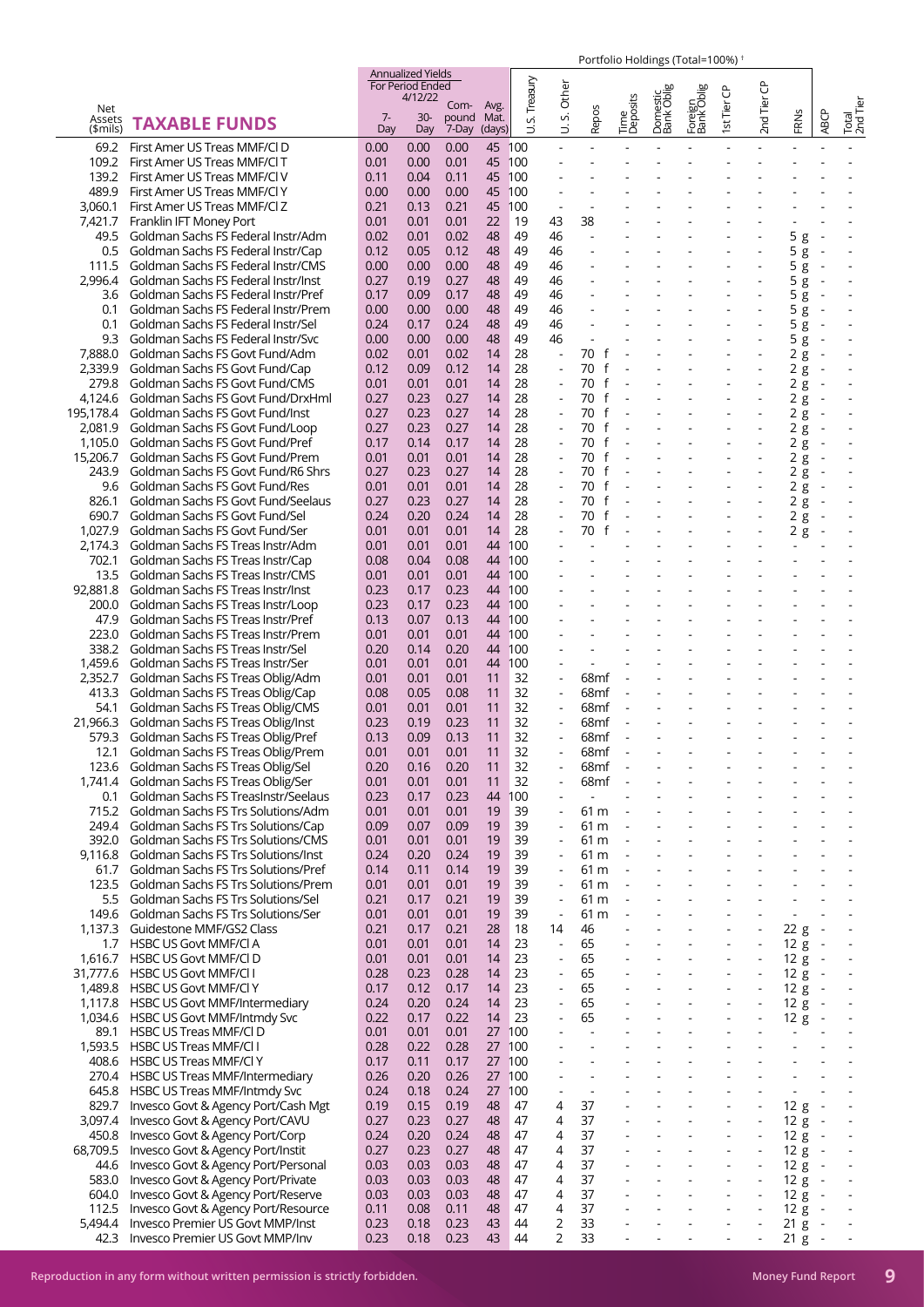|                    |                                                                  |              | <b>Annualized Yields</b><br>For Period Ended |               |              |                          |                                                      |                          |                          |                        |                          |                          |                                |         |                          |                          |
|--------------------|------------------------------------------------------------------|--------------|----------------------------------------------|---------------|--------------|--------------------------|------------------------------------------------------|--------------------------|--------------------------|------------------------|--------------------------|--------------------------|--------------------------------|---------|--------------------------|--------------------------|
|                    |                                                                  |              | 4/12/22                                      |               |              | Treasury                 | Other                                                |                          |                          | Domestic<br>Bank Oblig | Foreign<br>Bank Oblig    | st Tier CP               | ზ                              |         |                          |                          |
| Net                |                                                                  | $7-$         | $30-$                                        | Com-<br>pound | Avg.<br>Mat. | vi                       | vi                                                   | Repos                    | Time<br>Deposits         |                        |                          |                          | 2nd Tier                       |         |                          | Total<br>2nd Tier        |
| Assets<br>(\$mils) | <b>TAXABLE FUNDS</b>                                             | Day          | Day                                          | 7-Day         | (days)       | ゴ                        | ゔ                                                    |                          |                          |                        |                          |                          |                                | FRNS    | <b>ABCP</b>              |                          |
| 0.1                | Invesco Treas Obligs Port/Cash Mgt                               | 0.16         | 0.10                                         | 0.16          | 38 100       |                          |                                                      |                          |                          |                        |                          |                          |                                |         |                          |                          |
| 3.3                | Invesco Treas Obligs Port/Corp                                   | 0.21         | 0.15                                         | 0.21          | 38 100       |                          |                                                      |                          |                          |                        |                          |                          |                                |         |                          |                          |
| 1,135.7            | Invesco Treas Obligs Port/Inst                                   | 0.24         | 0.18                                         | 0.24          | 38           | 100                      |                                                      |                          |                          |                        |                          |                          |                                |         |                          |                          |
| 11.2               | Invesco Treas Obligs Port/Personal                               | 0.01         | 0.01                                         | 0.01          | 38           | 100                      |                                                      |                          |                          |                        |                          |                          |                                |         |                          |                          |
| 14.7               | Invesco Treas Obligs Port/Private                                | 0.01         | 0.01                                         | 0.01          | 38           | 100                      |                                                      |                          |                          |                        |                          |                          |                                |         |                          |                          |
| 75.8               | Invesco Treas Obligs Port/Reserve                                | 0.01         | 0.01                                         | 0.01          | 38           | 100                      |                                                      |                          |                          |                        |                          |                          |                                |         |                          |                          |
| 0.1                | Invesco Treas Obligs Port/Resource                               | 0.08         | 0.04                                         | 0.08          | 38           | 100                      |                                                      |                          |                          |                        |                          |                          |                                |         |                          |                          |
| 501.3              | Invesco Treasury Portfolio/Cash Mgt                              | 0.12         | 0.08                                         | 0.12          | 43           | 61                       | $\blacksquare$                                       | 39 m                     |                          |                        |                          |                          |                                |         |                          |                          |
| 513.6              | Invesco Treasury Portfolio/CAVU                                  | 0.20         | 0.15                                         | 0.20          | 43           | 61                       |                                                      | 39 m                     |                          |                        |                          |                          |                                |         |                          |                          |
| 92.8               | Invesco Treasury Portfolio/Corp                                  | 0.17         | 0.12                                         | 0.17          | 43           | 61                       | $\blacksquare$                                       | 39 m                     |                          |                        |                          |                          |                                |         |                          |                          |
| 15,336.4           | Invesco Treasury Portfolio/Instit                                | 0.20         | 0.15                                         | 0.20          | 43           | 61                       | $\blacksquare$                                       | 39 m                     |                          |                        |                          |                          |                                |         |                          |                          |
| 361.9              | Invesco Treasury Portfolio/Personal                              | 0.01         | 0.01                                         | 0.01          | 43           | 61                       |                                                      | 39 m                     |                          |                        |                          |                          |                                |         |                          |                          |
| 299.3              | Invesco Treasury Portfolio/Private                               | 0.01         | 0.01                                         | 0.01          | 43           | 61                       | $\blacksquare$                                       | 39 m                     |                          |                        |                          |                          |                                |         |                          |                          |
| 1,563.6            | Invesco Treasury Portfolio/Reserve                               | 0.01         | 0.01                                         | 0.01          | 43           | 61                       |                                                      | 39 m                     |                          |                        |                          |                          |                                |         |                          |                          |
| 45.9               | Invesco Treasury Portfolio/Resource                              | 0.04         | 0.02                                         | 0.04          | 43           | 61                       | ÷,                                                   | 39 m                     |                          |                        |                          |                          |                                |         |                          |                          |
| 3,777.7            | JPMorgan 100% US Treas Secs MMF/Agn                              | 0.12         | 0.06                                         | 0.12          | 52           | 100                      |                                                      |                          |                          |                        |                          |                          |                                |         |                          |                          |
| 52,144.5           | JPMorgan 100% US Treas Secs MMF/Cap                              | 0.20         | 0.14                                         | 0.20          | 52           | 100                      |                                                      |                          |                          |                        |                          |                          |                                |         |                          |                          |
| 23,864.7           | JPMorgan 100% US Treas Secs MMF/Ins                              | 0.17         | 0.11                                         | 0.17          | 52 100       |                          |                                                      |                          |                          |                        |                          |                          |                                |         |                          |                          |
| 1,884.6            | JPMorgan 100% US Treas Secs MMF/Prm                              | 0.01         | 0.01                                         | 0.01          | 52 100       |                          |                                                      |                          |                          |                        |                          |                          |                                |         |                          |                          |
|                    | 2,942.2 JPMorgan 100% US Treas Secs MMF/Res                      | 0.00         | 0.00                                         | 0.00          | 52 100       |                          |                                                      |                          |                          |                        |                          |                          |                                |         |                          |                          |
| 100.0              | JPMorgan 100% USTreas Secs MMF/Acad                              | 0.20         | 0.14                                         | 0.20          | 52           | 100                      |                                                      |                          |                          |                        |                          |                          |                                |         |                          |                          |
| 176.9              | JPMorgan Federal MMF/Agency k                                    | 0.08         | 0.02                                         | 0.08          | 47           | 59                       | 28                                                   | $\blacksquare$           |                          |                        | $\overline{a}$           | $\overline{a}$           | $\overline{\phantom{a}}$       | 13g     | $\overline{\phantom{a}}$ |                          |
| 1,075.8            | <b>IPMorgan Federal MMF/Instit k</b>                             | 0.13         | 0.05                                         | 0.13          | 47           | 59                       | 28                                                   |                          |                          |                        |                          |                          |                                | 13g     | $\sim$                   |                          |
| 118.6              | <b>IPMorgan Federal MMF/Premier k</b>                            | 0.01         | 0.01                                         | 0.01          | 47           | 59                       | 28                                                   | $\overline{\phantom{a}}$ |                          |                        |                          |                          |                                | 13g     | $\sim$                   |                          |
| 12,574.1           | JPMorgan US Govt MMF/Academy k                                   | 0.26         | 0.22                                         | 0.26          | 36           | 29                       | $\Box$                                               | 65                       |                          |                        |                          |                          | $\overline{\phantom{a}}$       | 6g      | $\overline{\phantom{a}}$ |                          |
| 8,435.8            | JPMorgan US Govt MMF/Agency k                                    | 0.18         | 0.12                                         | 0.18          | 36           | 29                       | $\blacksquare$                                       | 65                       |                          |                        |                          |                          |                                | 6g      |                          |                          |
|                    | 165,975.3 JPMorgan US Govt MMF/Capital k                         | 0.26         | 0.22                                         | 0.26          | 36           | 29                       | $\blacksquare$                                       | 65                       |                          | $\blacksquare$         | $\overline{\phantom{a}}$ | ٠                        | $\overline{\phantom{a}}$       | 6g      | $\overline{\phantom{a}}$ |                          |
| 7,909.7            | JPMorgan US Govt MMF/IM k                                        | 0.30         | 0.24                                         | 0.30          | 36           | 29                       | $\blacksquare$                                       | 65                       |                          |                        |                          |                          |                                | 6g      |                          |                          |
| 27,164.1           | JPMorgan US Govt MMF/Instit k                                    | 0.23         | 0.19                                         | 0.23          | 36           | 29                       | ÷,                                                   | 65                       |                          |                        |                          |                          |                                | 6g      | $\sim$                   |                          |
|                    | 6,184.4 JPMorgan US Govt MMF/Premier k                           | 0.01         | 0.01                                         | 0.01          | 36           | 29                       | $\overline{\phantom{a}}$                             | 65                       |                          |                        |                          |                          |                                | 6g      | $\overline{\phantom{a}}$ |                          |
| 9,305.5            | JPMorgan US Govt MMF/Reserve k                                   | 0.01         | 0.00                                         | 0.01          | 36           | 29                       | $\blacksquare$                                       | 65                       |                          |                        |                          |                          |                                | 6 g     | $\overline{\phantom{a}}$ |                          |
| 0.1                | JPMorgan US Treas Plus MMF/Acad                                  | 0.21         | 0.17                                         | 0.21          | 35           | 32                       | $\overline{a}$                                       | 68 m                     | $\overline{\phantom{a}}$ |                        |                          |                          |                                |         |                          |                          |
|                    | 873.4 JPMorgan US Treas Plus MMF/Agency                          | 0.14         | 0.09                                         | 0.14          | 35           | 32                       | $\overline{\phantom{a}}$                             | 68 m                     |                          |                        |                          |                          |                                |         |                          |                          |
| 11,484.8           | JPMorgan US Treas Plus MMF/Capital                               | 0.21         | 0.17                                         | 0.21          | 35           | 32                       | $\blacksquare$                                       | 68 m                     |                          |                        |                          |                          |                                |         |                          |                          |
| 112.0              | JPMorgan US Treas Plus MMF/Emp                                   | 0.22         | 0.17                                         | 0.22          | 35           | 32                       | $\blacksquare$                                       | 68 m                     |                          |                        |                          |                          |                                |         |                          |                          |
| 0.1                | JPMorgan US Treas Plus MMF/IM                                    | 0.14         | 0.11                                         | 0.14          | 35           | 32                       | $\blacksquare$                                       | 68 m                     |                          |                        |                          |                          |                                |         |                          |                          |
|                    | 8,320.6 JPMorgan US Treas Plus MMF/Instit                        | 0.19         | 0.14                                         | 0.19          | 35           | 32                       | $\qquad \qquad \blacksquare$                         | 68 m                     |                          |                        |                          |                          |                                |         |                          |                          |
| 2,006.4            | JPMorgan US Treas Plus MMF/Premier                               | 0.01         | 0.01                                         | 0.01          | 35           | 32                       | $\blacksquare$                                       | 68 m                     |                          |                        |                          |                          |                                |         |                          |                          |
| 124.7              | JPMorgan US Treas Plus MMF/Reserve                               | 0.00         | 0.00                                         | 0.00          | 35           | 32                       | $\overline{\phantom{a}}$                             | 68 m                     |                          |                        |                          |                          |                                | ä,      |                          |                          |
| 0.1                | Morgan Stanley ILF/Govt Sec/Admin                                | 0.03         | 0.01                                         | 0.03          | 34           | 45                       | 14                                                   |                          |                          |                        |                          |                          |                                | 41 g    |                          |                          |
| 43.7               | Morgan Stanley ILF/Govt Secs/Adv                                 | 0.01         | 0.01                                         | 0.01          | 34           | 45                       | 14                                                   |                          |                          |                        |                          |                          |                                | 41 g    | $\sim$                   |                          |
| 0.3                | Morgan Stanley ILF/Govt Secs/CMgt                                | 0.03         | 0.02                                         | 0.03          | 34           | 45                       | 14                                                   |                          |                          |                        |                          |                          |                                | 41 g    | $\sim$                   |                          |
| 0.1                | Morgan Stanley ILF/Govt Secs/InsSel                              | 0.13         | 0.09                                         | 0.13          | 34           | 45                       | 14                                                   |                          |                          |                        |                          |                          |                                | 41<br>g | $\overline{\phantom{a}}$ |                          |
| 808.3              | Morgan Stanley ILF/Govt Secs/Inst                                | 0.18         | 0.14                                         | 0.18          | 34           | 45                       | 14                                                   | $\overline{\phantom{a}}$ |                          |                        |                          |                          | ÷,                             | 41<br>g | $\overline{\phantom{a}}$ |                          |
| 0.1                | Morgan Stanley ILF/Govt Secs/Inv                                 | 0.08         | 0.05                                         | 0.08          | 34           | 45                       | 14                                                   |                          |                          |                        |                          |                          |                                | 41 g    | ÷,                       |                          |
| 16,796.2           | Morgan Stanley ILF/Govt Secs/Part                                | 0.01         | 0.01                                         | 0.01          | 34           | 45                       | 14                                                   | $\overline{\phantom{a}}$ |                          | L,                     | $\blacksquare$           | $\overline{\phantom{a}}$ | ÷,                             | 41 g    | $\overline{\phantom{a}}$ | $\overline{\phantom{a}}$ |
| 341.9              | Morgan Stanley ILF/Govt/Adm                                      | 0.10         | 0.08                                         | 0.10          | 23           | 18                       | 1                                                    | 78                       |                          |                        |                          |                          |                                | 3g      | $\overline{\phantom{a}}$ |                          |
| 1,879.6            | Morgan Stanley ILF/Govt/Adv                                      | 0.05         | 0.05                                         | 0.05          | 23           | 18                       | 1                                                    | 78                       |                          |                        |                          |                          |                                | 3g      | $\overline{\phantom{a}}$ | ä,                       |
| 3.3                | Morgan Stanley ILF/Govt/CashMgt                                  | 0.10         | 0.08                                         | 0.10          | 23           | 18                       | 1                                                    | 78                       |                          |                        |                          |                          | ÷,                             | 3g      | $\overline{\phantom{a}}$ | $\overline{a}$           |
| 285.2              | Morgan Stanley ILF/Govt/CastleOak                                | 0.25         | 0.21                                         | 0.25          | 23           | 18                       | 1                                                    | 78                       |                          |                        |                          |                          |                                | 3g      | $\overline{\phantom{a}}$ |                          |
| 24,882.9           | Morgan Stanley ILF/Govt/InsSel                                   | 0.20         | 0.17                                         | 0.20          | 23           | 18                       | 1                                                    | 78<br>78                 | $\overline{a}$           | $\blacksquare$         | $\overline{\phantom{a}}$ | ٠                        | $\overline{\phantom{a}}$<br>÷, | 3g      | $\overline{\phantom{a}}$ | $\overline{\phantom{a}}$ |
| 108,902.5          | Morgan Stanley ILF/Govt/Inst                                     | 0.25         | 0.21                                         | 0.25          | 23<br>23     | 18                       | 1<br>1                                               | 78                       |                          |                        |                          |                          |                                | 3g      | $\overline{\phantom{a}}$ | $\overline{\phantom{a}}$ |
| 1,921.8            | Morgan Stanley ILF/Govt/Inv<br>Morgan Stanley ILF/Govt/Part      | 0.15         | 0.12                                         | 0.15<br>0.05  |              | 18<br>18                 | 1                                                    | 78                       |                          |                        |                          |                          | $\blacksquare$                 | 3g      | $\sim$                   |                          |
| 2,083.3            |                                                                  | 0.05<br>0.05 | 0.05                                         | 0.05          | 23<br>23     | 18                       | 1                                                    | 78                       |                          |                        |                          |                          |                                | 3g      | $\overline{\phantom{a}}$ |                          |
| 0.1                | Morgan Stanley ILF/Govt/Select                                   |              | 0.05                                         |               |              |                          |                                                      | 81 m                     |                          |                        |                          |                          | ÷,                             | 3g      | $\overline{\phantom{a}}$ | $\overline{\phantom{a}}$ |
| 3.3                | Morgan Stanley ILF/Treas/Adm                                     | 0.04<br>0.01 | 0.04<br>0.01                                 | 0.04<br>0.01  | 23<br>23     | 19<br>19                 | $\overline{\phantom{a}}$<br>$\overline{\phantom{a}}$ | 81 m                     | $\overline{\phantom{a}}$ |                        |                          |                          |                                |         |                          |                          |
| 626.6<br>13.7      | Morgan Stanley ILF/Treas/Adv<br>Morgan Stanley ILF/Treas/CashMgt | 0.04         | 0.04                                         | 0.04          | 23           | 19                       | $\blacksquare$                                       | 81 m                     | $\overline{\phantom{a}}$ |                        | $\blacksquare$           | $\overline{\phantom{a}}$ |                                |         |                          |                          |
| 14,528.1           | Morgan Stanley ILF/Treas/InsSel                                  | 0.14         | 0.13                                         | 0.14          | 23           | 19                       | $\blacksquare$                                       | 81 m                     |                          |                        |                          |                          |                                |         |                          |                          |
| 22,639.7           | Morgan Stanley ILF/Treas/Inst                                    | 0.19         | 0.17                                         | 0.19          | 23           | 19                       | $\blacksquare$                                       | 81 m                     |                          |                        |                          |                          |                                |         |                          |                          |
| 148.2              | Morgan Stanley ILF/Treas/Inv                                     | 0.09         | 0.08                                         | 0.09          | 23           | 19                       | $\overline{\phantom{a}}$                             | 81 m                     | $\overline{\phantom{a}}$ |                        |                          |                          |                                |         |                          |                          |
| 3,213.8            | Morgan Stanley ILF/Treas/Part                                    | 0.01         | 0.01                                         | 0.01          | 23           | 19                       | $\blacksquare$                                       | 81 m                     |                          |                        |                          |                          |                                |         |                          |                          |
| 0.1                | Morgan Stanley ILF/Treas/Select                                  | 0.01         | 0.01                                         | 0.01          | 23           | 19                       | $\blacksquare$                                       | 81 m                     | $\overline{\phantom{a}}$ |                        |                          | ٠                        |                                |         |                          |                          |
| 15.6               | Morgan Stanley ILF/TreasSec/Adm                                  | 0.05         | 0.03                                         | 0.05          | 39           | 100                      |                                                      |                          |                          |                        |                          |                          |                                |         |                          |                          |
| 37.9               | Morgan Stanley ILF/TreasSec/Av                                   | 0.01         | 0.01                                         | 0.01          | 39           | 100                      |                                                      |                          |                          |                        |                          |                          |                                |         |                          |                          |
| 9.7                | Morgan Stanley ILF/TreasSec/CashMgt                              | 0.05         | 0.03                                         | 0.05          | 39           | 100                      |                                                      |                          |                          |                        |                          |                          |                                |         |                          |                          |
| 499.4              | Morgan Stanley ILF/TreasSec/InsSel                               | 0.15         | 0.11                                         | 0.15          | 39           | 100                      |                                                      |                          |                          |                        |                          |                          |                                |         |                          |                          |
| 50,404.4           | Morgan Stanley ILF/TreasSec/Inst                                 | 0.20         | 0.16                                         | 0.20          | 39           | 100                      |                                                      |                          | $\blacksquare$           | ÷,                     |                          | $\overline{\phantom{a}}$ | ÷,                             |         |                          |                          |
| 0.1                | Morgan Stanley ILF/TreasSec/Inv                                  | 0.10         | 0.06                                         | 0.10          | 39           | 100                      |                                                      |                          |                          |                        |                          |                          |                                |         |                          |                          |
| 0.2                | Morgan Stanley ILF/TreasSec/Part                                 | 0.01         | 0.01                                         | 0.01          | 39           | 100                      | $\overline{\phantom{a}}$                             | $\sim$                   |                          | $\blacksquare$         | $\overline{a}$           | $\overline{a}$           |                                |         |                          | $\overline{\phantom{a}}$ |
| 0.1                | Morgan Stanley ILF/TreasSec/Select                               | 0.01         | 0.01                                         | 0.01          | 39           | 100                      | $\overline{\phantom{a}}$                             |                          |                          |                        |                          |                          |                                |         |                          |                          |
| 205.8              | Nationwide Govt MMF/R6 Class                                     | 0.00         | 0.00                                         | 0.00          | 25           | $\overline{\phantom{a}}$ | 27                                                   | 53                       |                          |                        |                          |                          | L,                             | 20 g    | $\overline{\phantom{a}}$ |                          |
| 71,417.3           | Northern Inst Treas Port/Premier                                 | 0.14         | 0.11                                         | 0.14          | 45           | 43                       | $\blacksquare$                                       | 57 m                     | $\overline{\phantom{a}}$ |                        |                          | $\overline{a}$           | ÷,                             | $\sim$  |                          |                          |
| 20,100.0           | Northern Inst Treas Port/Shares                                  | 0.19         | 0.16                                         | 0.19          | 45           | 43                       | $\overline{\phantom{a}}$                             | 57 m                     | $\overline{\phantom{a}}$ |                        |                          |                          |                                |         |                          |                          |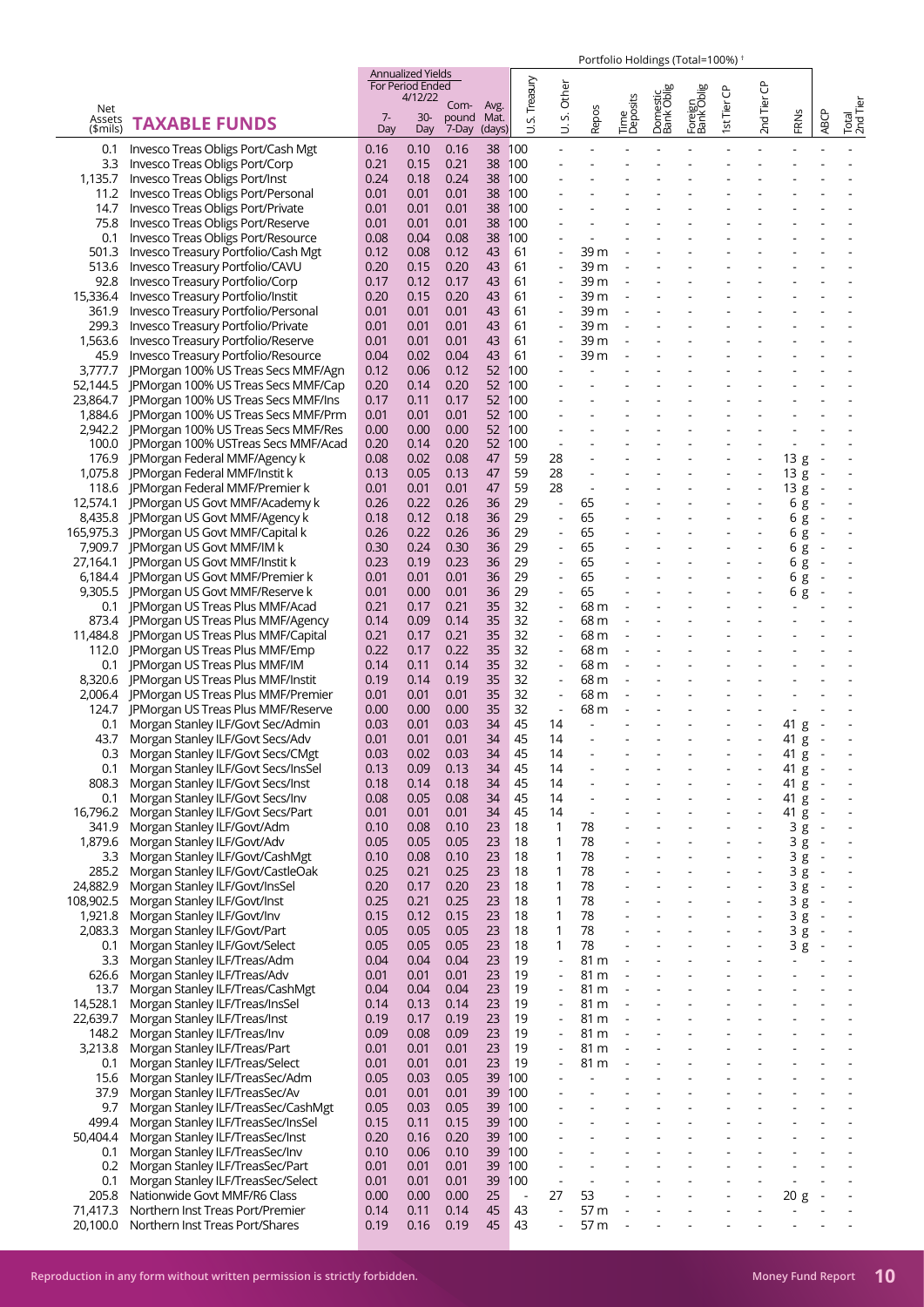|          |                                       |      | Annualized Yields                  |            |                |             |                          |                          |                          |                        |                        |                          |                          |                          |                          |                          |
|----------|---------------------------------------|------|------------------------------------|------------|----------------|-------------|--------------------------|--------------------------|--------------------------|------------------------|------------------------|--------------------------|--------------------------|--------------------------|--------------------------|--------------------------|
|          |                                       |      | <b>For Period Ended</b><br>4/12/22 |            |                |             | Other                    |                          |                          |                        |                        |                          |                          |                          |                          |                          |
| Net      |                                       |      |                                    | Com-       | Avg.           | S. Treasury |                          |                          | Time<br>Deposits         | Domestic<br>Bank Oblig | Foreign<br> Bank Oblig | 1st Tier CP              | 2nd Tier CP              |                          |                          | Total<br>2nd Tier        |
| Assets   | <b>TAXABLE FUNDS</b>                  | $7-$ | $30-$                              | pound Mat. |                |             | vi                       | Repos                    |                          |                        |                        |                          |                          | FRNS                     | <b>ABCP</b>              |                          |
| (\$mils) |                                       | Day  | Day                                | 7-Day      | (days)         | ゴ           | ゴ                        |                          |                          |                        |                        |                          |                          |                          |                          |                          |
| 115.7    | Northern Inst Treas Port/SWS          | 0.19 | 0.16                               | 0.19       | 45             | 43          | $\Box$                   | 57 m                     |                          |                        |                        |                          |                          |                          |                          |                          |
| 22,930.6 | Northern Inst US Govt Port/Shares     | 0.09 | 0.06                               | 0.09       | 42             | 27          | 4                        | 52                       |                          |                        |                        |                          | $\overline{a}$           | 17g                      | $\sim$                   |                          |
| 36,140.9 | Northern Inst US Govt Select/Shares   | 0.21 | 0.16                               | 0.21       | 51             | 30          | 8                        | 43                       |                          |                        |                        |                          |                          | 19g                      |                          |                          |
|          |                                       | 0.21 |                                    |            |                | 30          | 8                        |                          |                          |                        |                        |                          |                          |                          |                          |                          |
| 143.1    | Northern Inst US Govt Select/Svc      |      | 0.16                               | 0.21       | 51             |             |                          | 43                       |                          |                        |                        |                          |                          | 19g                      |                          |                          |
| 6,401.9  | Northern Inst US Govt Select/WCS      | 0.21 | 0.16                               | 0.21       | 51             | 30          | 8                        | 43                       | $\sim$                   |                        |                        | $\overline{\phantom{a}}$ | $\blacksquare$           | 19 g                     | $\sim$                   |                          |
| 13.4     | PIMCO Govt MMF/CII-2                  | 0.03 | 0.01                               | 0.03       | 18             | 19          | $\overline{\phantom{a}}$ | 81                       |                          |                        |                        |                          |                          | $\blacksquare$           |                          |                          |
| 225.8    | PIMCO Govt MMF/CI M                   | 0.13 | 0.10                               | 0.13       | 18             | 19          | $\sim$                   | 81                       |                          |                        |                        |                          |                          |                          |                          |                          |
| 401.0    | PIMCO Govt MMF/Instit                 | 0.13 | 0.10                               | 0.13       | 18             | 19          | $\blacksquare$           | 81                       |                          |                        |                        |                          |                          |                          |                          |                          |
| 63.9     | Pioneer U.S. Govt MMF/Cl Y k          | 0.01 | 0.01                               | 0.01       | 6              | 45          | 21                       | 34                       |                          |                        |                        |                          |                          |                          |                          |                          |
| 1,165.6  | Plan Inv Fund/Govt/REPO Portfolio k r | 0.28 | 0.23                               | 0.28       | 30             | 23          | 33                       | 43                       |                          |                        |                        |                          | $\blacksquare$           | 1 <sub>g</sub>           | $\overline{a}$           |                          |
| 8,256.3  |                                       | 0.20 |                                    |            |                | 13          | $\overline{2}$           |                          |                          |                        |                        |                          |                          |                          |                          |                          |
|          | RBC US Govt MMF/Instit 1              |      | 0.17                               | 0.20       | 26             |             |                          | 38                       |                          |                        |                        |                          |                          | 47 g                     |                          |                          |
| 3,866.3  | RBC US Govt MMF/Instit 2              | 0.05 | 0.04                               | 0.05       | 26             | 13          | $\overline{2}$           | 38                       |                          |                        |                        | $\overline{\phantom{a}}$ | $\overline{\phantom{a}}$ | 47 g                     |                          |                          |
| 2,374.1  | SEI Daily Income Tr/Govt II/Cl F      | 0.16 | 0.11                               | 0.16       | 45             | 8           | 92                       |                          |                          |                        |                        |                          |                          |                          |                          |                          |
| 15.5     | SEI Daily Income Tr/Govt/Cl CAA       | 0.15 | 0.11                               | 0.15       | 37             | 5           | 62                       | 33                       |                          |                        |                        |                          |                          |                          |                          |                          |
| 9,300.0  | SEI Daily Income Tr/Govt/Cl F         | 0.15 | 0.11                               | 0.15       | 37             | 5           | 62                       | 33                       |                          |                        |                        |                          |                          |                          |                          |                          |
| 425.8    | SEI Daily Income Tr/Treas II/Cl A     | 0.19 | 0.14                               | 0.19       | 52             | 13          | 87                       | $\sim$                   |                          |                        |                        |                          |                          |                          |                          |                          |
| 647.9    | SSgA Cash Series: Treas Fund/Cl G     | 0.30 | 0.24                               | 0.30       | 36             | 100         | $\sim$                   |                          |                          |                        |                        |                          |                          | $\mathbf{r}$             |                          |                          |
| 0.4      | SSgA Cash Series: US Govt Fund/Cl C   | 0.27 | 0.23                               | 0.27       | 16             | 17          | 3                        | 67                       |                          |                        |                        |                          |                          | 13g                      |                          |                          |
|          | SSgA Cash Series: US Govt Fund/Cl G   | 0.29 | 0.25                               | 0.29       | 16             | 17          | 3                        | 67                       |                          |                        |                        |                          | $\blacksquare$           |                          |                          |                          |
| 69.3     |                                       |      |                                    |            |                |             |                          |                          |                          |                        |                        |                          |                          | 13g                      | $\sim$                   |                          |
| 524.5    | SSgA Cash Series: US Govt Fund/Cl L   | 0.00 | 0.00                               | 0.00       | 16             | 17          | 3                        | 67                       |                          |                        |                        |                          | $\blacksquare$           | 13g                      | $\sim$                   |                          |
| 0.1      | State Street Inst Treas Fund/Admin    | 0.00 | 0.00                               | 0.00       | 36             | 100         |                          |                          |                          |                        |                        |                          |                          |                          |                          |                          |
| 2,059.0  | State Street Inst Treas Fund/Instit   | 0.20 | 0.15                               | 0.20       | 36             | 100         |                          |                          |                          |                        |                        |                          |                          |                          |                          |                          |
| 288.8    | State Street Inst Treas Fund/Invmt    | 0.01 | 0.01                               | 0.01       | 36             | 100         |                          |                          |                          |                        |                        |                          |                          |                          |                          |                          |
| 735.8    | State Street Inst Treas Fund/Invstr   | 0.15 | 0.10                               | 0.15       | 36             | 100         |                          |                          |                          |                        |                        |                          |                          |                          |                          |                          |
| 0.1      | State Street Inst Treas Fund/Opp      | 0.21 | 0.15                               | 0.21       | 36             | 100         |                          |                          |                          |                        |                        |                          |                          |                          |                          |                          |
| 11,430.3 | State Street Inst Treas Fund/Prem     | 0.23 | 0.18                               | 0.23       | 36             | 100         |                          |                          |                          |                        |                        |                          |                          |                          |                          |                          |
|          |                                       |      |                                    |            |                |             |                          |                          |                          |                        |                        |                          |                          |                          |                          |                          |
| 0.1      | State Street Inst Treas Plus/Admin    | 0.03 | 0.01                               | 0.03       | 13             | 22          | $\overline{\phantom{a}}$ | 78 m                     |                          |                        |                        |                          |                          |                          |                          |                          |
| 659.2    | State Street Inst Treas Plus/Instit   | 0.24 | 0.21                               | 0.24       | 13             | 22          |                          | 78 m                     |                          |                        |                        |                          |                          |                          |                          |                          |
| 17.3     | State Street Inst Treas Plus/Invmt    | 0.01 | 0.01                               | 0.01       | 13             | 22          | $\overline{\phantom{a}}$ | 78 m                     |                          |                        |                        |                          |                          |                          |                          |                          |
| 1,207.4  | State Street Inst Treas Plus/Invstr   | 0.19 | 0.16                               | 0.19       | 13             | 22          |                          | 78 m                     |                          |                        |                        |                          |                          |                          |                          |                          |
| 0.1      | State Street Inst Treas Plus/Opp      | 0.25 | 0.21                               | 0.25       | 13             | 22          |                          | 78 m                     |                          |                        |                        |                          |                          |                          |                          |                          |
| 25,082.1 | State Street Inst Treas Plus/Prem     | 0.27 | 0.24                               | 0.27       | 13             | 22          | $\overline{\phantom{a}}$ | 78 m                     |                          |                        |                        |                          |                          |                          |                          |                          |
| 3,273.5  | State Street Inst Treas Plus/Trust    | 0.22 | 0.18                               | 0.22       | 13             | 22          | $\overline{\phantom{a}}$ | 78 m                     |                          |                        |                        |                          |                          | $\overline{\phantom{a}}$ |                          |                          |
| 2,335.2  | State Street Inst US Govt MMF/Admin   | 0.01 | 0.01                               | 0.01       | 16             | 17          | 3                        | 67                       |                          |                        |                        | $\overline{\phantom{a}}$ | $\overline{\phantom{a}}$ | 13g                      | $\sim$                   |                          |
|          |                                       |      |                                    |            |                | 17          |                          | 67                       |                          |                        |                        |                          |                          | 13g                      |                          |                          |
| 6,845.5  | State Street Inst US Govt MMF/CI G    | 0.30 | 0.26                               | 0.30       | 16             |             | 3                        |                          |                          |                        |                        |                          |                          |                          |                          |                          |
| 1,735.8  | State Street Inst US Govt MMF/Inst    | 0.23 | 0.20                               | 0.23       | 16             | 17          | 3                        | 67                       |                          |                        |                        | $\overline{\phantom{a}}$ | ÷,                       | 13g                      | $\sim$                   |                          |
| 414.8    | State Street Inst US Govt MMF/Invmt   | 0.01 | 0.01                               | 0.01       | 16             | 17          | 3                        | 67                       |                          |                        |                        |                          | $\overline{\phantom{a}}$ | 13g                      |                          |                          |
| 1,661.5  | State Street Inst US Govt MMF/Invsr   | 0.18 | 0.15                               | 0.18       | 16             | 17          | 3                        | 67                       |                          |                        |                        |                          | $\overline{\phantom{a}}$ | 13g                      | $\sim$                   |                          |
| 1,447.2  | State Street Inst US Govt MMF/Opp     | 0.23 | 0.20                               | 0.23       | 16             | 17          | 3                        | 67                       |                          |                        |                        |                          | $\blacksquare$           | 13g                      |                          |                          |
| 74,801.4 | State Street Inst US Govt MMF/Prem    | 0.26 | 0.23                               | 0.26       | 16             | 17          | 3                        | 67                       |                          |                        |                        |                          |                          | 13g                      |                          |                          |
| 10.496.7 | State Street Navg SL Govt Port        | 0.30 | 0.27                               | 0.30       | $\overline{2}$ | 7           | 1                        | 82                       |                          |                        |                        |                          | $\blacksquare$           | 10g                      |                          |                          |
| 5,190.3  | <b>State Street Treas Obligs MMF</b>  | 0.30 | 0.27                               | 0.30       | 13             | 22          |                          | 78 m                     |                          |                        |                        |                          |                          |                          |                          |                          |
| 2,195.5  | T Rowe Price Govt MF/Cl I             | 0.16 | 0.13                               | 0.16       | 30             | 34          | 5                        | 51                       |                          |                        |                        |                          |                          | 10g                      | $\overline{\phantom{a}}$ |                          |
|          |                                       |      |                                    |            |                | 51          |                          |                          |                          |                        |                        |                          |                          |                          |                          |                          |
| 3,153.0  | T Rowe Price US Treas MF/CLI          | 0.10 | 0.08                               | 0.10       | 26             |             | $\Box$                   | 49 m                     |                          |                        |                        |                          |                          |                          |                          |                          |
| 115.6    | TIAA-CREF Life Money Market           | 0.00 | 0.00                               | 0.00       | 19             | 17          | 83                       | $\overline{a}$           |                          |                        |                        |                          |                          |                          |                          |                          |
| 893.6    | TIAA-CREF MMF/Instit                  | 0.17 | 0.07                               | 0.17       | 21             | 20          | 80                       | $\overline{\phantom{a}}$ |                          |                        |                        |                          |                          |                          |                          |                          |
| 28.4     | <b>TIAA-CREF MMF/Premier</b>          | 0.06 | 0.02                               | 0.06       | 21             | 20          | 80                       |                          |                          |                        |                        |                          |                          |                          |                          |                          |
| 249.3    | TIAA-CREF MMF/Retirement              | 0.06 | 0.02                               | 0.06       | 21             | 20          | 80                       |                          |                          |                        |                        |                          |                          |                          |                          |                          |
| 28.9     | Transamerica Govt MMF/Cl I            | 0.02 | 0.00                               | 0.02       | 34             | 16          | 35                       | 48                       |                          | 1                      |                        |                          |                          |                          |                          |                          |
| 105.1    | Transamerica Govt MMF/CII-3           | 0.08 | 0.05                               | 0.08       | 34             | 16          | 35                       | 48                       |                          | 1                      |                        |                          |                          |                          |                          |                          |
| 1,790.0  | UBS Select Govt Institutional Fund    | 0.09 | 0.07                               | 0.09       | 22             | 67          | 4                        | 28                       | $\overline{a}$           |                        |                        |                          |                          | 1 <sub>g</sub>           | $\overline{\phantom{a}}$ |                          |
| 341.4    | UBS Select Govt Investor Fund         | 0.01 | 0.01                               | 0.01       | 22             | 67          | 4                        | 28                       |                          |                        |                        |                          |                          | 1 <sub>g</sub>           | $\overline{\phantom{a}}$ |                          |
| 1,101.5  | UBS Select Govt Preferred Fund        | 0.13 | 0.10                               | 0.13       | 22             | 67          | 4                        | 28                       | ÷,                       |                        |                        |                          | $\overline{\phantom{a}}$ | 1 <sub>g</sub>           | $\overline{\phantom{a}}$ |                          |
|          |                                       |      |                                    |            |                |             |                          |                          |                          |                        |                        |                          |                          |                          |                          |                          |
| 7,873.3  | UBS Select Treasury Instit Fund k     | 0.18 | 0.13                               | 0.18       | 19             | 49          | $\overline{\phantom{a}}$ | 51 m                     |                          |                        |                        |                          |                          |                          |                          |                          |
| 872.9    | UBS Select Treasury Investor Fund k   | 0.01 | 0.01                               | 0.01       | 19             | 49          | $\overline{\phantom{a}}$ | 51 m                     |                          |                        |                        |                          |                          |                          |                          |                          |
| 11,973.1 | UBS Select Treasury Preferred Fund k  | 0.22 | 0.16                               | 0.22       | 19             | 49          | $\overline{\phantom{a}}$ | 51 m                     |                          |                        |                        |                          |                          | $\overline{a}$           |                          |                          |
| 65.9     | Voya Govt Liquid Assets/Cl I          | 0.00 | 0.01                               | 0.00       | 7              | 14          | $\overline{a}$           | 44                       |                          |                        |                        |                          | ÷,                       | 42                       |                          |                          |
| 319.7    | Voya Govt Liquid Assets/Cl S          | 0.00 | 0.00                               | 0.00       | 7              | 14          | $\overline{\phantom{a}}$ | 44                       |                          |                        |                        | ÷,                       | $\overline{\phantom{a}}$ | 42                       | ÷,                       | $\overline{\phantom{a}}$ |
| 474.4    | Voya Govt Liquid Assets/Cl S2         | 0.00 | 0.00                               | 0.00       | 7              | 14          | $\overline{\phantom{a}}$ | 44                       |                          |                        |                        |                          | ÷.                       | 42                       |                          |                          |
| 184.3    | Voya Govt MMF/CI A k                  | 0.00 | 0.00                               | 0.00       | 7              | 14          | $\blacksquare$           | 47                       |                          |                        |                        |                          | $\blacksquare$           | 39 g                     | $\sim$                   | $\overline{\phantom{a}}$ |
| 2.1      | Voya Govt MMF/CI C k                  | 0.00 | 0.00                               | 0.00       | 7              | 14          | $\overline{a}$           | 47                       |                          |                        |                        |                          | $\overline{a}$           | 39 g                     | $\sim$                   | $\overline{a}$           |
|          |                                       |      |                                    |            |                |             |                          |                          |                          |                        |                        |                          |                          |                          |                          |                          |
| 41.9     | Voya Govt MMF/Cl I k                  | 0.00 | 0.00                               | 0.00       | 7              | 14          | $\overline{\phantom{a}}$ | 47                       |                          |                        |                        |                          | $\overline{a}$           | 39 g -                   |                          |                          |
| 0.2      | Voya Govt MMF/CI W k                  | 0.00 | 0.01                               | 0.00       | 7              | 14          | $\overline{\phantom{a}}$ | 47                       |                          |                        |                        |                          | $\blacksquare$           | 39 g                     | $\sim$                   |                          |
| 484.3    | Voya Govt MMP/Cllkr                   | 0.00 | 0.00                               | 0.00       | $\overline{7}$ | 14          | $\overline{\phantom{a}}$ | 43                       |                          |                        |                        |                          | $\overline{\phantom{a}}$ | 43 g                     | $\sim$                   |                          |
| 716.1    | Western Asset Inst Govt Res/Cl L      | 0.15 | 0.12                               | 0.15       | 18             | 14          | 22                       | 64                       | $\overline{\phantom{a}}$ |                        |                        |                          | $\overline{\phantom{a}}$ |                          |                          | $\overline{\phantom{a}}$ |
| 8,703.5  | Western Asset Inst Govt Res/Inst      | 0.22 | 0.19                               | 0.22       | 18             | 14          | 22                       | 64                       |                          |                        |                        |                          |                          |                          |                          |                          |
| 2,598.2  | Western Asset Inst Govt Res/Inv       | 0.12 | 0.10                               | 0.12       | 18             | 14          | 22                       | 64                       |                          |                        |                        |                          |                          |                          |                          |                          |
| 439.8    | Western Asset Inst US Treas Obl/Adm   | 0.01 | 0.01                               | 0.01       | 25             | 62          | $\overline{\phantom{a}}$ | 38 m                     |                          |                        |                        |                          |                          |                          |                          |                          |
| 5.2      | Western Asset Inst US Treas Obl/Ins   | 0.19 | 0.14                               | 0.19       | 25             | 62          | $\overline{\phantom{a}}$ | 38 m                     |                          |                        |                        |                          |                          |                          |                          |                          |
|          | Western Asset Inst US Treas Obl/Inv   | 0.14 |                                    | 0.14       | 25             | 62          | $\blacksquare$           | 38 m                     | .,                       |                        |                        |                          |                          |                          |                          |                          |
| 4.6      |                                       |      | 0.10                               |            |                |             |                          |                          |                          |                        |                        |                          |                          |                          |                          |                          |
| 7,370.7  | Western Asset Inst US Treas Res/I     | 0.26 | 0.18                               | 0.26       | 42             | 100         | $\overline{\phantom{a}}$ |                          |                          |                        |                        |                          |                          |                          |                          |                          |
| 5,742.8  | Western Asset Inst US Treas Res/Inv   | 0.16 | 0.10                               | 0.16       | 42             | 100         | $\overline{a}$           |                          |                          |                        |                        |                          |                          |                          |                          |                          |
| 115.1    | Western Asset Prem Inst UST Rsv/Cap   | 0.32 | 0.24                               | 0.32       | 42             | 100         | $\overline{\phantom{a}}$ |                          |                          |                        |                        |                          |                          |                          |                          |                          |
| 450.0    | Western Asset Prmr Inst Gvt Rsv/Cap   | 0.28 | 0.25                               | 0.28       | 18             | 14          | 22                       | 64                       |                          |                        |                        |                          |                          |                          |                          |                          |
| 2,181.1  | Wilmington US Govt MMF/Instit         | 0.11 | 0.07                               | 0.11       | 26             | 46          | 6                        | 40                       | $\overline{a}$           |                        |                        | $\overline{a}$           | $\overline{\phantom{a}}$ | 8 g                      | $\sim$                   |                          |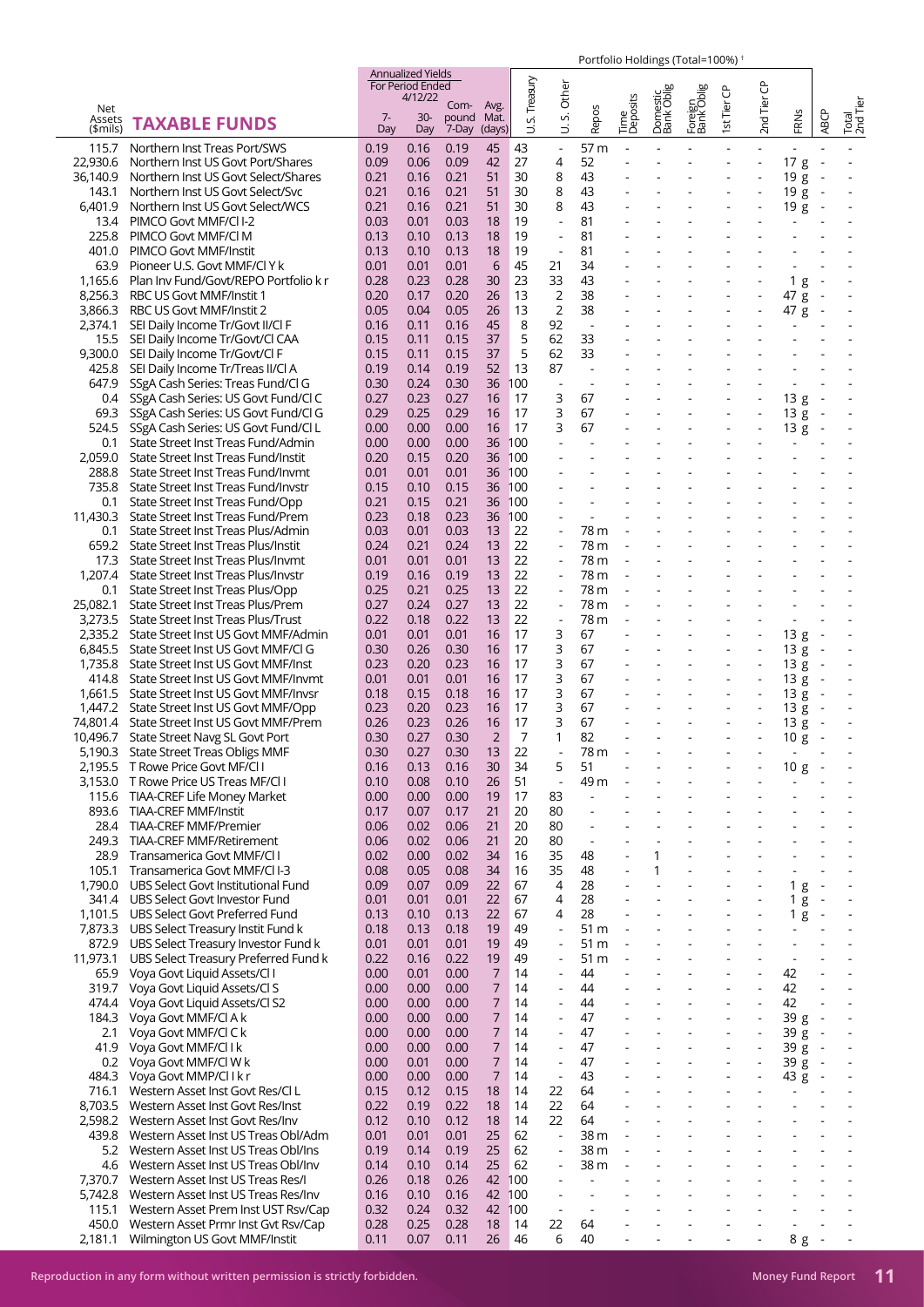|                           |                                                                                          |              | <b>Annualized Yields</b><br><b>For Period Ended</b> |                        |                        |                                                      | Other                                      |                          |                                  |                          | 10110101101011183110101110070                        |                         |                                                      |                    |                          |                                                      |
|---------------------------|------------------------------------------------------------------------------------------|--------------|-----------------------------------------------------|------------------------|------------------------|------------------------------------------------------|--------------------------------------------|--------------------------|----------------------------------|--------------------------|------------------------------------------------------|-------------------------|------------------------------------------------------|--------------------|--------------------------|------------------------------------------------------|
| Net<br>Assets<br>(\$mils) | <b>TAXABLE FUNDS</b>                                                                     | $7 -$<br>Day | 4/12/22<br>$30-$<br>Day                             | Com-<br>pound<br>7-Day | Avg.<br>Mat.<br>(days) | S. Treasury<br>ゴ                                     | vi<br>₿                                    | Repos                    | Time<br>Deposits                 | Domestic<br>Bank Oblig   | Foreign<br>  Bank Oblig                              | st Tier CP              | 2nd Tier CP                                          | FRNS               | <b>ABCP</b>              | Total<br>2nd Tier                                    |
| 4,209.9                   | Wilmington US Govt MMF/Select                                                            | 0.11         | 0.07                                                | 0.11                   | 26                     | 46                                                   | 6                                          | 40                       |                                  |                          |                                                      |                         |                                                      | 8 g                | $\overline{\phantom{a}}$ |                                                      |
| 373.4                     | Wilmington US Treasury MMF/Instit                                                        | 0.11         | 0.07                                                | 0.11                   | 26                     | 55                                                   |                                            | 45 m                     |                                  |                          |                                                      |                         |                                                      | $\overline{a}$     |                          |                                                      |
| 626.9                     | Wilmington US Treasury MMF/Select<br>\$2,885,741.9 SUBTOTAL & AVERAGES                   | 0.11<br>0.12 | 0.07<br>0.09                                        | 0.11<br>0.12           | 26<br>30               | 55<br>46                                             | $\blacksquare$<br>7                        | 45 m<br>41               |                                  | ٠                        |                                                      |                         |                                                      | 7                  |                          |                                                      |
|                           | <b>PRIME INSTITUTIONAL</b>                                                               |              |                                                     |                        |                        |                                                      |                                            |                          |                                  |                          |                                                      |                         |                                                      |                    |                          |                                                      |
|                           | 120.8 Allspring Heritage MMF/Adm                                                         | 0.18         | 0.14                                                | 0.18                   | 11                     |                                                      |                                            | 1                        | 12                               |                          | 8                                                    | 48a                     | ÷,                                                   | 31                 | 20                       |                                                      |
|                           | 631.7 Allspring Heritage MMF/Inst                                                        | 0.31         | 0.26                                                | 0.31                   | 11                     |                                                      |                                            | 1                        | 12                               |                          | 8                                                    | 48a                     | $\overline{a}$                                       | 31                 | 20                       |                                                      |
|                           | 4,329.2 Allspring Heritage MMF/Select                                                    | 0.38         | 0.33                                                | 0.38                   | 11                     |                                                      |                                            | 1                        | 12                               |                          | 8                                                    | 48a                     | $\overline{\phantom{a}}$                             | 31                 | 20                       | $\overline{a}$                                       |
|                           | 138.7 Allspring Heritage MMF/Svc<br>65,217.4 BlackRock Cash Funds: Instit/SL             | 0.08<br>0.40 | 0.05<br>0.36                                        | 0.08<br>0.40           | 11<br>12               |                                                      | $\overline{\phantom{a}}$<br>4              | 1<br>14                  | 12<br>30                         |                          | 8<br>37                                              | 48a<br>15               | $\blacksquare$<br>$\overline{a}$                     | 31                 | 20<br>15                 | $\blacksquare$                                       |
| 0.1                       | BlackRock Liq Env Aware/BC Shrs k                                                        | 0.26         | 0.20                                                | 0.26                   | 30                     | $\overline{\phantom{a}}$                             | $\blacksquare$                             | 20                       | 13                               | $\overline{\phantom{a}}$ | 3                                                    | 37                      | $\blacksquare$                                       | 27 g 11            |                          | $\overline{a}$                                       |
| 0.1                       | BlackRock Liq Env Aware/CCM Shrs k                                                       | 0.26         | 0.20                                                | 0.26                   | 30                     |                                                      |                                            | 20                       | 13                               |                          | 3                                                    | 37                      |                                                      | 27 g 11            |                          |                                                      |
| 908.7                     | BlackRock Lig Env Aware/Dir Shrs k                                                       | 0.33         | 0.26                                                | 0.33                   | 30                     |                                                      |                                            | 20                       | 13                               |                          | 3                                                    | 37                      | $\overline{\phantom{a}}$                             | 27 g 11            |                          | $\overline{a}$                                       |
| 244.8<br>0.3              | BlackRock Lig Env Aware/Inst Shrs k<br>BlackRock Liq Env Aware/Inv A Shrs k              | 0.27<br>0.12 | 0.20<br>0.14                                        | 0.27<br>0.12           | 30<br>30               |                                                      |                                            | 20<br>20                 | 13<br>13                         |                          | 3<br>3                                               | 37<br>37                | $\overline{a}$<br>$\blacksquare$                     | 27 g 11<br>27 g 11 |                          | $\blacksquare$                                       |
| 25.0                      | BlackRock Lig Env Aware/MFG Shrs k                                                       | 0.27         | 0.20                                                | 0.27                   | 30                     | $\overline{\phantom{a}}$                             | $\blacksquare$                             | 20                       | 13                               |                          | 3                                                    | 37                      | $\blacksquare$                                       | 27 g 11            |                          | $\overline{a}$                                       |
| 0.1                       | BlackRock Liquidity:TempCash Dollar                                                      | 0.02         | 0.02                                                | 0.02                   | 22                     |                                                      |                                            | 4                        | 18                               |                          | 6                                                    | 28                      | $\overline{a}$                                       | 44                 | 9                        |                                                      |
| 4,397.9                   | BlackRock Liquidity:TempCash Inst                                                        | 0.27         | 0.23                                                | 0.27                   | 22                     | ÷,                                                   |                                            | $\overline{4}$           | 18                               |                          | 6                                                    | 28                      | $\overline{a}$                                       | 44                 | 9                        |                                                      |
| 0.1                       | BlackRock Liquidity:TempCash Prmr<br>9.8 BlackRock Liquidity:TempFund Admin              | 0.27<br>0.18 | 0.23<br>0.14                                        | 0.27<br>0.18           | 22<br>22               |                                                      |                                            | $\overline{4}$<br>10     | 18<br>17                         |                          | 6<br>6                                               | 28<br>25                | $\overline{a}$<br>÷,                                 | 44<br>42           | 9<br>9                   |                                                      |
|                           | 576.2 BlackRock Liquidity:TempFund CashMg                                                | 0.01         | 0.00                                                | 0.01                   | 22                     | $\overline{a}$                                       | $\overline{\phantom{a}}$                   | 10                       | 17                               |                          | 6                                                    | 25                      | $\overline{a}$                                       | 42                 | 9                        | ÷,                                                   |
| 16.7                      | BlackRock Liquidity: TempFund CashRs                                                     | 0.01         | 0.00                                                | 0.01                   | 22                     |                                                      |                                            | 10                       | 17                               |                          | 6                                                    | 25                      | $\overline{a}$                                       | 42                 | 9                        |                                                      |
| 0.1                       | BlackRock Liquidity: TempFund CCM                                                        | 0.29         | 0.24                                                | 0.29                   | 22                     | $\overline{\phantom{a}}$                             | $\overline{\phantom{a}}$                   | 10                       | 17                               |                          | 6                                                    | 25                      | $\overline{\phantom{a}}$                             | 42                 | 9                        | ÷,                                                   |
| 119.1                     | BlackRock Liquidity:TempFund Dollar                                                      | 0.03         | 0.01                                                | 0.03                   | 22                     |                                                      |                                            | 10                       | 17                               |                          | 6                                                    | 25                      | $\overline{a}$                                       | 42                 | 9                        |                                                      |
| 7,235.9<br>1.1            | BlackRock Liquidity: TempFund Inst<br>BlackRock Liquidity:TempFund PrCl                  | 0.28<br>0.01 | 0.24<br>0.00                                        | 0.28<br>0.01           | 22<br>22               |                                                      |                                            | 10<br>10                 | 17<br>17                         |                          | 6<br>6                                               | 25<br>25                | $\overline{a}$<br>$\blacksquare$                     | 42<br>42           | 9<br>9                   | $\overline{\phantom{a}}$<br>÷,                       |
|                           | 113.4 Dreyfus Cash Mgmt/Admin                                                            | 0.20         | 0.16                                                | 0.20                   | 19                     |                                                      |                                            | 17                       | 40                               | 6                        |                                                      | 24                      |                                                      | 13                 |                          |                                                      |
|                           | 5,143.6 Dreyfus Cash Mgmt/Instit                                                         | 0.30         | 0.26                                                | 0.30                   | 19                     | $\overline{a}$                                       | ÷,                                         | 17                       | 40                               | 6                        | ÷,                                                   | 24                      | $\overline{\phantom{a}}$                             | 13                 |                          |                                                      |
|                           | 50.2 Dreyfus Cash Mgmt/Inv                                                               | 0.04         | 0.02                                                | 0.04                   | 19                     |                                                      |                                            | 17                       | 40                               | 6                        | $\blacksquare$                                       | 24                      | $\blacksquare$                                       | 13                 |                          |                                                      |
|                           | 2,758.4 Dreyfus Cash Mgmt/Preferred<br>69.1 DWS ESG Liq Fund/Capital Shrs                | 0.30<br>0.41 | 0.26<br>0.36                                        | 0.30<br>0.41           | 19<br>28               | ÷,                                                   | 3                                          | 17<br>$\sim$             | 40<br>13                         | 6                        | $\blacksquare$<br>11                                 | 24<br>57b               | $\Box$<br>$\blacksquare$                             | 13<br>16           | $\overline{a}$<br>27     |                                                      |
|                           | 226.2 DWS ESG Liq Fund/Inst Rsrvd Shrs                                                   | 0.38         | 0.33                                                | 0.38                   | 28                     | $\overline{a}$                                       | 3                                          | $\overline{a}$           | 13                               |                          | 11                                                   | 57b                     | $\blacksquare$                                       | 16                 | 27                       |                                                      |
| 411.6                     | DWS ESG Liq Fund/Inst Shrs                                                               | 0.41         | 0.36                                                | 0.41                   | 28                     | $\overline{a}$                                       | 3                                          | $\overline{\phantom{a}}$ | 13                               |                          | 11                                                   | 57 b                    | $\Box$                                               | 16                 | 27                       |                                                      |
|                           | 0.2 Fed/Hermes Instit MM Mgmt/Cap                                                        | 0.27         | 0.23                                                | 0.27                   | 24                     | $\overline{2}$                                       | $\overline{c}$                             | 2                        | 5                                | 17                       | $\overline{\phantom{a}}$                             | 68                      |                                                      | 4                  | 17                       |                                                      |
|                           | 4.5 Fed/Hermes Instit MM Mgmt/Eagle                                                      | 0.12<br>0.37 | 0.09<br>0.32                                        | 0.12<br>0.37           | 24                     | 2<br>2                                               | 2<br>2                                     | 2<br>2                   | 5<br>5                           | 17<br>17                 | $\blacksquare$<br>$\overline{a}$                     | 68<br>68                | $\overline{\phantom{a}}$                             | 4<br>4             | 17<br>17                 | $\blacksquare$<br>÷,                                 |
|                           | 1,055.0 Fed/Hermes Instit MM Mgmt/Inst<br>0.8 Fed/Hermes Instit MM Mgmt/Svc              | 0.12         | 0.09                                                | 0.12                   | 24<br>24               | 2                                                    | 2                                          | 2                        | 5                                | 17                       | $\blacksquare$                                       | 68                      |                                                      | 4                  | 17                       | $\overline{a}$                                       |
|                           | 0.1 Fed/Hermes Instit Prime Oblig/Cap k                                                  | 0.31         | 0.27                                                | 0.31                   | 24                     | 2                                                    | $\overline{2}$                             | 2                        | 11                               | 17                       | $\blacksquare$                                       | 63                      |                                                      | 3                  | 14                       | $\overline{\phantom{a}}$                             |
|                           | 4,540.1 Fed/Hermes Instit Prime Oblig/Inst k                                             | 0.36         | 0.32                                                | 0.36                   | 24                     | $\overline{2}$                                       | 2                                          | $\overline{2}$           | 11                               | 17                       | $\blacksquare$                                       | 63                      |                                                      | 3                  | 14                       |                                                      |
|                           | 21.5 Fed/Hermes Instit Prime Oblig/Svc k<br>12.2 Fed/Hermes Instit Prime Val Oblg/Ca k   | 0.11<br>0.26 | 0.08<br>0.22                                        | 0.11<br>0.26           | 24<br>24               | 2<br>$\overline{2}$                                  | 2<br>$\overline{2}$                        | 2<br>2                   | 11<br>11                         | 17<br>17                 | $\overline{\phantom{a}}$                             | 63<br>63                | $\blacksquare$                                       | 3<br>3             | 14<br>14                 | ÷,                                                   |
|                           | 9,120.7 Fed/Hermes Instit Prime Val Oblg/In k                                            | 0.36         | 0.32                                                | 0.36                   | 24                     | 2                                                    | 2                                          | 2                        | 11                               | 17                       |                                                      | 63                      |                                                      | 3                  | 14                       |                                                      |
|                           | 381.4 Fed/Hermes Instit Prime Val Oblg/Sv k                                              | 0.11         | 0.08                                                | 0.11                   | 24                     | 2                                                    | 2                                          | $\overline{2}$           | 11                               | 17                       |                                                      | 63                      |                                                      | 3                  | 14                       |                                                      |
|                           | 68.0 First Amer Instit Prime Oblig/Cl T k                                                | 0.07         | 0.04                                                | 0.07                   | 19                     | $\overline{\phantom{a}}$                             | ÷,                                         | 22                       | 16                               | $\overline{2}$           | 9                                                    | 46 b                    | $\overline{\phantom{a}}$                             | 5g15               |                          |                                                      |
| 50.1                      | First Amer Instit Prime Oblig/Cl V k                                                     | 0.17         | 0.13                                                | 0.17                   | 19                     | $\overline{\phantom{a}}$                             |                                            | 22<br>22                 | 16                               | 2                        | 9                                                    | 46 b                    | $\overline{\phantom{a}}$<br>$\overline{\phantom{a}}$ | 5 g 15             |                          | $\overline{\phantom{a}}$                             |
|                           | 215.8 First Amer Instit Prime Oblig/Cl Y k<br>926.2 First Amer Instit Prime Oblig/Cl Z k | 0.02<br>0.27 | 0.01<br>0.22                                        | 0.02<br>0.27           | 19<br>19               | $\overline{\phantom{a}}$<br>$\overline{\phantom{a}}$ |                                            | 22                       | 16<br>16                         | $\mathbf 2$<br>2         | 9<br>9                                               | 46 b<br>46 b            | $\blacksquare$                                       | 5g15<br>5 g 15     |                          | $\blacksquare$<br>$\overline{\phantom{a}}$           |
| 1.9                       | Goldman Sachs FS MMF/Adm                                                                 | 0.14         | 0.08                                                | 0.14                   | 31                     | 20                                                   |                                            | 9                        | f 11                             |                          | 7                                                    | 30 b                    | $\overline{a}$                                       | 23                 | 15                       |                                                      |
| 0.1                       | Goldman Sachs FS MMF/Cap                                                                 | 0.24         | 0.16                                                | 0.24                   | 31                     | 20                                                   |                                            | 9                        | f 11                             | $\blacksquare$           | 7                                                    | 30 b                    | $\blacksquare$                                       | 23                 | 15                       | $\blacksquare$                                       |
| 0.1                       | Goldman Sachs FS MMF/CMS                                                                 | 0.04         | 0.04                                                | 0.04                   | 31                     | 20<br>20                                             |                                            | 9<br>9                   | f 11<br>f 11                     | $\overline{\phantom{a}}$ | 7<br>7                                               | 30 <sub>b</sub>         | $\overline{a}$                                       | 23<br>23           | 15                       | $\overline{\phantom{a}}$                             |
| 3,976.0<br>0.1            | Goldman Sachs FS MMF/Inst<br>Goldman Sachs FS MMF/Pref                                   | 0.39<br>0.29 | 0.28<br>0.19                                        | 0.39<br>0.29           | 31<br>31               | 20                                                   | $\overline{\phantom{a}}$                   | 9 f 11                   |                                  | $\blacksquare$           | 7                                                    | 30 b<br>30 <sub>b</sub> | $\Box$<br>$\Box$                                     | 23                 | 15<br>15                 | $\blacksquare$<br>$\overline{\phantom{a}}$           |
| 3.3                       | Goldman Sachs FS MMF/Sel                                                                 | 0.36         | 0.26                                                | 0.36                   | 31                     | 20                                                   |                                            | 9                        | f 11                             |                          | 7                                                    | 30 b                    | $\Box$                                               | 23                 | 15                       | $\blacksquare$                                       |
| 0.1                       | Goldman Sachs FS MMF/Ser                                                                 | 0.04         | 0.04                                                | 0.04                   | 31                     | 20                                                   |                                            | 9                        | f 11                             | $\blacksquare$           | 7                                                    | 30 <sub>b</sub>         | $\overline{\phantom{a}}$                             | 23                 | 15                       | $\overline{\phantom{a}}$                             |
| 6.2                       | Goldman Sachs FS Prime Oblig/Adm                                                         | 0.12         | 0.06                                                | 0.12                   | 26                     | 23                                                   |                                            | 9                        | 7<br>7                           | $\blacksquare$           | 8                                                    | 29 b                    | $\overline{\phantom{a}}$                             | 24 g 14            |                          | $\blacksquare$                                       |
| 0.7<br>50.9               | Goldman Sachs FS Prime Oblig/Cap<br>Goldman Sachs FS Prime Oblig/DrxHml                  | 0.22<br>0.37 | 0.14<br>0.27                                        | 0.22<br>0.37           | 26<br>26               | 23<br>23                                             | $\overline{a}$                             | 9<br>9                   | 7                                | $\blacksquare$           | 8<br>8                                               | 29 b<br>29 b            | $\Box$<br>$\blacksquare$                             | 24 g 14<br>24 g 14 |                          | $\overline{\phantom{a}}$<br>$\overline{\phantom{a}}$ |
| 986.5                     | Goldman Sachs FS Prime Oblig/Inst                                                        | 0.37         | 0.27                                                | 0.37                   | 26                     | 23                                                   | $\overline{\phantom{a}}$                   | 9                        | 7                                |                          | 8                                                    | 29 b                    | $\Box$                                               | 24 g 14            |                          | $\qquad \qquad \blacksquare$                         |
| 0.1                       | Goldman Sachs FS Prime Oblig/Pref                                                        | 0.27         | 0.17                                                | 0.27                   | 26                     | 23                                                   | $\overline{\phantom{a}}$                   | 9                        | 7                                | $\sim$                   | 8                                                    | 29 b                    | $\blacksquare$                                       | 24 g 14            |                          | $\overline{\phantom{a}}$                             |
| 0.1                       | Goldman Sachs FS Prime Oblig/Res                                                         | 0.02         | 0.02                                                | 0.02                   | 26                     | 23                                                   |                                            | 9                        | 7                                |                          | 8                                                    | 29 b                    | $\Box$                                               | 24 g 14            |                          |                                                      |
| 7.7<br>0.1                | Goldman Sachs FS Prime Oblig/Sel<br>Goldman Sachs FS Prime Oblig/Ser                     | 0.34<br>0.02 | 0.24<br>0.02                                        | 0.34<br>0.02           | 26<br>26               | 23<br>23                                             | $\overline{\phantom{a}}$<br>$\blacksquare$ | 9<br>9                   | $\overline{7}$<br>$\overline{7}$ | ÷,                       | 8<br>8                                               | 29 b<br>29 b            | $\blacksquare$<br>$\Box$                             | 24 g 14<br>24 g 14 |                          | $\overline{\phantom{m}}$<br>$\overline{\phantom{a}}$ |
| 2.4                       | Invesco Liquid Assets Port/Cash Mgt                                                      | 0.20         | 0.16                                                | 0.20                   | 20                     | $\blacksquare$                                       | ÷,                                         | 17                       | 22                               | 1                        | 19                                                   | 36                      | $\blacksquare$                                       | 5 g 12             |                          |                                                      |
| 0.1                       | Invesco Liquid Assets Port/CAVU                                                          | 0.28         | 0.24                                                | 0.28                   | 20                     | $\blacksquare$                                       | $\blacksquare$                             | 17                       | 22                               | 1                        | 19                                                   | 36                      | $\blacksquare$                                       | 5 g 12             |                          | $\blacksquare$                                       |
| 0.1                       | Invesco Liquid Assets Port/Corp                                                          | 0.25         | 0.21                                                | 0.25                   | 20                     |                                                      |                                            | 17                       | 22                               | $\mathbf{1}$             | 19                                                   | 36                      | $\blacksquare$                                       | 5 g 12             |                          |                                                      |
| 2,330.7                   | Invesco Liquid Assets Port/Inst<br>Invesco Liquid Assets Port/Personal                   | 0.28<br>0.01 | 0.24<br>0.01                                        | 0.28<br>0.01           | 20<br>20               | $\overline{a}$<br>÷,                                 |                                            | 17<br>17                 | 22<br>22                         | 1<br>1                   | 19<br>19                                             | 36<br>36                | $\overline{\phantom{a}}$<br>$\overline{\phantom{a}}$ | 5 g 12<br>5 g 12   |                          | $\overline{\phantom{m}}$<br>$\overline{\phantom{a}}$ |
| 0.1<br>2.8                | Invesco Liquid Assets Port/Private                                                       | 0.01         | 0.01                                                | 0.01                   | 20                     | ÷,                                                   |                                            | 17                       | 22                               | 1                        | 19                                                   | 36                      | $\blacksquare$                                       | 5g12               |                          |                                                      |
|                           | 0.2 Invesco Liquid Assets Port/Reserve                                                   | 0.01         | 0.01                                                | 0.01                   | 20                     | $\overline{a}$                                       |                                            | 17                       | 22                               | 1                        | 19                                                   | 36                      | $\blacksquare$                                       | 5g12               |                          | $\overline{\phantom{m}}$                             |
| 0.2                       | Invesco Liquid Assets Port/Resource                                                      | 0.08         | 0.05                                                | 0.08                   | 20                     |                                                      |                                            | 17                       | 22                               | 1                        | 19                                                   | 36                      | $\overline{\phantom{a}}$                             | 5g12               |                          | $\blacksquare$                                       |
| 0.4                       | Invesco STIC Prime Port/Cash Mgmt<br>Invesco STIC Prime Port/Corp                        | 0.21<br>0.26 | 0.19<br>0.24                                        | 0.21<br>0.26           | 8<br>8                 | $\overline{\phantom{a}}$                             | $\overline{\phantom{a}}$                   | 32<br>32                 | 26<br>26                         |                          | $\overline{\phantom{a}}$<br>$\overline{\phantom{a}}$ | 27<br>27                | $\blacksquare$<br>$\overline{\phantom{a}}$           | 15 g 21<br>15g21   |                          | $\overline{\phantom{a}}$                             |
| 0.1<br>259.8              | Invesco STIC Prime Port/Instit                                                           | 0.29         | 0.27                                                | 0.29                   | 8                      |                                                      |                                            | 32                       | 26                               |                          |                                                      | 27                      | $\overline{\phantom{a}}$                             | 15 g 21            |                          |                                                      |
| 0.1                       | Invesco STIC Prime Port/Personal                                                         | 0.01         | 0.01                                                | 0.01                   | 8                      |                                                      |                                            | 32                       | 26                               |                          |                                                      | 27                      |                                                      | 15 g 21            |                          |                                                      |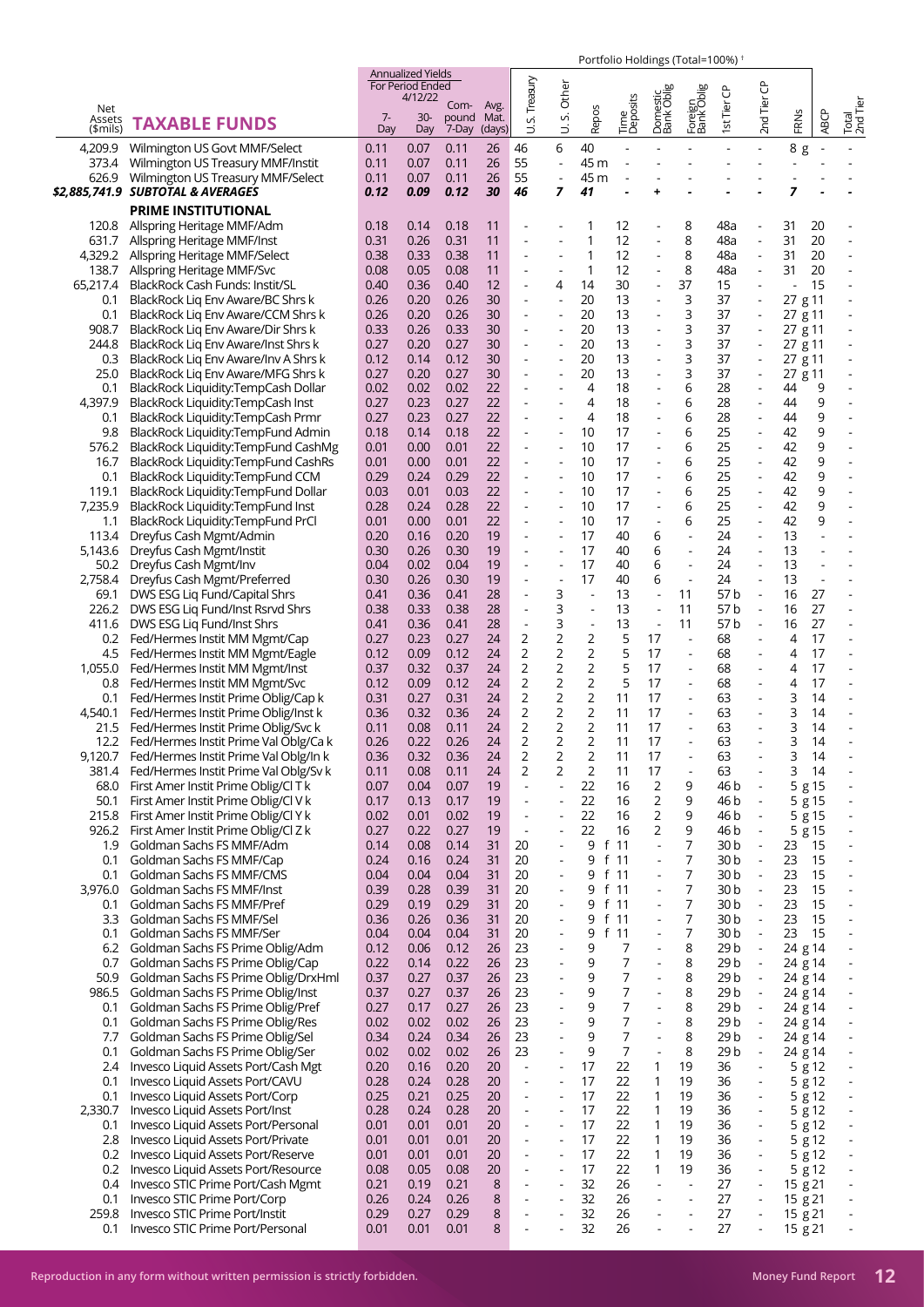|                           |                                                                                      |              |                                                         |                             |                |                          |                          |              | $\sim$ 0.000 moldings (1000 moldings) |                          |                       |             |                          |          |                          |                   |
|---------------------------|--------------------------------------------------------------------------------------|--------------|---------------------------------------------------------|-----------------------------|----------------|--------------------------|--------------------------|--------------|---------------------------------------|--------------------------|-----------------------|-------------|--------------------------|----------|--------------------------|-------------------|
|                           |                                                                                      |              | <b>Annualized Yields</b><br>For Period Ended<br>4/12/22 |                             |                | Treasury                 | Other                    |              |                                       |                          |                       |             | ප                        |          |                          |                   |
| Net<br>Assets<br>(\$mils) | <b>TAXABLE FUNDS</b>                                                                 | $7 -$<br>Dav | $30-$<br>Day                                            | Com- Avg.<br>pound<br>7-Day | Mat.<br>(days) | vi<br>₿                  | vi                       | <b>Repos</b> | Time<br>Deposits                      | Domestic<br>Bank Oblig   | Foreign<br>Bank Oblig | 1st Tier CP | 2nd Tier                 | FRNS     | <b>ABCP</b>              | Total<br>2nd Tier |
|                           | 0.5 Invesco STIC Prime Port/Private                                                  | 0.01         | 0.01                                                    | 0.01                        | 8              | ÷,                       | ä,                       | 32           | 26                                    |                          | $\overline{a}$        | 27          | $\overline{\phantom{a}}$ | 15 g 21  |                          |                   |
| 0.1                       | Invesco STIC Prime Port/Reserve                                                      | 0.01         | 0.01                                                    | 0.01                        | 8              | ÷,                       | ÷,                       | 32           | 26                                    |                          | ÷                     | 27          | $\overline{a}$           | 15 g 21  |                          |                   |
| 0.1                       | Invesco STIC Prime Port/Resource                                                     | 0.01         | 0.01                                                    | 0.01                        | 8              |                          |                          | 32           | 26                                    |                          | L,                    | 27          | $\overline{a}$           | 15 g 21  |                          |                   |
|                           | 570.6 JPMorgan Prime MMF/Academy k                                                   | 0.32         | 0.29                                                    | 0.32                        | 23             | L,                       |                          | 14           | 25                                    |                          | 17                    | 20          | .,                       | 24       | $\overline{2}$           |                   |
|                           | 1,360.5 JPMorgan Prime MMF/Agency k                                                  | 0.23         | 0.17                                                    | 0.23                        | 23             | $\overline{a}$           | ÷,                       | 14           | 25                                    |                          | 17                    | 20          | ÷,                       | 24       | $\overline{2}$           |                   |
|                           | 38,519.0 JPMorgan Prime MMF/Capital k                                                | 0.32         | 0.29                                                    | 0.32                        | 23             | ÷.                       | ÷                        | 14           | 25                                    |                          | 17                    | 20          | ÷.                       | 24       | $\overline{2}$           |                   |
|                           | 0.4 JPMorgan Prime MMF/Class C k                                                     | 0.02         | 0.01                                                    | 0.02                        | 23             | L,                       |                          | 14           | 25                                    |                          | 17                    | 20          | ÷,                       | 24       | $\overline{2}$           |                   |
| 464.7                     | JPMorgan Prime MMF/Emp k                                                             | 0.32         | 0.29                                                    | 0.32                        | 23             | $\overline{\phantom{a}}$ | ÷                        | 14           | 25                                    | $\overline{\phantom{a}}$ | 17                    | 20          | $\overline{\phantom{a}}$ | 24       | $\overline{2}$           |                   |
|                           | 9,479.5 JPMorgan Prime MMF/IM k                                                      | 0.35         | 0.30                                                    | 0.35                        | 23             |                          | ÷,                       | 14           | 25                                    |                          | 17                    | 20          | L,                       | 24       | $\overline{2}$           |                   |
|                           | 12,456.7 JPMorgan Prime MMF/Instit k                                                 | 0.29         | 0.26                                                    | 0.29                        | 23             | $\overline{a}$           | ÷,                       | 14           | 25                                    | $\overline{\phantom{a}}$ | 17                    | 20          | ÷,                       | 24       | $\overline{2}$           |                   |
|                           | 1,035.0 JPMorgan Prime MMF/Morgan k                                                  | 0.02         | 0.01                                                    | 0.02                        | 23             | L,                       |                          | 14           | 25                                    |                          | 17                    | 20          |                          | 24       | $\overline{2}$           |                   |
|                           | 1,048.4 JPMorgan Prime MMF/Premier k                                                 | 0.05         | 0.02                                                    | 0.05                        | 23             | L,                       | ÷.                       | 14           | 25                                    |                          | 17                    | 20          | ÷,                       | 24       | $\overline{2}$           |                   |
|                           | 2.9   PMorgan Prime MMF/Reserve k                                                    | 0.02         | 0.01                                                    | 0.02                        | 23             | $\overline{a}$           | $\overline{a}$           | 14           | 25                                    | $\overline{a}$           | 17                    | 20          | Ĭ.                       | 24       | $\overline{2}$           |                   |
| 636.3                     | Meeder Institutional Prime MMF                                                       | 0.25         | 0.20                                                    | 0.25                        | 28             | ÷,                       | ÷.                       | 17           | $\overline{\phantom{a}}$              | 23                       | $\sim$                | 48ab        | $\overline{\phantom{a}}$ | 12g      | $\overline{\phantom{a}}$ |                   |
| 0.1                       | Morgan Stanley ILF/MMP/Adv                                                           | 0.07         | 0.07                                                    | 0.07                        | 11             | L,                       | L,                       | 33           | 17                                    | $\overline{a}$           | 10                    | 40          |                          |          |                          |                   |
| 8.1                       | Morgan Stanley ILF/MMP/CashMgt                                                       | 0.17         | 0.16                                                    | 0.17                        | 11             | $\overline{a}$           | $\overline{a}$           | 33           | 17                                    | $\blacksquare$           | 10                    | 40          |                          |          |                          |                   |
| 250.2                     | Morgan Stanley ILF/MMP/CastleOak                                                     | 0.32         | 0.30                                                    | 0.32                        | 11             | ÷,                       | $\blacksquare$           | 33           | 17                                    | $\overline{a}$           | 10                    | 40          |                          |          |                          |                   |
| 0.1                       | Morgan Stanley ILF/MMP/InsSel                                                        | 0.27         | 0.25                                                    | 0.27                        | 11             | $\blacksquare$           | $\blacksquare$           | 33           | 17                                    | $\blacksquare$           | 10                    | 40          |                          |          |                          |                   |
| 3,345.0                   | Morgan Stanley ILF/MMP/Inst                                                          | 0.32         | 0.30                                                    | 0.32                        | 11             | L.                       | L.                       | 33           | 17                                    | J.                       | 10                    | 40          |                          |          |                          |                   |
| 0.1                       | Morgan Stanley ILF/MMP/Part                                                          | 0.05         | 0.05                                                    | 0.05                        | 11             | Ĭ.                       | L,                       | 33           | 17                                    | L,                       | 10                    | 40          |                          |          |                          |                   |
| 5.2                       | Morgan Stanley ILF/Prime/CashMgt                                                     | 0.21         | 0.19                                                    | 0.21                        | 11             | $\blacksquare$           | L,                       | 37           | 11                                    | $\overline{\phantom{a}}$ | 16                    | 34          | ÷,                       | 2g       | $\overline{\phantom{a}}$ |                   |
| 13,046.0                  | Morgan Stanley ILF/Prime/Inst                                                        | 0.36         | 0.33                                                    | 0.36                        | 11             | $\overline{a}$           | L,                       | 37           | 11                                    | L,                       | 16                    | 34          | ÷,                       | 2g       | ÷,                       |                   |
| 5.7                       | Morgan Stanley ILF/Prime/InstSelect                                                  | 0.31         | 0.28                                                    | 0.31                        | 11             | $\overline{\phantom{a}}$ | $\overline{\phantom{a}}$ | 37           | 11                                    | ÷,                       | 16                    | 34          | ÷,                       | 2<br>g   | $\overline{\phantom{a}}$ |                   |
| 60.6                      | Plan Inv Fund/MMP k r                                                                | 0.26         | 0.22                                                    | 0.26                        | 26             | 2                        | 2                        | 14           | 12                                    | ÷,                       | $\overline{4}$        | 47          | $\overline{\phantom{a}}$ | 19       |                          |                   |
| 2,315.1                   | Schwab Variable Share Price MF                                                       | 0.24         | 0.19                                                    | 0.24                        | 23             | ÷,                       | ÷,                       | 26           | 15                                    | ÷,                       | 11                    | 30          | ÷,                       | 18       | 15                       |                   |
| 5.5                       | State Street ESG Lig Resvs/Inst                                                      | 0.32         | 0.27                                                    | 0.32                        | 12             | $\overline{a}$           | $\blacksquare$           | 29           | 10                                    | ÷,                       | 8                     | 34          | $\overline{a}$           | 19       | 8                        |                   |
| 0.1                       | State Street ESG Lig Resvs/Inv                                                       | 0.27         | 0.21                                                    | 0.27                        | 12             | L,                       | L,                       | 29           | 10                                    |                          | 8                     | 34          | L,                       | 19       | 8                        |                   |
| 0.1                       | State Street ESG Lig Resvs/Opp                                                       | 0.32         | 0.26                                                    | 0.32                        | 12             | $\overline{a}$           | $\overline{a}$           | 29           | 10                                    |                          | 8                     | 34          | $\overline{a}$           | 19       | 8                        |                   |
|                           | 1,592.3 State Street ESG Lig Resvs/Prem                                              | 0.35         | 0.30                                                    | 0.35                        | 12             | $\Box$                   | ÷,                       | 29           | 10                                    | L.                       | 8                     | 34          | $\overline{\phantom{a}}$ | 19       | 8                        |                   |
| 777.1                     | State Street Inst Lig Resvs/Admin                                                    | 0.10         | 0.06                                                    | 0.10                        | 15             | 2                        | $\overline{a}$           | 13           | 24                                    |                          | 9                     | 33          | $\overline{a}$           | 19       | 8                        |                   |
| 81.0                      | State Street Inst Lig Resvs/Instit                                                   | 0.32         | 0.26                                                    | 0.32                        | 15             | 2                        | ÷,                       | 13<br>13     | 24<br>24                              |                          | 9<br>9                | 33<br>33    | ÷,                       | 19       | 8                        | ٠                 |
| 0.1                       | State Street Inst Lig Resys/Invmt                                                    | 0.00         | 0.00                                                    | 0.00                        | 15             | 2                        | $\overline{a}$<br>÷,     |              |                                       |                          | 9                     |             | $\overline{a}$<br>÷,     | 19       | 8                        |                   |
| 104.0                     | State Street Inst Lig Resvs/Invstr                                                   | 0.27<br>0.33 | 0.21<br>0.26                                            | 0.27<br>0.33                | 15<br>15       | 2<br>$\overline{2}$      | $\overline{a}$           | 13<br>13     | 24<br>24                              |                          | 9                     | 33<br>33    |                          | 19<br>19 | 8<br>8                   |                   |
| 0.1                       | State Street Inst Lig Resvs/Opp                                                      | 0.35         | 0.29                                                    | 0.35                        | 15             | 2                        | ä,                       | 13           | 24                                    |                          | 9                     | 33          | $\overline{a}$<br>L.     | 19       | 8                        |                   |
|                           | 11,236.4 State Street Inst Liq Resvs/Prem<br>553.9 State Street Inst Lig Resvs/Trust | 0.29         | 0.23                                                    | 0.29                        | 15             | 2                        | ÷,                       | 13           | 24                                    | J.                       | 9                     | 33          | L,                       | 19       | 8                        |                   |
|                           | 120.7 UBS Select ESG Prime/Instit                                                    | 0.30         | 0.26                                                    | 0.30                        | 15             | $\overline{\phantom{a}}$ | $\overline{a}$           | 35           | 6                                     | 22                       | $\blacksquare$        | 37          | $\overline{a}$           |          |                          |                   |
| 5.1                       | <b>UBS Select ESG Prime/Investor</b>                                                 | 0.06         | 0.03                                                    | 0.06                        | 15             | $\overline{a}$           |                          | 35           | 6                                     | 22                       | $\overline{a}$        | 37          |                          |          |                          |                   |
|                           | 1,188.3 UBS Select ESG Prime/Preferred                                               | 0.34         | 0.30                                                    | 0.34                        | 15             | ÷,                       | ÷,                       | 35           | 6                                     | 22                       | $\overline{a}$        | 37          |                          |          |                          |                   |
| 2.736.1                   | UBS Select Prime Institutional Fund                                                  | 0.27         | 0.20                                                    | 0.27                        | 21             | ÷,                       | L,                       | 28           | 6                                     | 24                       | 1                     | 41          |                          |          | 14                       |                   |
| 890.0                     | UBS Select Prime Investor Fund                                                       | 0.01         | 0.01                                                    | 0.01                        | 21             | ÷                        | ٠                        | 28           | 6                                     | 24                       | 1                     | 41          |                          |          | 14                       |                   |
|                           | 1.204.7 UBS Select Prime Preferred Fund                                              | 0.31         | 0.24                                                    | 0.31                        | 21             | $\overline{a}$           | $\overline{a}$           | 28           | 6                                     | 24                       | $\mathbf{1}$          | 41          | $\overline{a}$           |          | 14                       |                   |
| 1,722.2                   | Western Asset Inst Lig Res/Inst                                                      | 0.27         | 0.23                                                    | 0.27                        | 21             | ÷                        | ÷                        | 11           | 25                                    | 18                       | 11                    | 35 b        |                          |          |                          |                   |
|                           | 3.2 Western Asset Inst Lig Res/Inv                                                   | 0.22         | 0.18                                                    | 0.22                        | 21             | Ĭ.                       | $\overline{a}$           | 11           | 25                                    | 18                       | 11                    | 35 b        |                          |          |                          |                   |
|                           | 221.1 Western Asset Prmr Inst LigRsvs/Cap                                            | 0.37         | 0.33                                                    | 0.37                        | 21             | $\overline{\phantom{a}}$ | $\overline{\phantom{a}}$ | 11           | 25                                    | 18                       | 11                    | 35 b        | ÷,                       |          |                          |                   |
|                           | \$223,826.7 SUBTOTAL & AVERAGES                                                      | 0.21         | 0.17                                                    | 0.21                        | 18             | 3                        | +                        | 16           | 17                                    | 4                        | 8                     | 36          |                          | 16       | 10                       |                   |
|                           |                                                                                      |              |                                                         |                             |                |                          |                          |              |                                       |                          |                       |             |                          |          |                          |                   |
|                           | \$4,411,532.1 TOTAL & AVERAGES                                                       |              |                                                         |                             |                |                          |                          |              |                                       |                          |                       |             |                          |          |                          |                   |
|                           | ALL TAXABLE FUNDS                                                                    | 0.11         | 0.08                                                    | 0.11                        | 27             | 33                       | 8                        | 33           | 4                                     | 1                        | 2                     | 9           |                          | q        | 3                        |                   |
|                           |                                                                                      |              |                                                         |                             |                |                          |                          |              |                                       |                          |                       |             |                          |          |                          |                   |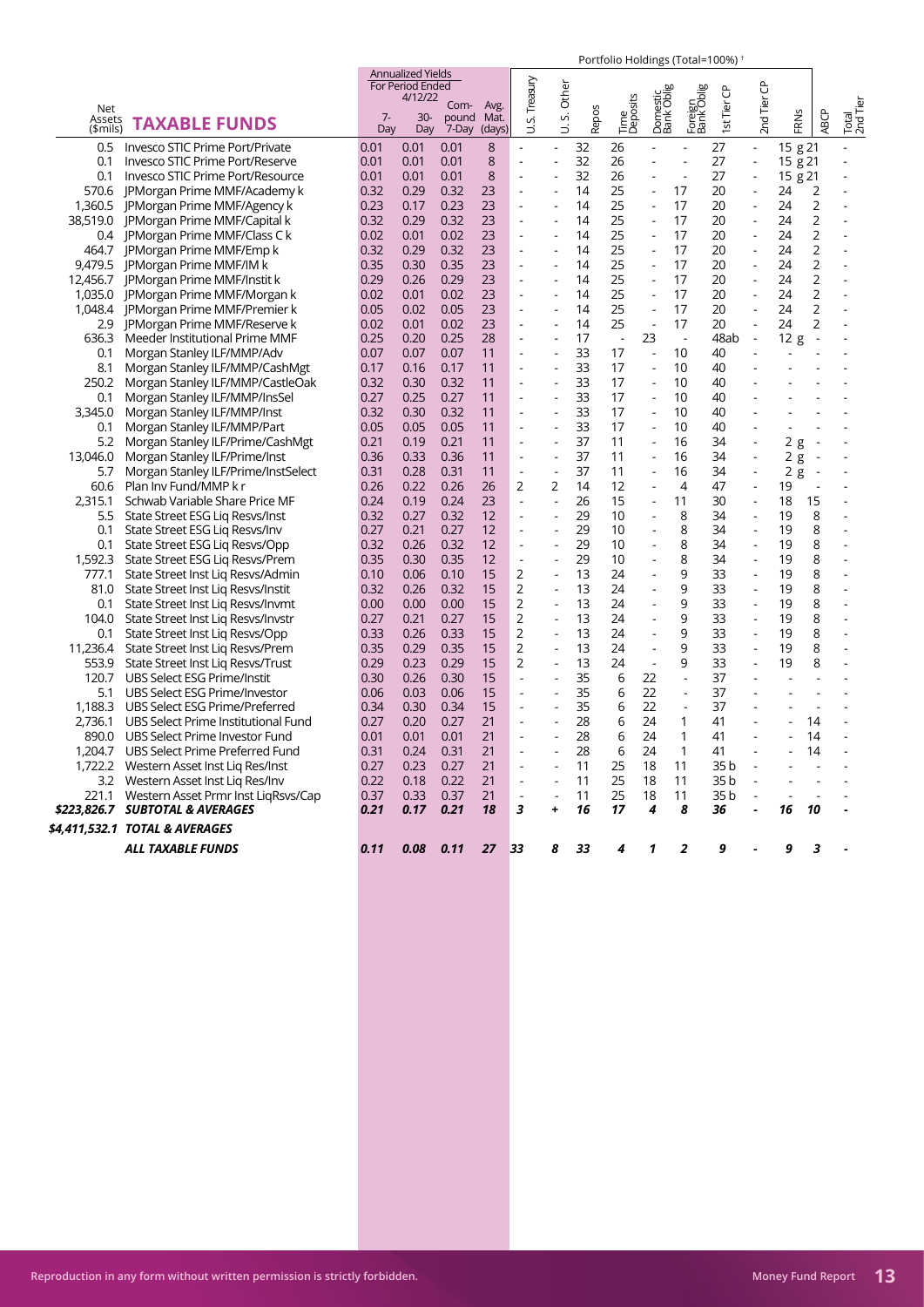|                  |                                                                           |              |                                              |              |          |          |                                            |                                            | Portfolio Holdings (Total=100%) <sup>+</sup> |                                           |                          |                                                      |                      |                                        |
|------------------|---------------------------------------------------------------------------|--------------|----------------------------------------------|--------------|----------|----------|--------------------------------------------|--------------------------------------------|----------------------------------------------|-------------------------------------------|--------------------------|------------------------------------------------------|----------------------|----------------------------------------|
|                  |                                                                           |              | <b>Annualized Yields</b><br>For Period Ended |              |          |          | Demand<br>Notes                            |                                            | General<br><b>Market Notes</b>               |                                           |                          | Put<br>Bonds                                         |                      |                                        |
|                  |                                                                           |              | 4/11/22                                      | Com-         | Avg.     |          |                                            |                                            |                                              | Commercial<br>Paper                       |                          |                                                      |                      |                                        |
| Net<br>Assets    | <b>TAX-FREE FUNDS</b> <sup>#</sup>                                        |              |                                              | pound        | Mat.     | Rated    | Unrated                                    | Rated                                      | Unrated                                      |                                           | 6 Mos.<br>& Less         | Over<br>6 Mos.                                       | Other                | AMT<br>Paper                           |
| \$mils)          |                                                                           | 7-Day        | 30-Day                                       | 7-Day        | (days)   |          |                                            |                                            |                                              |                                           |                          |                                                      |                      |                                        |
| 108.3            | <b>TAX-FREE NATIONAL RETAIL</b><br>Allspring Natl T-F MMF/Adm             | 0.19         | 0.16                                         | 0.19         | 20       | 89       | L.                                         |                                            |                                              |                                           |                          |                                                      | - 11                 |                                        |
| 83.5             | Allspring Natl T-F MMF/Cl A                                               | 0.01         | 0.01                                         | 0.01         | 20       | 89       |                                            |                                            |                                              |                                           |                          |                                                      | 11                   |                                        |
| 485.8            | Allspring Natl T-F MMF/Premier                                            | 0.29         | 0.25                                         | 0.29         | 20       | 89       | ÷,                                         | L,                                         | L,                                           | ÷,                                        | ÷,                       | $\overline{\phantom{a}}$                             | 11                   | $\blacksquare$                         |
| 65.6             | Allspring Natl T-F MMF/Svc                                                | 0.04         | 0.04                                         | 0.04         | 20       | 89       | $\overline{a}$                             |                                            |                                              |                                           |                          |                                                      | 11                   |                                        |
| 151.1<br>312.5   | Amer Century T-F MMF/Inv Class<br>BNY Mellon National Muni MMF/Cl M       | 0.04<br>0.16 | 0.03<br>0.13                                 | 0.04<br>0.16 | 26<br>13 | 81<br>71 | $\blacksquare$<br>2                        | 11<br>2                                    | $\overline{\phantom{a}}$<br>3                | 8<br>22                                   |                          |                                                      |                      |                                        |
| 0.1              | BNY Mellon National Muni MMF/Inv                                          | 0.01         | 0.01                                         | 0.01         | 13       | 71       | $\overline{2}$                             | $\overline{2}$                             | 3                                            | 22                                        |                          |                                                      |                      | $\overline{\phantom{a}}$               |
| 464.6            | Dreyfus National Muni MMF/Cl A                                            | 0.02         | 0.03                                         | 0.02         | 9        | 83       | 2                                          | $\blacksquare$                             | 1                                            | 14                                        |                          |                                                      | $\overline{a}$       | 27                                     |
| 352.8            | Dreyfus National Muni MMF/Cl B                                            | 0.01         | 0.01                                         | 0.01         | 9        | 83       | 2                                          |                                            | 1                                            | 14                                        |                          |                                                      |                      | 27                                     |
| 18.7<br>94.7     | DWS T-E/DWS T-E Cash Prem<br>DWS T-E/DWS T-E MF                           | 0.25<br>0.23 | 0.25<br>0.23                                 | 0.25<br>0.23 | 10<br>10 | 88<br>88 | ÷,<br>÷,                                   | ÷,                                         | $\overline{\phantom{a}}$                     | 12<br>12                                  |                          | $\blacksquare$                                       | L,                   | 12<br>12                               |
| 37.0             | DWS T-E/DWS Tax-Free MF/S                                                 | 0.20         | 0.20                                         | 0.20         | 10       | 88       | ä,                                         | L,                                         | ÷,                                           | 12                                        |                          |                                                      |                      | 12                                     |
| 6.1              | <b>DWS T-E/Service Shrs</b>                                               | 0.01         | 0.01                                         | 0.01         | 10       | 88       | $\qquad \qquad \blacksquare$               | $\qquad \qquad \blacksquare$               | $\overline{\phantom{a}}$                     | 12                                        |                          | $\blacksquare$                                       | $\overline{a}$       | 12                                     |
| 10.3             | <b>DWS T-E/Tax Free Invmt Class</b>                                       | 0.01         | 0.01                                         | 0.01         | 10       | 88       | ÷,                                         |                                            | ÷,                                           | 12                                        |                          | $\overline{\phantom{a}}$                             | L,                   | 12                                     |
| 18.4<br>217.0    | DWS T-E/Tax-Exempt Cash Mgd<br>Fed/Hermes Muni Oblig Fund/Capital         | 0.07<br>0.23 | 0.08<br>0.21                                 | 0.07<br>0.23 | 10<br>27 | 88<br>48 | $\blacksquare$<br>17                       | ÷,<br>1                                    | $\overline{\phantom{a}}$<br>11               | 12<br>5                                   |                          | $\blacksquare$<br>3                                  | $\overline{a}$<br>15 | 12<br>52                               |
| 75.9             | Fed/Hermes Muni Oblig Fund/Cash II                                        | 0.01         | 0.01                                         | 0.01         | 27       | 48       | 17                                         | 1                                          | 11                                           | 5                                         |                          | 3                                                    | 15                   | 52                                     |
| 289.3            | Fed/Hermes Muni Oblig Fund/Cash Ser                                       | 0.01         | 0.01                                         | 0.01         | 27       | 48       | 17                                         | 1                                          | 11                                           | 5                                         |                          | 3                                                    | 15                   | 52                                     |
| 724.4            | Fed/Hermes Muni Oblig Fund/IAuto                                          | 0.01         | 0.01                                         | 0.01         | 27       | 48       | 17                                         | 1                                          | 11                                           | 5                                         |                          | 3                                                    | 15                   | 52                                     |
| 4.5<br>253.1     | Fed/Hermes Muni Oblig Fund/Inv Shrs<br>Fed/Hermes Muni Oblig Fund/Service | 0.01<br>0.08 | 0.01<br>0.07                                 | 0.01<br>0.08 | 27<br>27 | 48<br>48 | 17<br>17                                   | 1<br>$\mathbf{1}$                          | 11<br>11                                     | 5<br>5                                    |                          | 3<br>3                                               | 15<br>15             | 52<br>52                               |
| 1,497.8          | Fed/Hermes Muni Oblig Fund/Wealth                                         | 0.33         | 0.31                                         | 0.33         | 27       | 48       | 17                                         | $\mathbf{1}$                               | 11                                           | 5                                         | $\overline{a}$           | 3                                                    | 15                   | 52                                     |
| 25.2             | Fed/Hermes T-F Oblig Fund/Avr                                             | 0.24         | 0.23                                         | 0.24         | 29       | 46       | 6                                          | 1                                          | 12                                           | 7                                         |                          | 4                                                    | 24                   | $\blacksquare$                         |
| 185.5            | Fed/Hermes T-F Oblig Fund/Service                                         | 0.01         | 0.02                                         | 0.01         | 29       | 46       | 6                                          | $\mathbf{1}$                               | 12                                           | 7                                         |                          | 4                                                    | 24                   | $\overline{\phantom{a}}$               |
| 2,331.1          | Fed/Hermes T-F Oblig Fund/Wealth                                          | 0.24         | 0.23                                         | 0.24         | 29<br>20 | 46       | 6<br>24                                    | 1                                          | 12<br>4                                      | 7<br>12                                   |                          | 4<br>1                                               | 24<br>$\overline{a}$ | $\blacksquare$<br>÷,                   |
| 4,747.8<br>0.4   | Fidelity Inv Tax-Exempt/Cl I<br>Fidelity Inv Tax-Exempt/Cl II             | 0.32<br>0.17 | 0.28<br>0.14                                 | 0.32<br>0.17 | 20       | 56<br>56 | 24                                         | 3<br>3                                     | 4                                            | 12                                        |                          | 1                                                    | $\overline{a}$       | ÷,                                     |
| 4.0              | Fidelity Inv Tax-Exempt/Cl III                                            | 0.07         | 0.05                                         | 0.07         | 20       | 56       | 24                                         | 3                                          | 4                                            | 12                                        |                          | 1                                                    |                      | ÷.                                     |
| 1.1              | Fidelity Inv Tax-Exempt/Select                                            | 0.27         | 0.23                                         | 0.27         | 20       | 56       | 24                                         | 3                                          | 4                                            | 12                                        |                          | 1                                                    | ÷,                   | $\overline{\phantom{a}}$               |
| 4,346.5          | Fidelity Municipal MMF                                                    | 0.12         | 0.09                                         | 0.12         | 36       | 56       | 11                                         | 3                                          | 6                                            | 17                                        |                          | 7                                                    | $\overline{a}$       | 42                                     |
| 46.3<br>49.0     | Fidelity T-E MMF/Cap Reserves<br>Fidelity T-E MMF/Daily Money             | 0.01<br>0.01 | 0.01<br>0.01                                 | 0.01<br>0.01 | 32<br>32 | 53<br>53 | 18<br>18                                   | 3<br>3                                     | 8<br>8                                       | 13<br>13                                  | ÷.                       | 5<br>5                                               | ÷.<br>$\overline{a}$ | $\blacksquare$<br>$\ddot{\phantom{1}}$ |
| 1,172.3          | Fidelity T-E MMF/Premium                                                  | 0.18         | 0.14                                         | 0.18         | 32       | 53       | 18                                         | 3                                          | 8                                            | 13                                        |                          | 5                                                    |                      |                                        |
| 1,286.9          | Fidelity Tax-Exempt MMF                                                   | 0.06         | 0.04                                         | 0.06         | 32       | 53       | 18                                         | 3                                          | 8                                            | 13                                        |                          | 5                                                    | $\overline{a}$       | ÷,                                     |
| 40.5             | First Amer Retail T-F Oblig/Cl A                                          | 0.01         | 0.01                                         | 0.01         | 22       | 83       | $\overline{a}$                             | ÷,                                         | ÷,                                           | 17                                        |                          |                                                      |                      |                                        |
| 425.1<br>8.2     | First Amer Retail T-F Oblig/Cl T<br>First Amer Retail T-F Oblig/Cl V      | 0.01<br>0.11 | 0.02<br>0.10                                 | 0.01<br>0.11 | 22<br>22 | 83<br>83 | ÷,<br>L.                                   | ÷,<br>$\overline{\phantom{a}}$             | ÷,<br>$\overline{\phantom{a}}$               | 17<br>17                                  |                          |                                                      |                      | ÷                                      |
| 16.5             | First Amer Retail T-F Oblig/Cl Y                                          | 0.01         | 0.01                                         | 0.01         | 22       | 83       |                                            |                                            |                                              | 17                                        |                          |                                                      |                      |                                        |
| 75.5             | First Amer Retail T-F Oblig/Cl Z                                          | 0.21         | 0.20                                         | 0.21         | 22       | 83       | L.                                         |                                            | $\overline{a}$                               | 17                                        |                          |                                                      |                      |                                        |
| 22.2             | Goldman Sachs Investor T-E MMF/Adm                                        | 0.01         | 0.01                                         | 0.01         | 10       | 84       |                                            | 1                                          |                                              | 15                                        |                          |                                                      |                      |                                        |
| 0.1<br>10.8      | Goldman Sachs Investor T-E MMF/Cap<br>Goldman Sachs Investor T-E MMF/CI A | 0.04<br>0.01 | 0.05<br>0.01                                 | 0.04<br>0.01 | 10<br>10 | 84<br>84 | ÷,<br>÷,                                   | 1<br>1                                     | $\overline{a}$<br>÷,                         | 15<br>15                                  |                          |                                                      |                      |                                        |
| 2,059.3          | Goldman Sachs Investor T-E MMF/Inst                                       | 0.19         | 0.16                                         | 0.19         | 10       | 84       | $\overline{a}$                             | 1                                          | $\overline{\phantom{a}}$                     | 15                                        |                          |                                                      |                      | $\sim$                                 |
| 0.1              | Goldman Sachs Investor T-E MMF/Pref                                       | 0.09         | 0.09                                         | 0.09         | 10       | 84       | $\overline{\phantom{a}}$                   | 1                                          | $\overline{\phantom{a}}$                     | 15                                        |                          |                                                      |                      | $\overline{\phantom{a}}$               |
| 0.1              | Goldman Sachs Investor T-E MMF/Res                                        | 0.01         | 0.01                                         | 0.01         | 10       | 84       | ÷,                                         | 1                                          | $\overline{a}$                               | 15                                        |                          |                                                      |                      | $\mathbf{r}$                           |
| 0.1<br>0.8       | Goldman Sachs Investor T-E MMF/Sel<br>Goldman Sachs Investor T-E MMF/Ser  | 0.16<br>0.01 | 0.14<br>0.01                                 | 0.16<br>0.01 | 10<br>10 | 84<br>84 | $\blacksquare$<br>÷,                       | 1<br>1                                     | $\Box$<br>÷,                                 | 15<br>15                                  |                          |                                                      |                      | $\blacksquare$                         |
| 4.3              | Invesco T-F Cash Reserve/Cash Mgt                                         | 0.22         | 0.16                                         | 0.22         | 12       | 82       | $\overline{a}$                             | $\overline{a}$                             | ÷,                                           | 18                                        |                          |                                                      |                      | $\overline{\phantom{a}}$               |
| 153.6            | Invesco T-F Cash Reserve/Instit                                           | 0.30         | 0.24                                         | 0.30         | 12       | 82       | $\overline{\phantom{a}}$                   | $\overline{\phantom{a}}$                   | $\blacksquare$                               | 18                                        |                          |                                                      |                      | $\overline{\phantom{a}}$               |
| 11.7             | Invesco T-F Cash Reserve/Private                                          | 0.05         | 0.03                                         | 0.05         | 12       | 82       | ÷,                                         |                                            | ÷,                                           | 18                                        |                          |                                                      |                      | $\blacksquare$                         |
| 16.4<br>1.5      | Invesco T-F Cash Reserve/Reserve<br>Invesco T-F Cash Reserve/Resource     | 0.01<br>0.14 | 0.01<br>0.09                                 | 0.01<br>0.14 | 12<br>12 | 82<br>82 | $\frac{1}{2}$<br>$\overline{\phantom{a}}$  | $\blacksquare$<br>$\overline{\phantom{a}}$ | $\blacksquare$<br>$\sim$                     | 18<br>18                                  |                          | $\overline{\phantom{a}}$                             | $\blacksquare$<br>L, | $\blacksquare$<br>÷.                   |
| 37.8             | <b>IPMorgan Muni MMF/Agency</b>                                           | 0.23         | 0.20                                         | 0.23         | 22       | 59       | $\blacksquare$                             | 22                                         | 9                                            | $\overline{a}$                            |                          | $-10$                                                |                      | 43                                     |
| 841.4            | JPMorgan Muni MMF/Instit                                                  | 0.28         | 0.25                                         | 0.28         | 22       | 59       | $\frac{1}{2}$                              | 22                                         | 9                                            |                                           |                          | $-10$                                                |                      | 43                                     |
| 23.9             | JPMorgan Muni MMF/Morgan                                                  | 0.01         | 0.01                                         | 0.01         | 22       | 59       | $\blacksquare$                             | 22                                         | 9                                            | ÷,                                        |                          | $-10$                                                |                      | 43                                     |
| 36.7<br>19.5     | JPMorgan Muni MMF/Premier<br>JPMorgan Muni MMF/Service                    | 0.04<br>0.01 | 0.03<br>0.01                                 | 0.04<br>0.01 | 22<br>22 | 59<br>59 | $\blacksquare$<br>$\frac{1}{2}$            | 22<br>22                                   | 9<br>9                                       | ÷,                                        | $\overline{\phantom{a}}$ | $\sim$<br>$\overline{\phantom{a}}$                   | 10<br>10             | 43<br>43                               |
| 362.7            | JPMorgan Tax Free MMF/Agency                                              | 0.21         | 0.19                                         | 0.21         | 19       | 54       | $\blacksquare$                             | 32                                         | $\sim$                                       | ÷.                                        | $\sim$                   | $-14$                                                |                      | 17                                     |
| 5,903.4          | JPMorgan Tax Free MMF/Instit                                              | 0.26         | 0.24                                         | 0.26         | 19       | 54       | $\overline{\phantom{a}}$                   | 32                                         |                                              |                                           |                          | $\overline{\phantom{a}}$                             | - 14                 | 17                                     |
| 19.8             | JPMorgan Tax Free MMF/Morgan                                              | 0.01         | 0.01                                         | 0.01         | 19       | 54       | $\overline{a}$                             | 32                                         | $\overline{a}$                               | $\overline{a}$                            |                          |                                                      | 14                   | 17                                     |
| 329.7<br>2,158.9 | JPMorgan Tax Free MMF/Premier<br>JPMorgan Tax Free MMF/Reserve            | 0.03<br>0.01 | 0.03<br>0.01                                 | 0.03<br>0.01 | 19<br>19 | 54<br>54 | $\overline{\phantom{a}}$<br>$\overline{a}$ | 32<br>32                                   | $\blacksquare$<br>$\blacksquare$             | $\overline{\phantom{0}}$<br>$\frac{1}{2}$ | ä,                       | $\overline{\phantom{a}}$<br>$\overline{\phantom{a}}$ | 14<br>14             | 17<br>17                               |
| 13.6             | Morgan Stanley T-F Daily Inc Tr/R                                         | 0.17         | 0.18                                         | 0.17         | 13       | 88       | $\overline{\phantom{a}}$                   | 5                                          | $\overline{\phantom{a}}$                     | 7                                         | $\sim$                   | $\blacksquare$                                       | $\Box$               | $\blacksquare$                         |
| 19.3             | Morgan Stanley T-F Daily Inc Tr/S                                         | 0.17         | 0.18                                         | 0.17         | 13       | 88       | $\blacksquare$                             | 5                                          | $\overline{\phantom{a}}$                     | $\overline{7}$                            |                          |                                                      | $\overline{a}$       | $\sim$                                 |
| 629.1            | Schwab AMT Tax-Free MF/Investor                                           | 0.14         | 0.12                                         | 0.14         | 17       | 78       | 1                                          | 1                                          | $\mathbf{1}$                                 | 17                                        | 1                        | 1                                                    | $\blacksquare$       | $\blacksquare$                         |
| 238.5<br>1,687.4 | Schwab AMT Tax-Free MF/Ultra Shrs                                         | 0.29<br>0.15 | 0.26<br>0.13                                 | 0.29<br>0.15 | 17<br>15 | 78<br>78 | 1<br>$\blacksquare$                        | 1<br>1                                     | 1<br>1                                       | 17<br>19                                  | 1<br>1                   | 1<br>$\overline{a}$                                  | ÷,<br>$\overline{a}$ | $\sim$<br>27                           |
| 7,938.0          | Schwab Municipal MF/Investor<br>Schwab Municipal MF/Ultra                 | 0.30         | 0.28                                         | 0.30         | 15       | 78       | $\blacksquare$                             | 1                                          | 1                                            | 19                                        | 1                        | $\overline{\phantom{a}}$                             | ÷,                   | 27                                     |
| 447.7            | T Rowe Price Tax-Exempt MF/I Class                                        | 0.15         | 0.14                                         | 0.15         | 25       | 70       | $\frac{1}{2}$                              | 6                                          | 3                                            | 18                                        | 2                        | 1                                                    | ÷,                   | $\overline{\phantom{a}}$               |
| 192.1            | T Rowe Price Tax-Exempt MF/Inv                                            | 0.01         | 0.01                                         | 0.01         | 25       | 70       | $\overline{\phantom{a}}$                   | 6                                          | 3                                            | 18                                        | $\overline{2}$           | 1                                                    | $\overline{a}$       | $\Box$                                 |

7- and 30-day yields represent annualized results for the periods, net of management fees and expenses. Yields do not include any realized capital gains or losses.<br>**TAX-FREE NOTES: e** — estimate; **k** — all or a portion of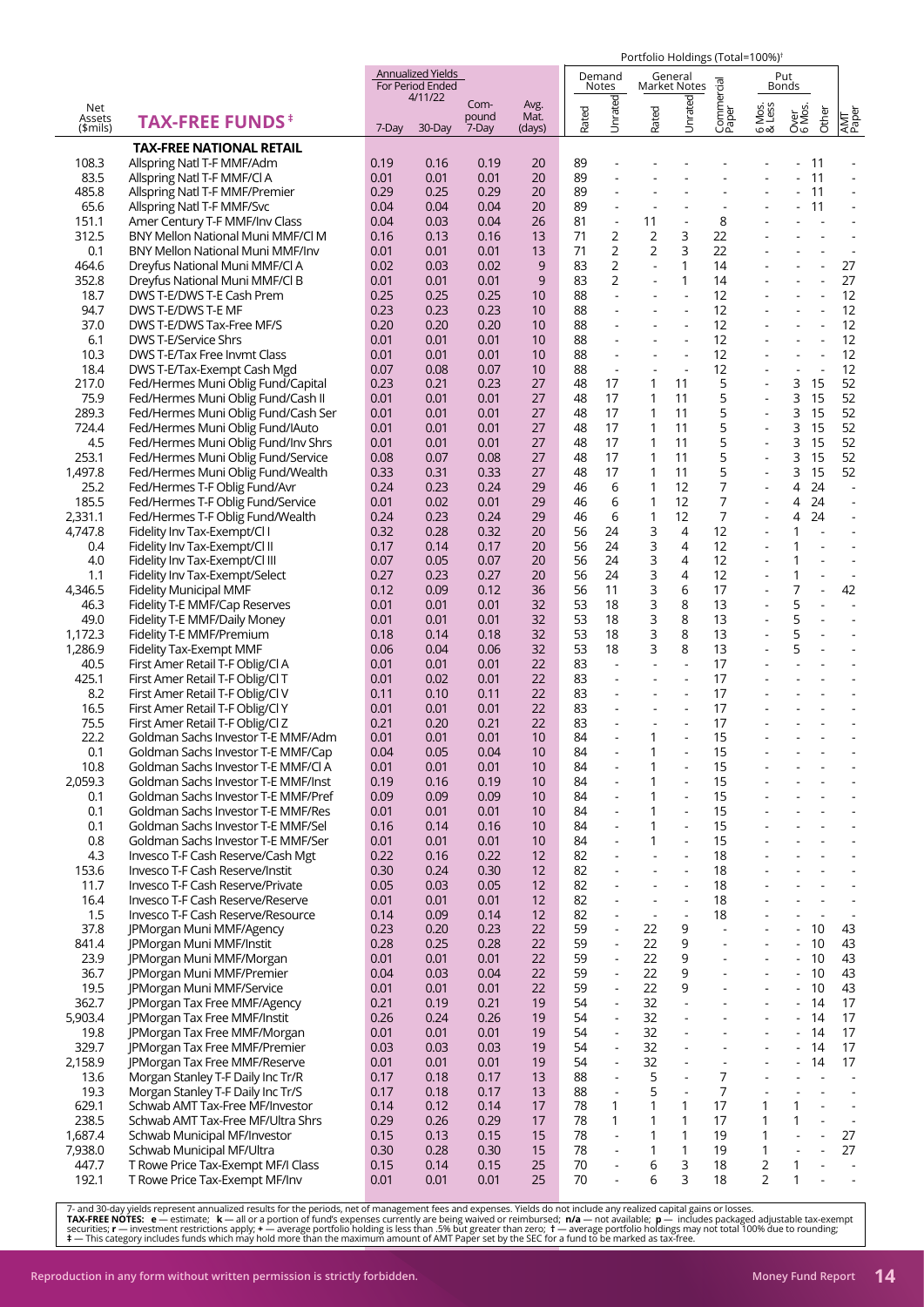|                           |                                                                         |              | <b>Annualized Yields</b><br>For Period Ended |                        |                        |            | Demand<br>Notes               |                          | General<br><b>Market Notes</b> |                      |                          | Put<br>Bonds                                         |                                  |                                    |
|---------------------------|-------------------------------------------------------------------------|--------------|----------------------------------------------|------------------------|------------------------|------------|-------------------------------|--------------------------|--------------------------------|----------------------|--------------------------|------------------------------------------------------|----------------------------------|------------------------------------|
| Net<br>Assets<br>(\$mils) | <b>TAX-FREE FUNDS</b> <sup>#</sup>                                      | 7-Day        | 4/11/22<br>30-Day                            | Com-<br>pound<br>7-Day | Avg.<br>Mat.<br>(days) | Rated      | Unrated                       | Rated                    | Unrated                        | Commercial<br>Paper  | 6 Mos.<br>& Less         | Over<br>6 Mos.                                       | Other                            | AMT<br>Paper                       |
| 66.0                      | UBS Tax-Free Investor Fund                                              | 0.01         | 0.01                                         | 0.01                   | 6                      | 100        | $\overline{a}$                | $\sim$                   |                                |                      |                          |                                                      | L,                               |                                    |
| 99.7                      | UBS Tax-Free Preferred Fund                                             | 0.19         | 0.23<br>0.19                                 | 0.19                   | 6<br>6                 | 100<br>100 | ÷,                            |                          |                                |                      |                          |                                                      |                                  |                                    |
| 642.9<br>500.2            | UBS Tax-Free Reserves Fund<br><b>USAA Tax Exempt MMF</b>                | 0.15<br>0.01 | 0.01                                         | 0.15<br>0.01           | 19                     | 74         |                               | 13                       |                                | 7                    | 6                        |                                                      |                                  |                                    |
| 16,760.8                  | Vanguard Municipal MMF/Investor                                         | 0.31         | n/a                                          | 0.31                   | 10                     | 86         | $\overline{\phantom{a}}$      | 4                        | $\blacksquare$                 | 7                    | 3                        |                                                      | $\overline{a}$                   | 15                                 |
| 2.5                       | Western Asset Select T-F Rsv/Inv                                        | 0.13         | 0.16                                         | 0.13                   | 5                      | 98         |                               |                          |                                | 2                    |                          |                                                      |                                  | 19                                 |
| 250.0                     | Western Asset Select T-F Rsv/Select                                     | 0.18         | 0.20                                         | 0.18                   | 5                      | 98<br>73   | $\blacksquare$<br>4           | 5                        | $\blacksquare$<br>3            | $\overline{2}$<br>10 | +                        | 1                                                    | $\overline{a}$<br>4              | 19<br>12                           |
| \$61,536.0                | <b>SUBTOTAL &amp; AVERAGES</b>                                          | 0.12         | 0.11                                         | 0.12                   | 18                     |            |                               |                          |                                |                      |                          |                                                      |                                  |                                    |
| 3.3                       | <b>TAX-FREE NATIONAL INST</b>                                           |              |                                              |                        |                        |            |                               |                          |                                |                      |                          |                                                      | 14                               |                                    |
| 299.6                     | Allspring Muni Cash Mgmt/Adm k<br>Allspring Muni Cash Mgmt/Inst k       | 0.16<br>0.26 | 0.15<br>0.23                                 | 0.16<br>0.26           | 8<br>8                 | 86<br>86   | $\blacksquare$                |                          |                                |                      |                          |                                                      | 14                               | 25<br>25                           |
| 16.6                      | Allspring Muni Cash Mgmt/Svc k                                          | 0.02         | 0.03                                         | 0.02                   | 8                      | 86         | $\blacksquare$                |                          |                                |                      |                          |                                                      | 14                               | 25                                 |
| 4.6                       | BlackRock Liquidity: MuniCash Dollar                                    | 0.01         | 0.00                                         | 0.01                   | 17                     | 11         | 30                            | 12                       | 25                             |                      | ÷,                       |                                                      | 22                               | $\Box$                             |
| 3,757.1                   | BlackRock Liquidity:MuniCash Inst                                       | 0.21         | 0.19                                         | 0.21                   | 17                     | 11         | 30                            | 12                       | 25                             |                      |                          |                                                      | 22                               | $\overline{\phantom{a}}$           |
| 288.2                     | Dreyfus T-E Cash Mgmt/Inst                                              | 0.31         | 0.26                                         | 0.31                   | 11                     | 79         | $\Box$                        | $\overline{\phantom{a}}$ | ÷,                             | 21                   |                          | $\blacksquare$                                       | $\blacksquare$                   | $\overline{\phantom{a}}$           |
| 324.1                     | Fed-Hermes Instit T-F Cash Tr/Prem                                      | 0.30         | 0.29                                         | 0.30                   | 5                      | 76         | 3                             | $\overline{\phantom{a}}$ |                                | 1                    |                          |                                                      | 20                               |                                    |
| 693.1                     | Fed/Hermes Instit T-F Cash Tr/Cl IS                                     | 0.25         | 0.24                                         | 0.25                   | 5<br>25                | 76<br>61   | 3<br>$\overline{\phantom{a}}$ | $\overline{\phantom{a}}$ | $\overline{a}$                 | 1                    |                          |                                                      | 20<br>7                          | $\overline{a}$                     |
| 17.1<br>132.2             | JPMorgan Instit Tax Free MMF/Agency<br>JPMorgan Instit Tax Free MMF/Cap | 0.19<br>0.27 | 0.16<br>0.24                                 | 0.19<br>0.27           | 25                     | 61         | $\blacksquare$                | 32<br>32                 |                                |                      |                          |                                                      | 7                                | $\overline{\phantom{a}}$           |
| 855.2                     | JPMorgan Instit Tax Free MMF/IM                                         | 0.29         | 0.27                                         | 0.29                   | 25                     | 61         | ÷,                            | 32                       | $\blacksquare$                 | $\overline{a}$       |                          | $\blacksquare$                                       | 7                                |                                    |
| 368.6                     | <b>IPMorgan Instit Tax Free MMF/Instit</b>                              | 0.24         | 0.21                                         | 0.24                   | 25                     | 61         | $\blacksquare$                | 32                       |                                |                      |                          |                                                      | 7                                |                                    |
| 3.5                       | Morgan Stanley ILF/T-E/CashMgt                                          | 0.06         | 0.09                                         | 0.06                   | 13                     | 85         | $\overline{\phantom{a}}$      | 5                        | $\overline{\phantom{a}}$       | 8                    |                          | $\mathbf{r}$                                         | $\overline{2}$                   | $\overline{\phantom{a}}$           |
| 0.1                       | Morgan Stanley ILF/T-E/InsSel                                           | 0.16         | 0.18                                         | 0.16                   | 13                     | 85         | ÷,                            | 5                        | $\blacksquare$                 | 8                    |                          |                                                      | $\overline{2}$                   |                                    |
| 255.4                     | Morgan Stanley ILF/T-E/Inst                                             | 0.21         | 0.23                                         | 0.21                   | 13                     | 85         | $\blacksquare$                | 5                        | $\blacksquare$                 | 8                    |                          | $\blacksquare$                                       | $\overline{2}$                   | $\blacksquare$                     |
| \$7,018.7                 | <b>SUBTOTAL &amp; AVERAGES</b>                                          | 0.20         | 0.18                                         | 0.20                   | 16                     | 67         | 4                             | 11                       | 3                              | 3                    |                          |                                                      | 11                               | 5                                  |
|                           | <b>TAX-FREE STATE RETAIL</b>                                            |              |                                              |                        |                        |            |                               |                          |                                |                      |                          |                                                      |                                  |                                    |
| 67.5                      | <b>ARIZONA</b><br>Fidelity AZ Municipal MMF                             | 0.01         | 0.01                                         | 0.01                   | 24                     | 47         | 29                            | 18                       | 1                              | 5                    |                          |                                                      |                                  | 24                                 |
|                           | <b>CALIFORNIA</b>                                                       |              |                                              |                        |                        |            |                               |                          |                                |                      |                          |                                                      |                                  |                                    |
| 128.3                     | Amer Century CA T-F MMF/Inv Class                                       | 0.01         | 0.01                                         | 0.01                   | 16                     | 69         | $\blacksquare$                | 6                        | ÷,                             | 25                   |                          |                                                      |                                  |                                    |
| 237.5                     | Fed/Hermes CA Muni Cash Tr/Cash II                                      | 0.01         | 0.01                                         | 0.01                   | 39                     | 47         | 4                             | 2                        | $\blacksquare$                 | 28                   |                          | $\mathbf{1}$                                         | 18                               |                                    |
| 29.3                      | Fed/Hermes CA Muni Cash Tr/Cash Ser                                     | 0.01         | 0.01                                         | 0.01                   | 39                     | 47         | 4                             | $\overline{2}$           | $\overline{a}$                 | 28                   |                          | $\mathbf{1}$                                         | 18                               | $\overline{a}$                     |
| 103.2                     | Fed/Hermes CA Muni Cash Tr/Service                                      | 0.07         | 0.03                                         | 0.07                   | 39                     | 47         | 4                             | 2                        | $\blacksquare$                 | 28                   | $\overline{\phantom{a}}$ | $\mathbf{1}$                                         | 18                               | $\blacksquare$                     |
| 294.0                     | Fed/Hermes CA Muni Cash Tr/Wealth                                       | 0.32         | 0.22                                         | 0.32                   | 39                     | 47         | 4                             | $\overline{2}$           | $\blacksquare$                 | 28                   | ÷                        | 1                                                    | 18                               | $\overline{\phantom{a}}$           |
| 52.4                      | Federated Hermes CA MuniCash Tr/Cap                                     | 0.22         | 0.13                                         | 0.22                   | 39                     | 47         | 4                             | 2                        | $\overline{\phantom{a}}$       | 28                   | ÷,                       | $\mathbf{1}$                                         | 18                               | $\overline{a}$                     |
| 453.9                     | Fidelity CA AMT T-F MMF                                                 | 0.16         | 0.14                                         | 0.16                   | 20<br>20               | 54<br>54   | 24<br>24                      | 6<br>6                   | 3<br>3                         | 12<br>12             |                          | $\mathbf{1}$<br>$\mathbf{1}$                         | L,                               | $\overline{\phantom{a}}$           |
| 1,865.4<br>0.1            | Fidelity CA AMT T-F MMF/Instit<br>Fidelity CA AMT T-F MMF/Service       | 0.26<br>0.02 | 0.24<br>0.03                                 | 0.26<br>0.02           | 20                     | 54         | 24                            | 6                        | 3                              | 12                   | ÷,                       | 1                                                    | $\overline{a}$                   | $\overline{\phantom{a}}$           |
| 1,186.9                   | Fidelity CA Municipal MMF                                               | 0.02         | 0.01                                         | 0.02                   | 23                     | 58         | 14                            | 10                       | 4                              | 12                   |                          | $\overline{2}$                                       |                                  | 45                                 |
| 2.5                       | JPMorgan CA Muni MMF/Agcy                                               | 0.19         | 0.17                                         | 0.19                   | 22                     | 58         | $\overline{a}$                | 34                       | 3                              |                      |                          |                                                      | 5                                | 12                                 |
| 3.8                       | JPMorgan CA Muni MMF/Morgan                                             | 0.01         | 0.01                                         | 0.01                   | 22                     | 58         |                               | 34                       | 3                              |                      |                          |                                                      | 5                                | 12                                 |
| 122.9                     | JPMorgan CA Muni MMF/Premier                                            | 0.01         | 0.02                                         | 0.01                   | 22                     | 58         | $\blacksquare$                | 34                       | 3                              |                      |                          |                                                      | 5                                | 12                                 |
| 9.7                       | <b>IPMorgan CA Muni MMF/Service</b>                                     | 0.01         | 0.01                                         | 0.01                   | 22                     | 58         | $\overline{\phantom{a}}$      | 34                       | 3                              | ÷,                   |                          |                                                      | 5                                | 12                                 |
| 17.4                      | Morgan Stanley CA T-F Daily Inc/R                                       | 0.15         | 0.16                                         | 0.15                   | 11                     | 94<br>94   | $\blacksquare$<br>÷,          | $\blacksquare$<br>÷,     | $\blacksquare$<br>$\mathbf{r}$ | 6                    |                          |                                                      | $\overline{a}$<br>$\overline{a}$ | $\overline{\phantom{a}}$<br>$\sim$ |
| 6.3<br>2,109.4            | Morgan Stanley CA T-F Daily Inc/S<br>Schwab CA Muni MF/Investor         | 0.15<br>0.11 | 0.16<br>0.10                                 | 0.15<br>0.11           | 11<br>16               | 62         | $\blacksquare$                | 1                        | $\overline{\phantom{a}}$       | 6<br>26              | 2                        | $\overline{\phantom{a}}$<br>$\overline{\phantom{a}}$ | 9                                | 24                                 |
| 1,409.2                   | Schwab CA Muni MF/Ultra Shrs                                            | 0.26         | 0.25                                         | 0.26                   | 16                     | 62         | $\blacksquare$                | 1                        | $\Box$                         | 26                   | $\overline{2}$           | $\blacksquare$                                       | 9                                | 24                                 |
| 3,952.1                   | Vanguard CA Muni MMF                                                    | 0.29         | n/a                                          | 0.29                   | 10                     | 77         | $\blacksquare$                | 1                        | $\overline{\phantom{a}}$       | 19                   | 3                        | $\Box$                                               | $\overline{a}$                   | 15                                 |
| \$11,984.3                | <b>CA SUBTOTAL &amp; AVERAGES</b>                                       | 0.12         | 0.10                                         | 0.12                   | 17                     | 60         | 6                             | 10                       | 1                              | 16                   | $\ddot{}$                | $\mathbf{1}$                                         | $\overline{z}$                   | 8                                  |
|                           | <b>CONNECTICUT</b>                                                      |              |                                              |                        |                        |            |                               |                          |                                |                      |                          |                                                      |                                  |                                    |
| 290.3                     | Fidelity CT Municipal MMF                                               | 0.01         | 0.01                                         | 0.01                   | 29                     | 62         | 21                            | 7                        | 7                              |                      |                          | 3                                                    | $\overline{a}$                   | 12                                 |
|                           | <b>MASSACHUSETTS</b>                                                    |              |                                              |                        |                        |            |                               |                          |                                |                      |                          |                                                      |                                  |                                    |
| 205.4                     | Fidelity MA AMT T-F MMF                                                 | 0.12         | 0.11                                         | 0.12                   | 28                     | 58         | 20                            | 4                        | 9                              | 8                    |                          | 1                                                    |                                  |                                    |
| 948.3                     | Fidelity MA AMT T-F MMF/Instit                                          | 0.22         | 0.20                                         | 0.22                   | 28                     | 58         | 20                            | 4                        | 9                              | 8                    |                          | $\mathbf{1}$                                         | L,                               | $\blacksquare$                     |
| 0.1<br>1,074.9            | Fidelity MA AMT T-F MMF/Service                                         | 0.01<br>0.01 | 0.01<br>0.01                                 | 0.01<br>0.01           | 28<br>29               | 58<br>59   | 20<br>19                      | 4<br>8                   | 9<br>6                         | 8<br>7               | $\overline{a}$           | $\mathbf{1}$<br>$\mathbf{1}$                         | L,<br>$\overline{a}$             | $\blacksquare$<br>$18\,$           |
| \$2,228.7                 | Fidelity MA Municipal MMF<br><b>MA SUBTOTAL &amp; AVERAGES</b>          | 0.09         | 0.08                                         | 0.09                   | 28                     | 58         | 20                            | 5                        | 8                              | 8                    |                          | $\mathbf{1}$                                         |                                  | ${\bf 5}$                          |
|                           | <b>MARYLAND</b>                                                         |              |                                              |                        |                        |            |                               |                          |                                |                      |                          |                                                      |                                  |                                    |
| 69.9                      | T Rowe Price MD Tax-Free MF/I Class                                     | 0.17         | 0.14                                         | 0.17                   | 42                     | 72         | $\blacksquare$                | 20                       | $\blacksquare$                 | 4                    | 4                        |                                                      |                                  | 10                                 |
| 24.2                      | T Rowe Price MD Tax-Free MF/Inv                                         | 0.01         | 0.02                                         | 0.01                   | 42                     | 72         | $\overline{\phantom{a}}$      | 20                       | $\blacksquare$                 | 4                    | 4                        |                                                      | L,                               | 10                                 |
| \$94.1                    | <b>MD SUBTOTAL &amp; AVERAGES</b>                                       | 0.09         | 0.08                                         | 0.09                   | 42                     | 72         | ä,                            | 20                       | $\overline{\phantom{a}}$       | 4                    | 4                        |                                                      | L,                               | 10                                 |
|                           | <b>MICHIGAN</b>                                                         |              |                                              |                        |                        |            |                               |                          |                                |                      |                          |                                                      |                                  |                                    |
| 197.1                     | Fidelity MI Municipal MMF                                               | 0.01         | 0.01                                         | 0.01                   | 28                     | 57         | 24                            | 10                       | 2                              | 1                    |                          | 6                                                    | $\overline{a}$                   | 15                                 |
|                           | <b>NEW JERSEY</b>                                                       |              |                                              |                        |                        |            |                               |                          |                                |                      |                          |                                                      |                                  |                                    |
| 131.1<br>234.3            | Fidelity NJ AMT T-F MMF<br>Fidelity NJ AMT T-F MMF/Instit               | 0.14<br>0.24 | 0.13<br>0.22                                 | 0.14<br>0.24           | 31<br>31               | 62<br>62   | 17<br>17                      | 8<br>8                   | 9<br>9                         | 4<br>4               |                          |                                                      |                                  | $\overline{\phantom{a}}$           |
| 0.1                       | Fidelity NJ AMT T-F MMF/Service                                         | 0.01         | 0.02                                         | 0.01                   | 31                     | 62         | 17                            | 8                        | 9                              | 4                    |                          |                                                      | $\overline{a}$                   |                                    |
| 407.9                     | Fidelity NJ Municipal MMF                                               | 0.01         | 0.01                                         | 0.01                   | 29                     | 60         | 19                            | 9                        | 8                              | 3                    |                          | $\mathbf{1}$                                         | $\overline{a}$                   | 39                                 |
| \$773.4                   | <b>NJ SUBTOTAL &amp; AVERAGES</b>                                       | 0.10         | 0.10                                         | 0.10                   | 30                     | 62         | 18                            | 8                        | 9                              | 4                    |                          | $\ddot{}$                                            | $\blacksquare$                   | 10                                 |